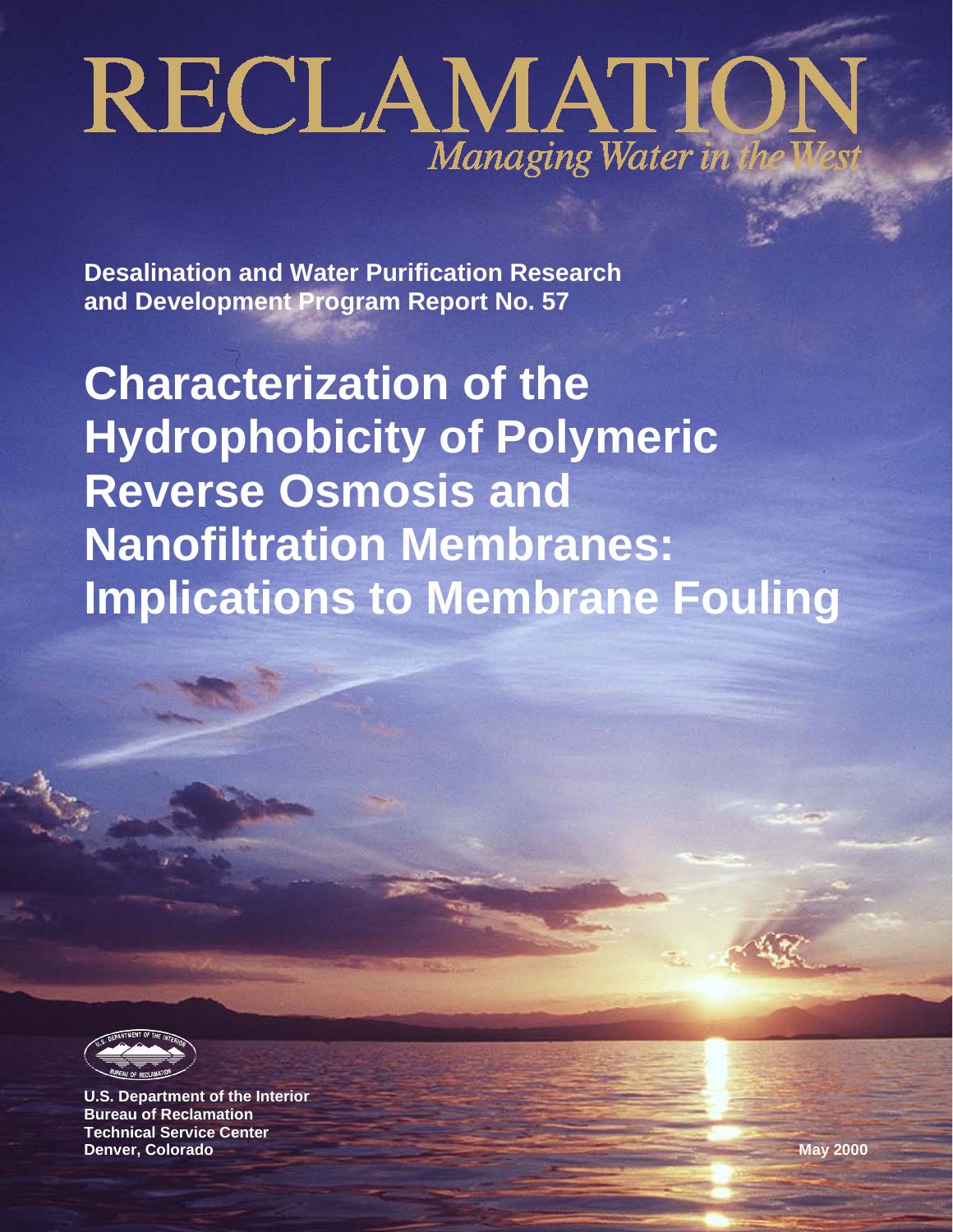| <b>REPORT DOCUMENTATION PAGE</b>                                                                                                                                                                                                                                                                                                                                                                                                                                                                                                                                                                                                                                                                                                                           |                                                                                                                                                                                                                                                                                                                                                                                                                                                                                                                                                                                                                                                                                                                                                                                                                                                                                                                                                                      |  |                        |                                                                                                                                       | Form Approved<br>OMB No. 0704-0188 |  |                                                                                                              |  |
|------------------------------------------------------------------------------------------------------------------------------------------------------------------------------------------------------------------------------------------------------------------------------------------------------------------------------------------------------------------------------------------------------------------------------------------------------------------------------------------------------------------------------------------------------------------------------------------------------------------------------------------------------------------------------------------------------------------------------------------------------------|----------------------------------------------------------------------------------------------------------------------------------------------------------------------------------------------------------------------------------------------------------------------------------------------------------------------------------------------------------------------------------------------------------------------------------------------------------------------------------------------------------------------------------------------------------------------------------------------------------------------------------------------------------------------------------------------------------------------------------------------------------------------------------------------------------------------------------------------------------------------------------------------------------------------------------------------------------------------|--|------------------------|---------------------------------------------------------------------------------------------------------------------------------------|------------------------------------|--|--------------------------------------------------------------------------------------------------------------|--|
|                                                                                                                                                                                                                                                                                                                                                                                                                                                                                                                                                                                                                                                                                                                                                            | The public reporting burden for this collection of information is estimated to average 1 hour per response, including the time for reviewing instructions, searching existing data sources, gathering<br>and maintaining the data needed, and completing and reviewing the collection of information. Send comments regarding this burden estimate or any other aspect of this collection of information,<br>including suggestions for reducing the burden, to Department of Defense, Washington Headquarters Services, Directorate for Information Operations and Reports (0704-0188), 1215 Jefferson<br>Davis Highway, Suite 1204, Arlington, VA 22202-4302. Respondents should be aware that notwithstanding any other provision of law, no person shall be subject to any penalty for failing to<br>comply with a collection of information if it does not display a currently valid OMB control number.<br>PLEASE DO NOT RETURN YOUR FORM TO THE ABOVE ADDRESS. |  |                        |                                                                                                                                       |                                    |  |                                                                                                              |  |
| May 2000                                                                                                                                                                                                                                                                                                                                                                                                                                                                                                                                                                                                                                                                                                                                                   | 1. REPORT DATE (DD-MM-YYYY)                                                                                                                                                                                                                                                                                                                                                                                                                                                                                                                                                                                                                                                                                                                                                                                                                                                                                                                                          |  | Final                  | 2. REPORT TYPE                                                                                                                        |                                    |  | 3. DATES COVERED (From - To)<br>September 2011 to January 2013                                               |  |
| 4. TITLE AND SUBTITLE                                                                                                                                                                                                                                                                                                                                                                                                                                                                                                                                                                                                                                                                                                                                      |                                                                                                                                                                                                                                                                                                                                                                                                                                                                                                                                                                                                                                                                                                                                                                                                                                                                                                                                                                      |  |                        |                                                                                                                                       |                                    |  | 5a. CONTRACT NUMBER                                                                                          |  |
|                                                                                                                                                                                                                                                                                                                                                                                                                                                                                                                                                                                                                                                                                                                                                            |                                                                                                                                                                                                                                                                                                                                                                                                                                                                                                                                                                                                                                                                                                                                                                                                                                                                                                                                                                      |  |                        | Characterization of the Hydrophobicity of Polymeric Reverse Osmosis and<br>Nanofiltration Membranes: Implications to Membrane Fouling |                                    |  | Agreement No 98-FC-81-0057                                                                                   |  |
|                                                                                                                                                                                                                                                                                                                                                                                                                                                                                                                                                                                                                                                                                                                                                            |                                                                                                                                                                                                                                                                                                                                                                                                                                                                                                                                                                                                                                                                                                                                                                                                                                                                                                                                                                      |  |                        |                                                                                                                                       |                                    |  | 5b. GRANT NUMBER                                                                                             |  |
|                                                                                                                                                                                                                                                                                                                                                                                                                                                                                                                                                                                                                                                                                                                                                            |                                                                                                                                                                                                                                                                                                                                                                                                                                                                                                                                                                                                                                                                                                                                                                                                                                                                                                                                                                      |  |                        |                                                                                                                                       |                                    |  | 5c. PROGRAM ELEMENT NUMBER                                                                                   |  |
| 6. AUTHOR(S)                                                                                                                                                                                                                                                                                                                                                                                                                                                                                                                                                                                                                                                                                                                                               |                                                                                                                                                                                                                                                                                                                                                                                                                                                                                                                                                                                                                                                                                                                                                                                                                                                                                                                                                                      |  |                        |                                                                                                                                       |                                    |  | 5d. PROJECT NUMBER                                                                                           |  |
|                                                                                                                                                                                                                                                                                                                                                                                                                                                                                                                                                                                                                                                                                                                                                            | Amy Childress, Johnathan Brandt                                                                                                                                                                                                                                                                                                                                                                                                                                                                                                                                                                                                                                                                                                                                                                                                                                                                                                                                      |  |                        |                                                                                                                                       |                                    |  |                                                                                                              |  |
|                                                                                                                                                                                                                                                                                                                                                                                                                                                                                                                                                                                                                                                                                                                                                            |                                                                                                                                                                                                                                                                                                                                                                                                                                                                                                                                                                                                                                                                                                                                                                                                                                                                                                                                                                      |  |                        |                                                                                                                                       |                                    |  | 5e. TASK NUMBER<br>Task A                                                                                    |  |
|                                                                                                                                                                                                                                                                                                                                                                                                                                                                                                                                                                                                                                                                                                                                                            |                                                                                                                                                                                                                                                                                                                                                                                                                                                                                                                                                                                                                                                                                                                                                                                                                                                                                                                                                                      |  |                        |                                                                                                                                       |                                    |  | 5f. WORK UNIT NUMBER                                                                                         |  |
|                                                                                                                                                                                                                                                                                                                                                                                                                                                                                                                                                                                                                                                                                                                                                            | 7. PERFORMING ORGANIZATION NAME(S) AND ADDRESS(ES)<br>University of Nevada, Reno                                                                                                                                                                                                                                                                                                                                                                                                                                                                                                                                                                                                                                                                                                                                                                                                                                                                                     |  |                        |                                                                                                                                       |                                    |  | 8. PERFORMING ORGANIZATION REPORT<br><b>NUMBER</b>                                                           |  |
|                                                                                                                                                                                                                                                                                                                                                                                                                                                                                                                                                                                                                                                                                                                                                            |                                                                                                                                                                                                                                                                                                                                                                                                                                                                                                                                                                                                                                                                                                                                                                                                                                                                                                                                                                      |  |                        | 9. SPONSORING/MONITORING AGENCY NAME(S) AND ADDRESS(ES)                                                                               |                                    |  | 10. SPONSOR/MONITOR'S ACRONYM(S)                                                                             |  |
|                                                                                                                                                                                                                                                                                                                                                                                                                                                                                                                                                                                                                                                                                                                                                            | <b>Bureau of Reclamation</b>                                                                                                                                                                                                                                                                                                                                                                                                                                                                                                                                                                                                                                                                                                                                                                                                                                                                                                                                         |  |                        |                                                                                                                                       |                                    |  | Reclamation<br>11. SPONSOR/MONITOR'S REPORT                                                                  |  |
|                                                                                                                                                                                                                                                                                                                                                                                                                                                                                                                                                                                                                                                                                                                                                            | U.S. Department of the Interior<br>Denver Federal Center                                                                                                                                                                                                                                                                                                                                                                                                                                                                                                                                                                                                                                                                                                                                                                                                                                                                                                             |  |                        |                                                                                                                                       |                                    |  | NUMBER(S)                                                                                                    |  |
|                                                                                                                                                                                                                                                                                                                                                                                                                                                                                                                                                                                                                                                                                                                                                            | PO Box 25007, Denver, CO 80225-0007<br>12. DISTRIBUTION/AVAILABILITY STATEMENT                                                                                                                                                                                                                                                                                                                                                                                                                                                                                                                                                                                                                                                                                                                                                                                                                                                                                       |  |                        |                                                                                                                                       |                                    |  | DWPR Report No. 57                                                                                           |  |
|                                                                                                                                                                                                                                                                                                                                                                                                                                                                                                                                                                                                                                                                                                                                                            |                                                                                                                                                                                                                                                                                                                                                                                                                                                                                                                                                                                                                                                                                                                                                                                                                                                                                                                                                                      |  |                        | Available from the National Technical Information Service,<br>Operations Division, 5285 Port Royal Road, Springfield VA 22161         |                                    |  |                                                                                                              |  |
|                                                                                                                                                                                                                                                                                                                                                                                                                                                                                                                                                                                                                                                                                                                                                            | <b>13. SUPPLEMENTARY NOTES</b>                                                                                                                                                                                                                                                                                                                                                                                                                                                                                                                                                                                                                                                                                                                                                                                                                                                                                                                                       |  |                        |                                                                                                                                       |                                    |  | Report can be downloaded from Reclamation Web site: http://www.usbr.gov/pmts/water/publications/reports.html |  |
|                                                                                                                                                                                                                                                                                                                                                                                                                                                                                                                                                                                                                                                                                                                                                            |                                                                                                                                                                                                                                                                                                                                                                                                                                                                                                                                                                                                                                                                                                                                                                                                                                                                                                                                                                      |  |                        |                                                                                                                                       |                                    |  |                                                                                                              |  |
| 14. ABSTRACT<br>As fresh water supplies dwindle and awareness of contaminants rises, the need for effective water treatment technologies<br>increases. For this reason, membrane processes for drinking water treatment are receiving increased attention. This study<br>develops a methodology for determining membrane hydrophobicity and investigates the relationship between hydrophobicity<br>and membrane fouling. It establishes a protocol for measuring contact angles on both cellulose acetate and thin-film composite<br>reverse-osmosis and nanofiltration membranes. It then uses these contact angle measurements in the Lifshitz-van der<br>Waals/Acid-Base approach to quantitatively calculate the surface energetics of the membranes. |                                                                                                                                                                                                                                                                                                                                                                                                                                                                                                                                                                                                                                                                                                                                                                                                                                                                                                                                                                      |  |                        |                                                                                                                                       |                                    |  |                                                                                                              |  |
|                                                                                                                                                                                                                                                                                                                                                                                                                                                                                                                                                                                                                                                                                                                                                            |                                                                                                                                                                                                                                                                                                                                                                                                                                                                                                                                                                                                                                                                                                                                                                                                                                                                                                                                                                      |  |                        |                                                                                                                                       |                                    |  |                                                                                                              |  |
| <b>15. SUBJECT TERMS</b><br>Reverse osmosis, nanofiltration, membrane fouling, hydrophobicity, water treatment, desalination                                                                                                                                                                                                                                                                                                                                                                                                                                                                                                                                                                                                                               |                                                                                                                                                                                                                                                                                                                                                                                                                                                                                                                                                                                                                                                                                                                                                                                                                                                                                                                                                                      |  |                        |                                                                                                                                       |                                    |  |                                                                                                              |  |
| 16. SECURITY CLASSIFICATION OF:<br>17. LIMITATION<br>OF ABSTRACT                                                                                                                                                                                                                                                                                                                                                                                                                                                                                                                                                                                                                                                                                           |                                                                                                                                                                                                                                                                                                                                                                                                                                                                                                                                                                                                                                                                                                                                                                                                                                                                                                                                                                      |  | 18. NUMBER<br>OF PAGES | 19a. NAME OF RESPONSIBLE PERSON<br>Scott Irvine                                                                                       |                                    |  |                                                                                                              |  |
| a. THIS PAGE<br>a. REPORT<br>b. ABSTRACT<br>49<br>U<br>U<br>U                                                                                                                                                                                                                                                                                                                                                                                                                                                                                                                                                                                                                                                                                              |                                                                                                                                                                                                                                                                                                                                                                                                                                                                                                                                                                                                                                                                                                                                                                                                                                                                                                                                                                      |  |                        | 19b. TELEPHONE NUMBER (Include area code)<br>303-445-2253                                                                             |                                    |  |                                                                                                              |  |
|                                                                                                                                                                                                                                                                                                                                                                                                                                                                                                                                                                                                                                                                                                                                                            |                                                                                                                                                                                                                                                                                                                                                                                                                                                                                                                                                                                                                                                                                                                                                                                                                                                                                                                                                                      |  |                        |                                                                                                                                       |                                    |  | $Chandra Form 200 (DoU 0/00)$                                                                                |  |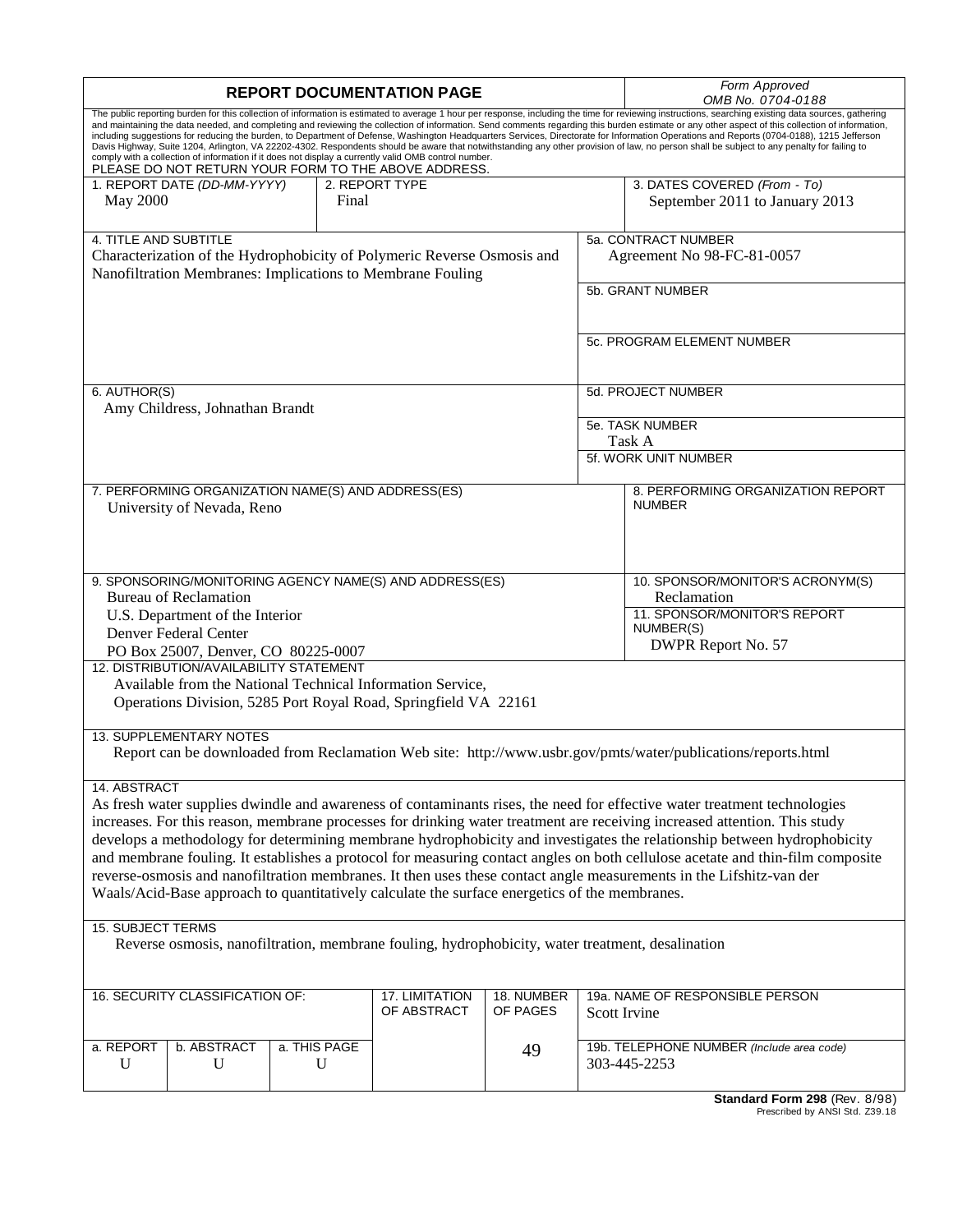**Desalination and Water Purification Research and Development Program Report No. 57**

# **Characterization of the Hydrophobicity of Polymeric Reverse Osmosis and Nanofiltration Membranes: Implications to Membrane Fouling**

**Prepared for the Bureau of Reclamation Under Agreement No. 98-FC-81-0057**

*by*

**Amy Childress, Ph.D., and Jonathan A. Brant University of Nevada, Reno**



**U.S. Department of the Interior Bureau of Reclamation Technical Service Center Denver, Colorado May 2000**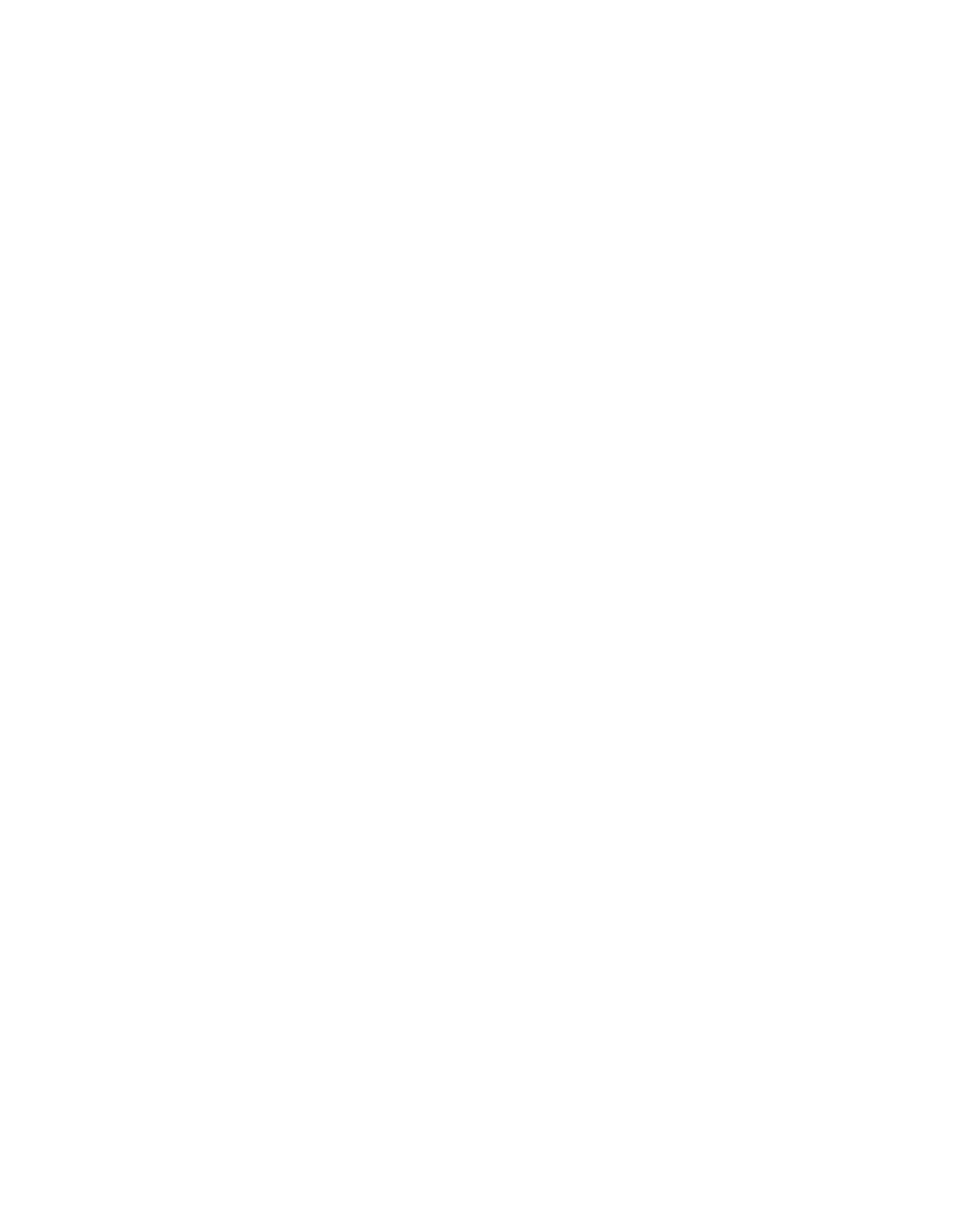# **MISSION STATEMENTS**

The U.S. Department of the Interior protects America's natural resources and heritage, honors our cultures and tribal communities, and supplies the energy to power our future.

The mission of the Bureau of Reclamation is to manage, develop, and protect water and related resources in an environmentally and economically sound manner in the interest of the American public.

### **Disclaimer**

The views, analysis, recommendations, and conclusions in this report are those of the authors and do not represent official or unofficial policies or opinions of the United States Government, and the United States takes no position with regard to any findings, conclusions, or recommendations made. As such, mention of trade names or commercial products does not constitute their endorsement by the United States Government.

### **Acknowledgments**

This research was funded by the U.S. Department of the Interior, Bureau of Reclamation, Desalination and Water Purification Research and Development Program. The assistance of Kim Linton throughout the study is greatly appreciated.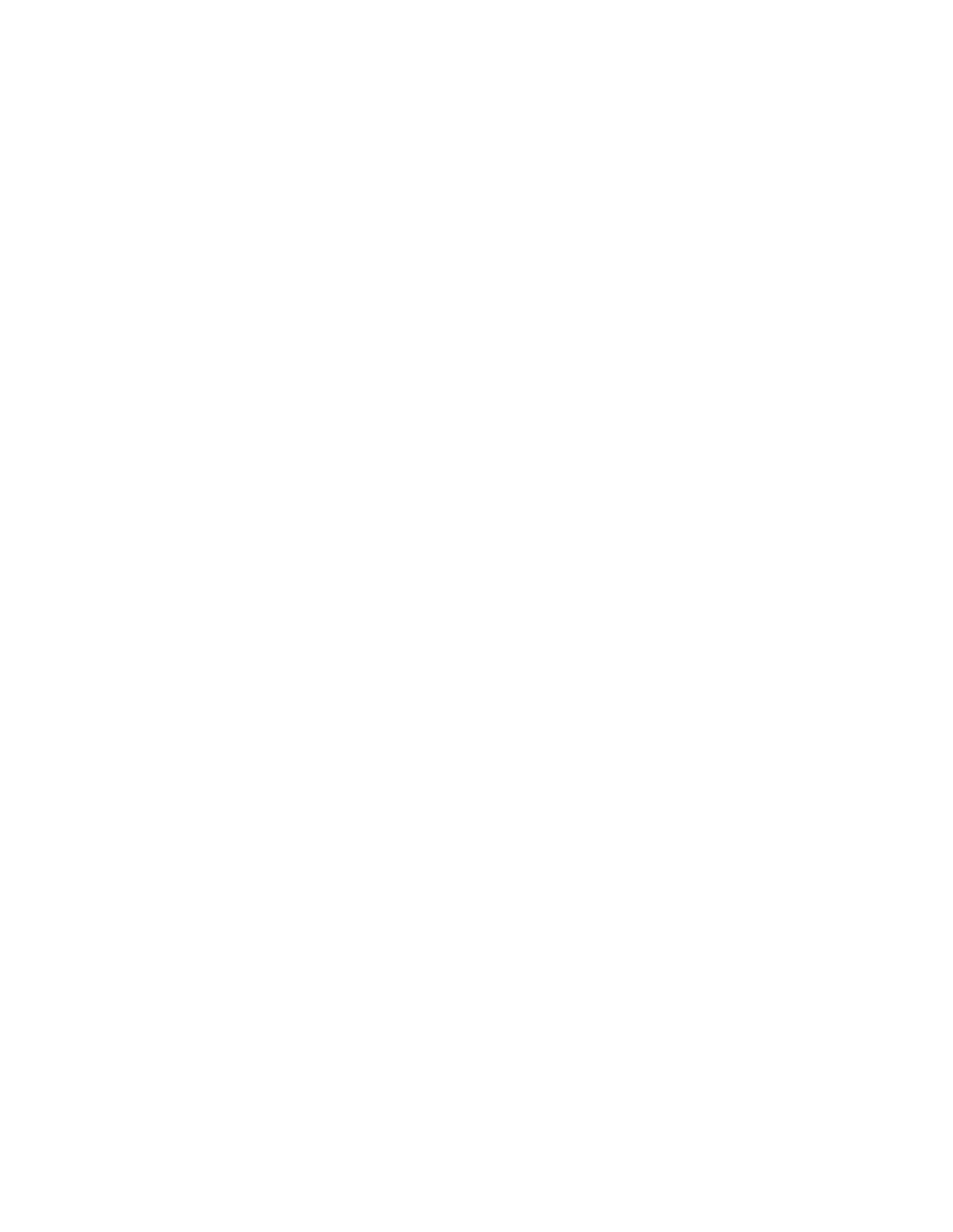# **CONTENTS**

|                |       |                                                                     | Page |
|----------------|-------|---------------------------------------------------------------------|------|
| 1              |       |                                                                     |      |
| $\overline{2}$ |       |                                                                     |      |
|                |       |                                                                     |      |
|                |       |                                                                     |      |
|                | 2.2.1 |                                                                     |      |
|                | 2.2.2 |                                                                     |      |
|                | 2.2.3 |                                                                     |      |
|                |       |                                                                     |      |
|                |       |                                                                     |      |
|                |       |                                                                     |      |
|                |       |                                                                     |      |
|                | 2.4.3 |                                                                     |      |
|                | 2.4.4 |                                                                     |      |
|                | 2.4.5 |                                                                     |      |
|                | 2.4.6 |                                                                     |      |
|                |       |                                                                     |      |
|                |       | 2.6 Previous Studies on the Determination of Membrane Surface       |      |
|                |       |                                                                     |      |
|                |       | 2.7 Previous Studies Correlating Contact Angle and Membrane Surface |      |
|                |       |                                                                     |      |
| 3              |       |                                                                     |      |
|                |       |                                                                     |      |
|                | 3.1.1 |                                                                     |      |
|                | 3.1.2 |                                                                     |      |
|                |       |                                                                     |      |
|                | 3.2.1 |                                                                     |      |
|                | 3.2.2 |                                                                     |      |
|                | 3.2.3 |                                                                     |      |
|                | 3.2.4 |                                                                     |      |
|                | 3.2.5 |                                                                     |      |
|                | 3.2.6 |                                                                     |      |
|                | 3.2.7 | Preliminary Contact Angle Measurements for Ultrapure                |      |
|                |       | Water                                                               |      |
|                | 3.2.8 | Preliminary Contact Angle Measurements for Glycerol 25              |      |
|                | 3.2.9 | Preliminary Contact Angle Measurements for                          |      |
|                |       |                                                                     |      |
|                |       |                                                                     |      |
|                | 3.3.1 |                                                                     |      |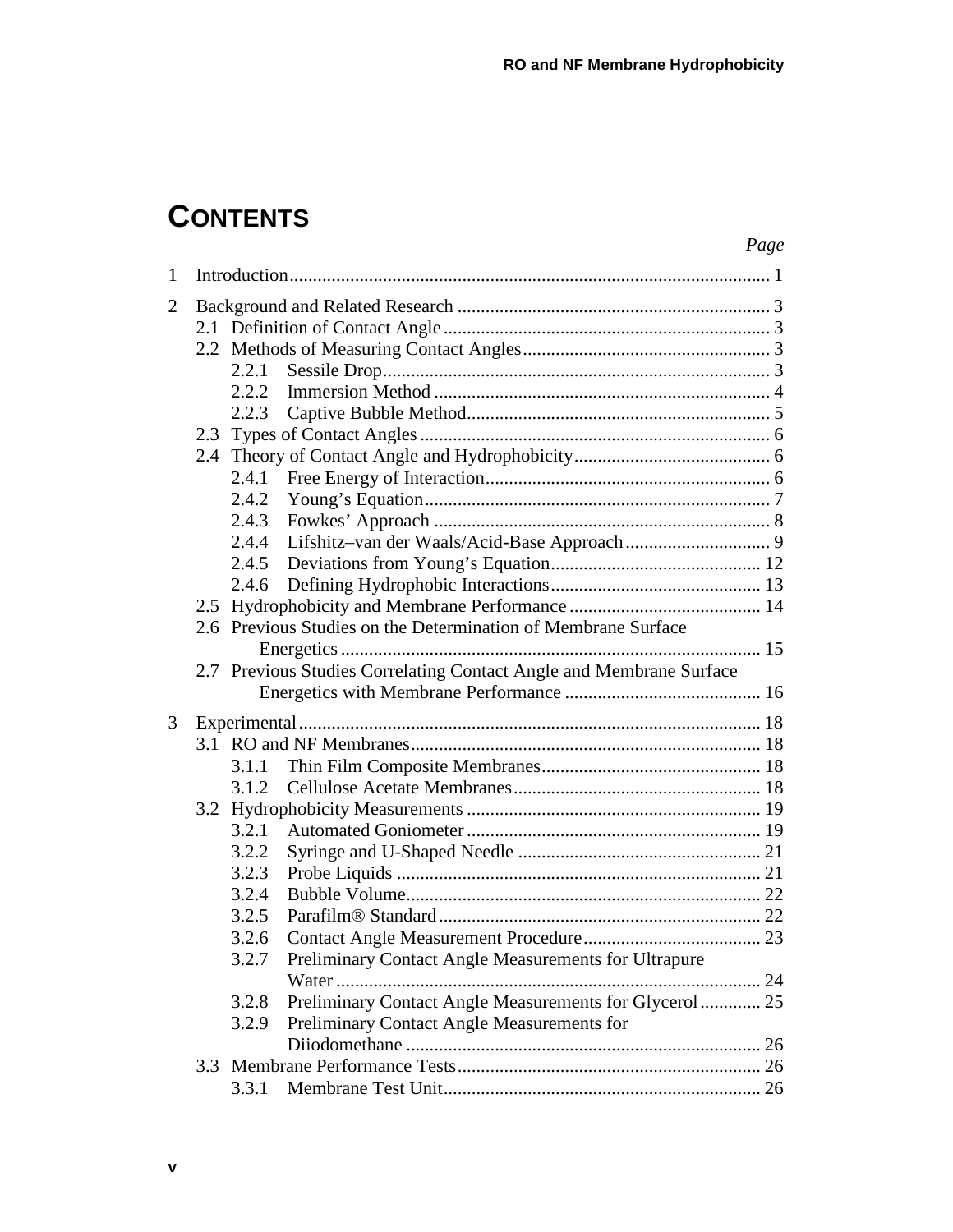#### **Contents**

|                | 3.3.2 |                                                                    |  |
|----------------|-------|--------------------------------------------------------------------|--|
|                | 3.3.3 |                                                                    |  |
|                | 3.3.4 |                                                                    |  |
| $\overline{4}$ |       |                                                                    |  |
|                |       |                                                                    |  |
|                |       |                                                                    |  |
|                |       |                                                                    |  |
|                |       | 4.3 Surface Energetics of Membranes Following Surfactant and Humic |  |
|                |       |                                                                    |  |
|                |       |                                                                    |  |
|                |       | 4.5 Role of Membrane Hydrophobicity in Membrane Flux Decline  35   |  |
|                |       | 4.6 Correlations between Membrane Hydrophobicity and Membrane      |  |
|                |       |                                                                    |  |
| 5              |       |                                                                    |  |
|                |       |                                                                    |  |
|                | 5.1.1 |                                                                    |  |
|                |       |                                                                    |  |
|                | 5.1.3 | <b>Evaluating Relationships between Membrane</b>                   |  |
|                |       |                                                                    |  |
|                |       |                                                                    |  |
|                | 5.2.1 |                                                                    |  |
|                |       |                                                                    |  |
| 6              |       |                                                                    |  |

# **Figures**

| Page                                                                                                                                                   |
|--------------------------------------------------------------------------------------------------------------------------------------------------------|
| Figure 1.—Contact angle of a liquid drop on a solid surface (the sessile drop<br>$\sim$ 3                                                              |
| Figure 2.—Contact angle of an air bubble on a solid surface (the captive bubble                                                                        |
| Figure 3.—Schematic of the relationship between the contact angle and surface<br>energy components of a three phase (solid, liquid, and vapor)         |
|                                                                                                                                                        |
| Figure 5.—Goniometer apparatus used for contact angle measurements 19<br>Figure 7.—Computer viewing area with the region of interest designated by the |
|                                                                                                                                                        |
| Figure 8.—Contact angle for CE membrane in ultrapure water as a function of<br>24                                                                      |
| Figure 10.—Permeate flux and rejection measurement points for calculating flux<br>29                                                                   |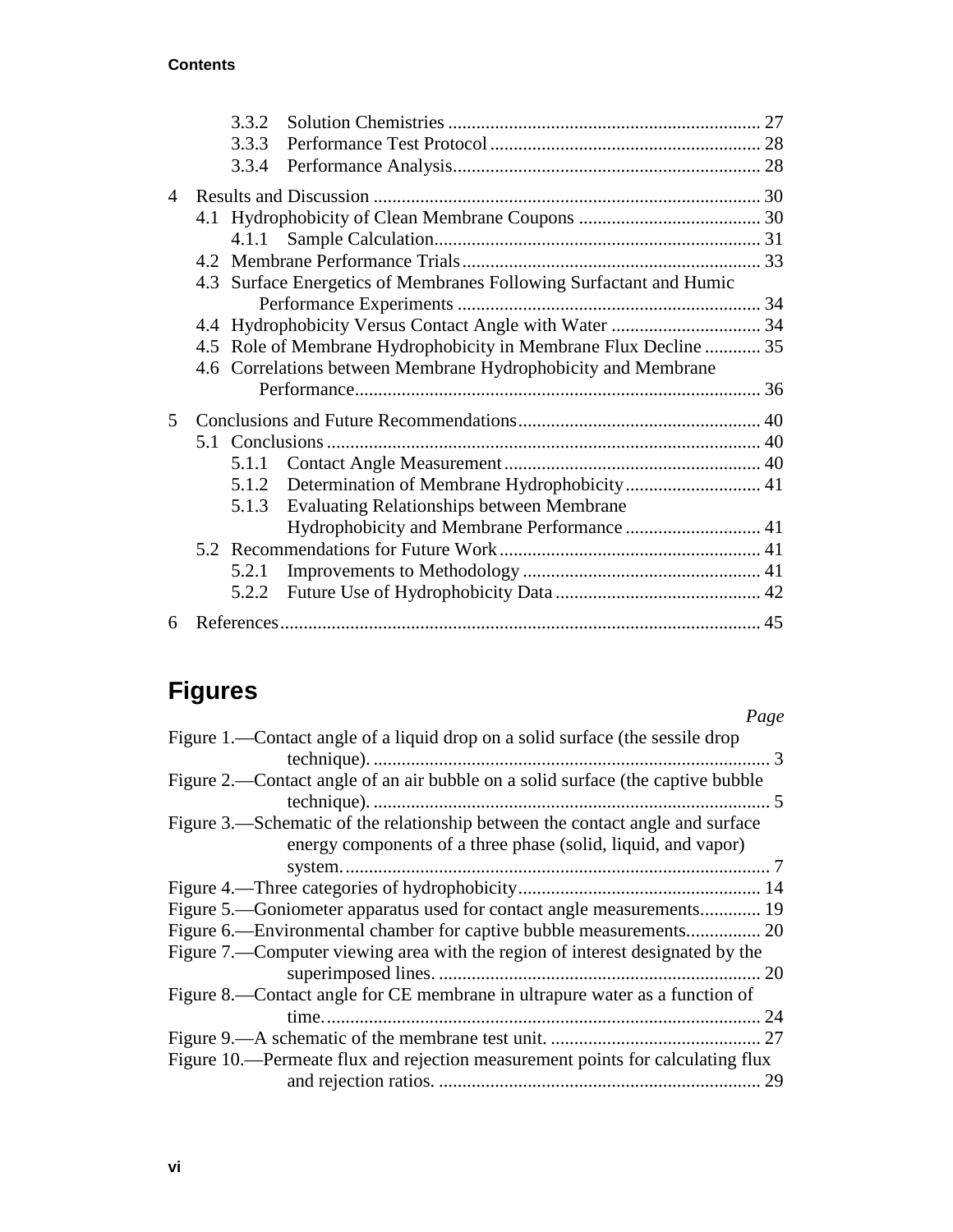| Figure 11.—Flux ratio at 5 minutes as a function of interfacial free energy for the |  |
|-------------------------------------------------------------------------------------|--|
| most selective membrane subset during SDS performance                               |  |
|                                                                                     |  |
| Figure 12.—Flux ratio at 5 minutes as a function of interfacial free energy for the |  |
| cellulose acetate membrane subset during SDS performance                            |  |
|                                                                                     |  |
| Figure 13.—Flux ratio as a function of interfacial free energy for the most         |  |
| selective membrane subset during PHA and CaCl <sub>2</sub> performance              |  |
|                                                                                     |  |
| Figure 14.—Flux ratio at 20 minutes as a function of interfacial free energy for    |  |
| the cellulose acetate membrane subset during PHA and CaCl <sub>2</sub>              |  |
|                                                                                     |  |
|                                                                                     |  |

# **Tables**

|                                                                                     | Page |
|-------------------------------------------------------------------------------------|------|
| Table 1.—Properties of RO and NF membranes selected for this                        |      |
|                                                                                     | 18   |
| Table 2.—Surface tension properties (mJ/m2) of probe liquids at 20 $^{\circ}$ C (as |      |
|                                                                                     | 22   |
| Table 3.—Comparison of contact angle measurements for water on                      |      |
|                                                                                     | 23   |
| Table 4.—Average contact angle measurements and 95% confidence limits               |      |
|                                                                                     |      |
| Table 5.—Surface tension properties $(mJ/m2)$ for clean membrane coupons 30         |      |
| Table 6.—Free energy of hydrophobic interaction (mJ/m2) for clean                   |      |
|                                                                                     |      |
|                                                                                     |      |
|                                                                                     |      |
| Table 9.—Average contact angle measurements and 95% confidence limits               |      |
|                                                                                     |      |
| Table 10.—Comparison of hydrophobicity and contact angle results 35                 |      |
| Table 11.—Flux decline as a function of three membrane properties 36                |      |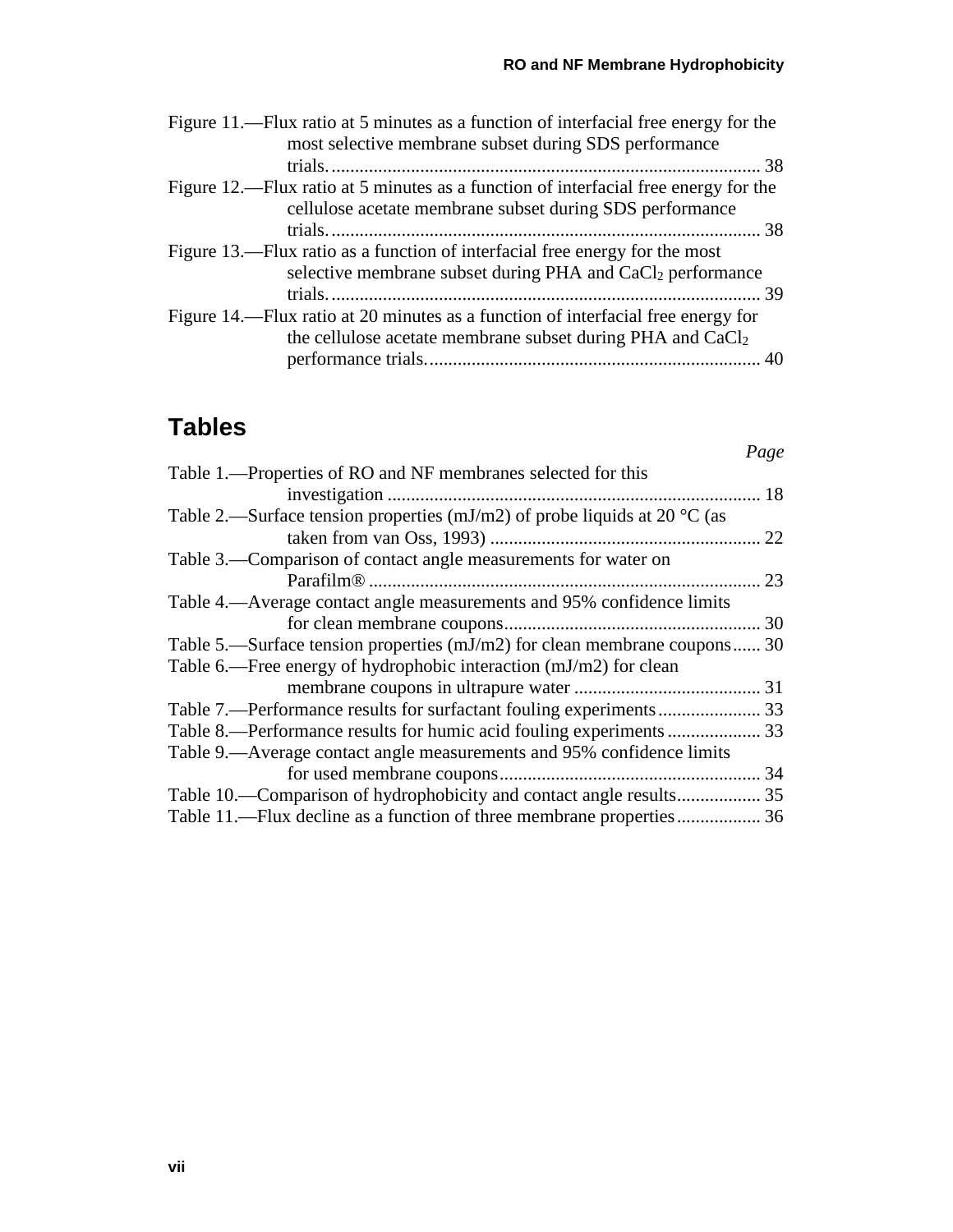# **ACRONYMS AND ABBREVIATIONS**

| AB                | polar acid-base interactions                           |
|-------------------|--------------------------------------------------------|
| LW                | apolar Lifshitz-van der Waals surface energy component |
| $\boldsymbol{M}$  | moles                                                  |
| mJ/m <sup>2</sup> | millijoules per square meter                           |
| mM                | millimoles                                             |
| NF                | nanofiltration                                         |
| <b>PHA</b>        | peat humic acid                                        |
| psi               | pounds per square inch.                                |
| <b>RO</b>         | reverse osmosis                                        |
| UF                | ultrafiltration                                        |
| $\gamma$          | total interfacial tension between phases               |
| $\Delta G$        | free energy of interaction between two phases          |
| $\mu$ g/L         | micrograms per liter                                   |
| $\mu$ L           | microliter                                             |
|                   |                                                        |

# **METRIC CONVERSIONS**

The metric equivalents for non-metric units used in the text are as follows:

| Unit                                                 | <b>Metric equivalent</b>              |
|------------------------------------------------------|---------------------------------------|
| 1 gallon                                             | 3.785 liters                          |
| 1 gallon per minute                                  | 3.785 liters per minute               |
| 1 gallon per square foot of membrane area<br>per day | 40.74 liters per square meter per day |
| 1 inch                                               | 2.54 centimeters                      |
| 1 pound per square inch                              | 6.895 kilopascals                     |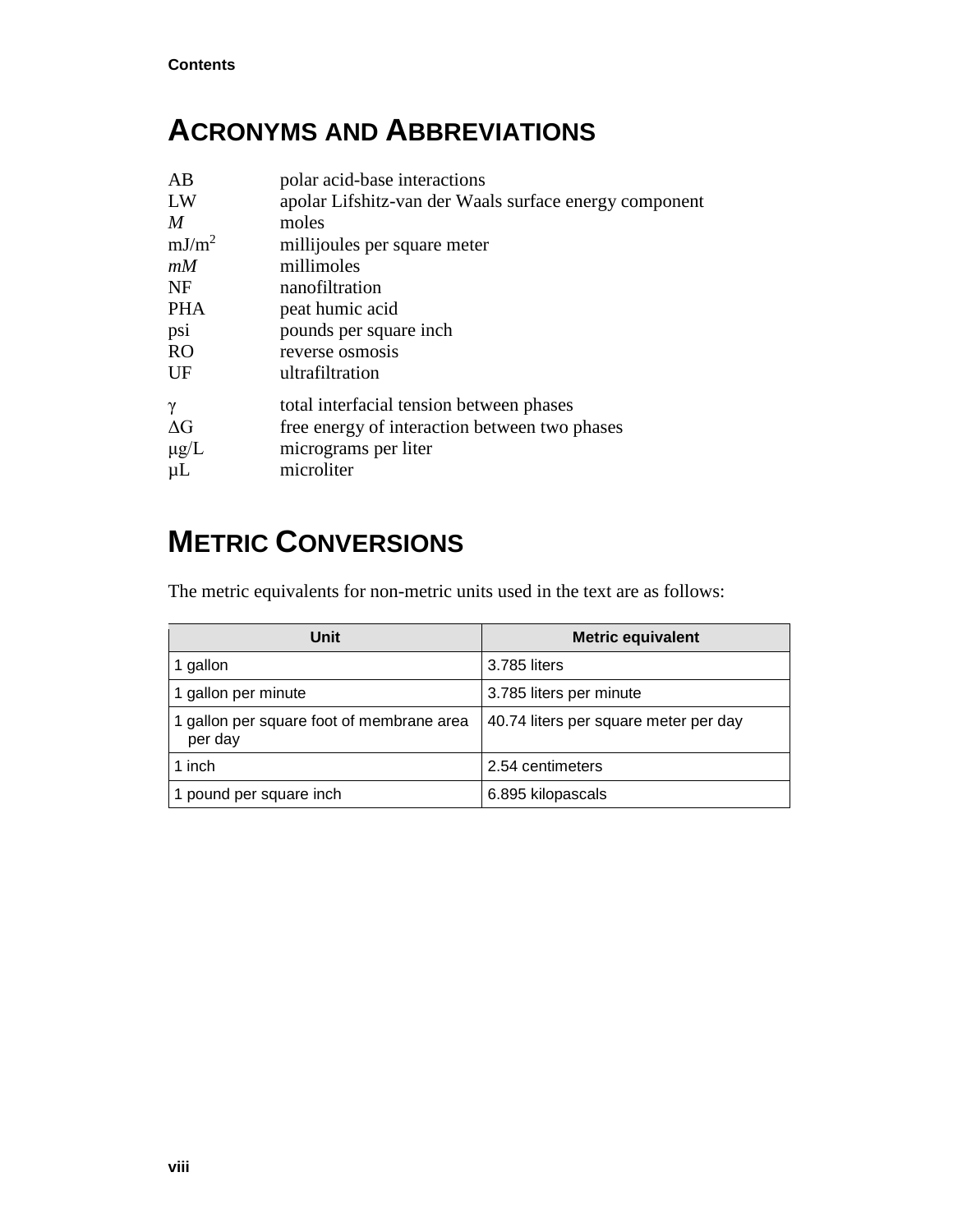# <span id="page-10-0"></span>**1 INTRODUCTION**

As fresh water supplies dwindle and awareness rises concerning the effects of inorganic (e.g., arsenic), organic (e.g., disinfection byproduct precursors), and microbiological (e.g., giardia and cryptosporidium) contaminants, the need for more effective drinking water treatment technologies increases (Glater 1998). For this reason, further development of membrane processes for drinking water treatment is being pursued (Glater 1998). Membrane processes have several advantages over conventional water treatment processes (Williams et al. 1992, Belfort et al. 1994). Most notable is the superior quality of the product water that is produced without using expensive chemical additives, which may produce adverse health effects. As membrane processes continue to grow as a water treatment alternative, research that investigates methods to optimize membrane performance must be pursued.

The phenomenon of membrane fouling hinders membrane performance and shortens membrane life (Hong and Elimelech 1997). Membrane fouling results from the attachment, accumulation, or adsorption of substances onto the membrane surface and/or within the membrane pores (Zhu and Elimelech 1995). Fouling mechanisms vary based on the physical structure and surface chemistry of a membrane. For example, pore plugging is a major mechanism in the fouling of looser ultrafiltration (UF) but its role in the fouling of tighter reverse osmosis (RO) membranes is relatively insignificant (Zhu and Elimelech 1995). However, for both porous and nonporous membranes, physical and chemical interactions between solutes or particles and the membrane surface substantially affect the rate at which membrane fouling occurs (Reihanian et al. 1983, Oldani and Schock 1989, Capannelli et al. 1990, Nyström et al. 1990, Gekas et al. 1992, Gourley et al. 1994, Zhu and Elimelech 1995, Bouchard et al. 1997, Elimelech et al. 1997, Nabe et al. 1997, Zhu and Elimelech 1997). Therefore, development of RO and nanofiltration (NF) membranes with improved performance capabilities (i.e., lower fouling rates) requires a comprehensive understanding of the complex interactions occurring at the membrane surface. Determination of the surface energy properties of a membrane is a first step in achieving this understanding.

Contact angle measurements are a common and relatively easy method to characterize the surface properties of water treatment membranes (Grundke et al. 1996, Kwok and Neumann 1999). Van Oss (1993) developed a method for calculating the surface energy components of a solid surface from contact angles. Three probe liquids are used to develop three equations that are solved simultaneously. This method is most often referred to as the Lifshitz-van der Waals/Acid-Base approach. Using this approach, it is possible to calculate the solid surface energy components and the free energy of hydrophobic interaction between a surface and a liquid (van Oss 1993). In previous investigations, the hydrophobicity of membrane surfaces has only been approximated by contact angle measurement.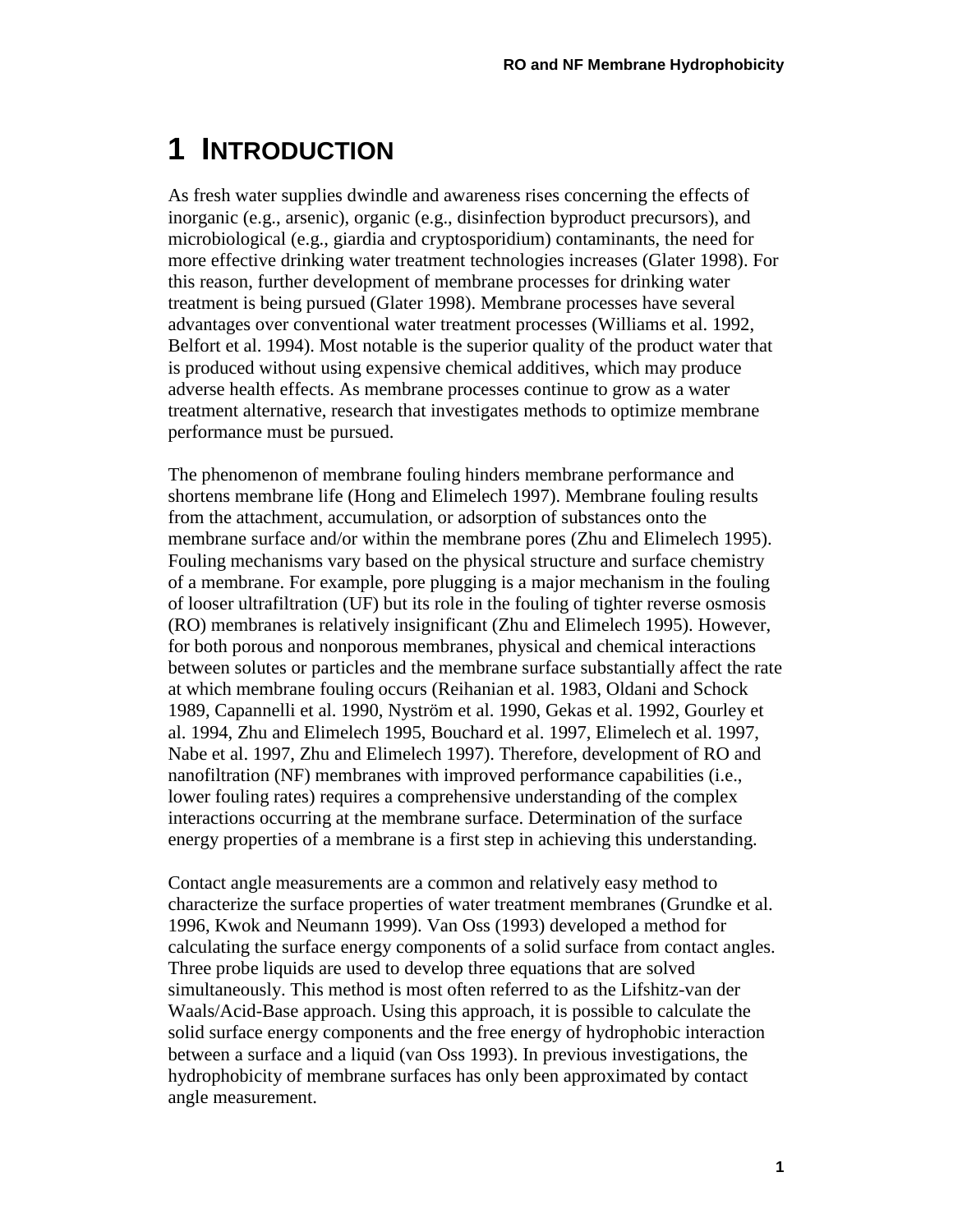#### **Introduction**

The hydrophobic nature of a membrane estimated from its contact angle with water has previously been correlated with membrane fouling (Capannelli et al. 1990, Zhang and Hallström 1990, Gekas et al. 1992, Gourley et al. 1994, Bouchard et al. 1997, Nabe et al. 1997). In all previous investigations it has been shown that hydrophobic membranes tend to foul more rapidly than hydrophilic membranes (Capannelli et al. 1990, Nyström et al. 1990, Gekas et al. 1992, Gourley et al. 1994, Kulkarni et al. 1996, Mukherjee et al. 1996, Nabe et al. 1997). Additionally, it has been shown that membrane fouling can be reduced through the hydrophilization of UF (Capannelli et al. 1990, Gekas et al. 1992, Nabe et al. 1997) and RO (Kulkarni et al. 1996, Mukherjee et al. 1996) membrane surfaces. Therefore, quantification of membrane hydrophobicity provides valuable insight into the fouling behavior of water treatment membranes.

The primary goal of this investigation was to characterize the hydrophobicity of five water treatment membranes and to perform preliminary membrane performance tests to evaluate possible relationships between membrane hydrophobicity and membrane fouling. The sub-objectives of this goal were:

- 1. To establish protocol for measuring the contact angle of polymeric RO and NF membranes.
- 2. To perform contact angle measurements on several cellulose acetate and thin-film composite water treatment membranes.
- 3. To use the contact angle results for the quantitative determination of membrane hydrophobicity.
- 4. To perform preliminary membrane performance tests and evaluate possible relationships between membrane hydrophobicity and membrane fouling.

In achieving these objectives, four questions will be addressed.

- 1. Does the general trend for contact angle measurements with water (which are simpler to perform than hydrophobicity measurements) agree with the general trend for membrane hydrophobicity? Are contact angle measurements with water an adequate surrogate for hydrophobicity measurements?
- 2. What role does membrane hydrophobicity play in permeate flux decline?
- 3. Can actual correlations be drawn between membrane hydrophobicity and membrane performance, i.e., do significant trendlines exist?
- 4. How can membrane hydrophobicity data best be used in predicting flux decline behavior?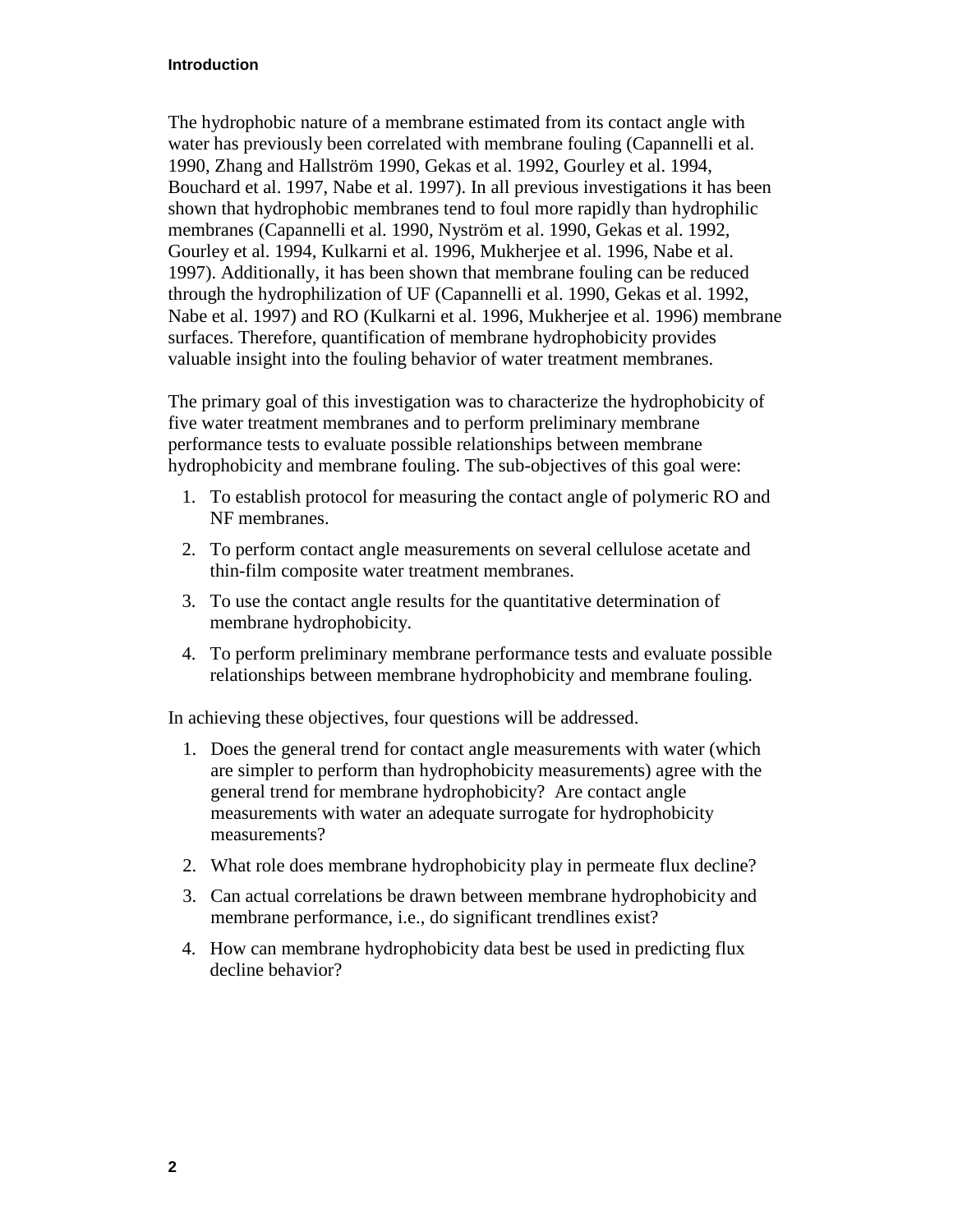# <span id="page-12-0"></span>**2 BACKGROUND AND RELATED RESEARCH**

# <span id="page-12-1"></span>**2.1 Definition of Contact Angle**

Contact angle is a measure of the wettability of a solid surface (Young 1805, Hamilton 1972, Good 1979, Oldani and Schock 1989, Grundke et al. 1996, Decker et al., 1999). Contact angle can also be used to determine the surface tension components and hydrophobic nature of a solid surface (Good 1979). When a drop of liquid is placed on a dry membrane surface, the contact angle is the angle that develops between the membrane surface and the air/liquid interface. The contact angle is formed at the junction of the three phases (i.e., the solid, liquid and gas phases) and is measured through the denser fluid phase. Figure 1 illustrates the contact angle of a liquid drop on a solid surface; the contact angle is measured through the liquid phase.

# <span id="page-12-2"></span>**2.2 Methods of Measuring Contact Angles**

Several methods have been developed to measure contact angles. Three of the more common methods are the sessile drop method (Cuperus and Smolders 1991), the immersion method (Rosa and de Pinho 1997), and the captive bubble method (Zhang and Hallström 1990). The advantages and disadvantages of each method are discussed below.

#### <span id="page-12-3"></span>**2.2.1 Sessile Drop**

The sessile drop technique is the simplest of the three methods in terms of measurement procedure. The sessile drop technique consists of placing a liquid drop on a dry surface exposed to the surrounding air and measuring the contact angle that the drop makes with the membrane surface (Figure 1).



<span id="page-12-4"></span>**Figure 1.—Contact angle of a liquid drop on a solid surface (the sessile drop technique).**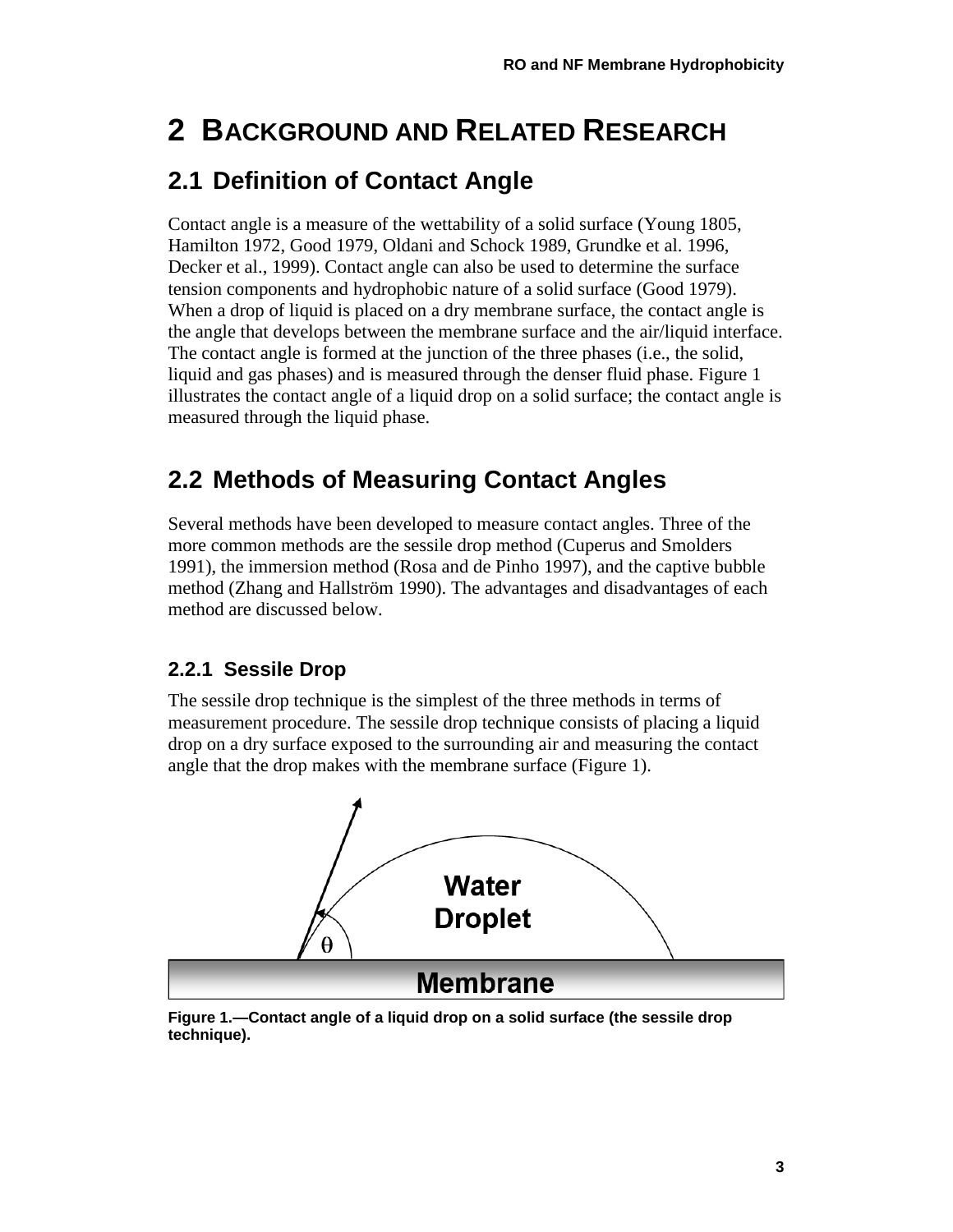#### **Background and Related Research**

Although this method is the easiest of the three to perform it has a number of critical drawbacks when applied to the study of water treatment membranes. Because the liquid drop is exposed to the surrounding air it is affected by evaporation (Dahlgren et al. 1986). A liquid drop on a surface will evaporate at a rate proportional to the air's humidity (Dahlgren et al. 1986). Because a small volume of liquid  $(\sim 10 \,\mu L)$  is typically used during testing, the rate of evaporation can be substantial. A 50% decrease in volume (from 10  $\mu$ L to 5  $\mu$ L) in a 10-min period for a hydrophilic surface and in a 30-min period for a hydrophobic surface has been observed (Dahlgren et al. 1986). As the volume of the liquid drop decreases, its contact angle changes and becomes difficult to determine.

Additional concerns of the sessile drop method stem from the fact that the membrane must be dry. First, it has been demonstrated that drying of membranes irreversibly damages the morphological structure of the membrane, especially in the case of cellulose acetate membranes prepared by phase inversion (Rosa and de Pinho 1997). Second, when a liquid drop is placed on a dry membrane surface, the portion of the membrane exposed to the liquid swells and changes structure (Kwok et al. 1997). Changes in the membrane's structure due to drying or hydration affect the values of the solid-liquid and solid-vapor surface tensions and thereby alter the measured contact angle (Kwok et al. 1997). Third, membrane surface porosity and roughness also have a greater effect on contact angle measurements performed using the sessile drop method (Rosa, M.J., and M.N. de Pinho.1997. In the dry state, contact angle measurements on porous membranes are greatly affected by capillary penetration of the liquid drop. This produces contact angles that are not representative of the bulk solid.

#### <span id="page-13-0"></span>**2.2.2 Immersion Method**

The immersion method has only recently been developed for performing contact angle measurements on membrane surfaces. The general procedure consists of placing a drop of a neutral organic on a membrane coupon immersed in water (Keurentjes et al. 1989). The organic must be immiscible in water and heavier than water. The organic is injected into the water and allowed to come to rest on the solid surface before the contact angle is measured. Following the equilibration period, the contact angle between the organic and the solid surface is measured. There are several advantages to using the immersion method when performing contact angle measurements on water treatment membranes. The principal advantage is that the risky and time consuming drying process associated with the sessile drop method is avoided (Rosa and de Pinho 1997). The main drawback of the immersion method is in the selection of an organic that is immiscible in water and heavier than water. Rosa and de Pinho (1997) recommend using carbon tetrachloride. However, usage of carbon tetrachloride requires special laboratory procedures and poses serious health risks.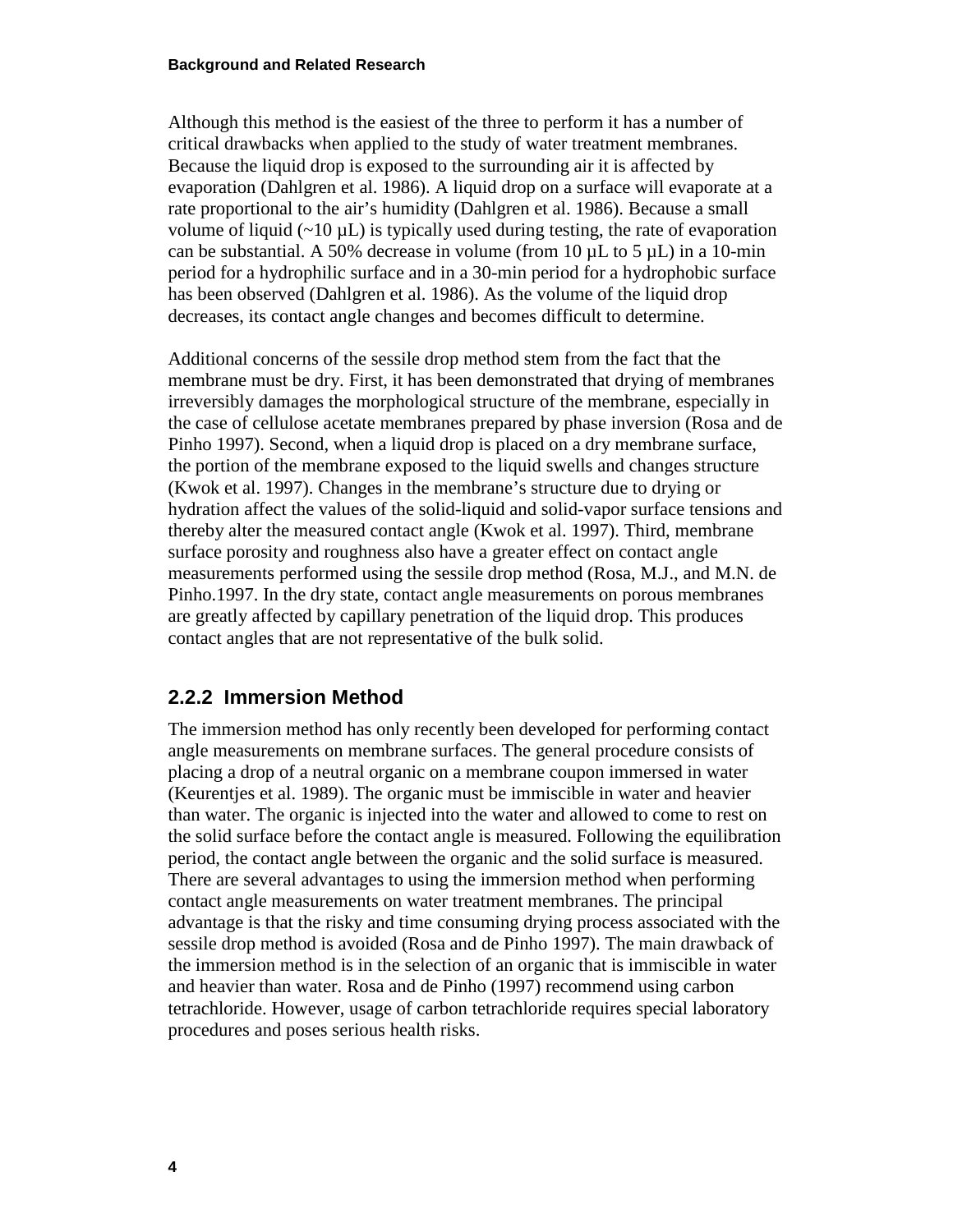#### <span id="page-14-0"></span>**2.2.3 Captive Bubble Method**

The captive bubble method has proven to be a viable method for obtaining reproducible data in characterizing membrane surface properties (Zhang and Hallström 1990). The captive bubble method is similar to the immersion method in that the membranes are analyzed in an aqueous environment. The captive bubble method measures the contact angle an air bubble makes on an inverted membrane surface immersed in a probe liquid (Figure 2).



<span id="page-14-1"></span>**Figure 2.—Contact angle of an air bubble on a solid surface (the captive bubble technique).**

Because the membrane sample is immersed in solution and is completely hydrated, the contact angle measurement is less influenced by pores and swelling (Kwok et al. 1996, Rosa and de Pinho 1997); also its actual operating conditions are better simulated (Zhang and Hallström 1990). There are no health and safety concerns as with the carbon tetrachloride in the immersion method. And finally, contact angle hysteresis is limited using the captive bubble method as hysteresis is less prominent in liquid-solid-gas systems compared to liquid-liquid-solid systems (Good 1979). For these reasons, the captive bubble method was selected for the current investigation.

In the captive bubble method, the membrane coupons are mounted on the underneath side of a stainless steel plate with the active layer facing down. The plate is lowered into a quartz cell that houses the probe liquid. An air bubble is delivered to the membrane surface using a syringe with a bent needle attachment. There are two methods for delivering the air bubble to the membrane surface: the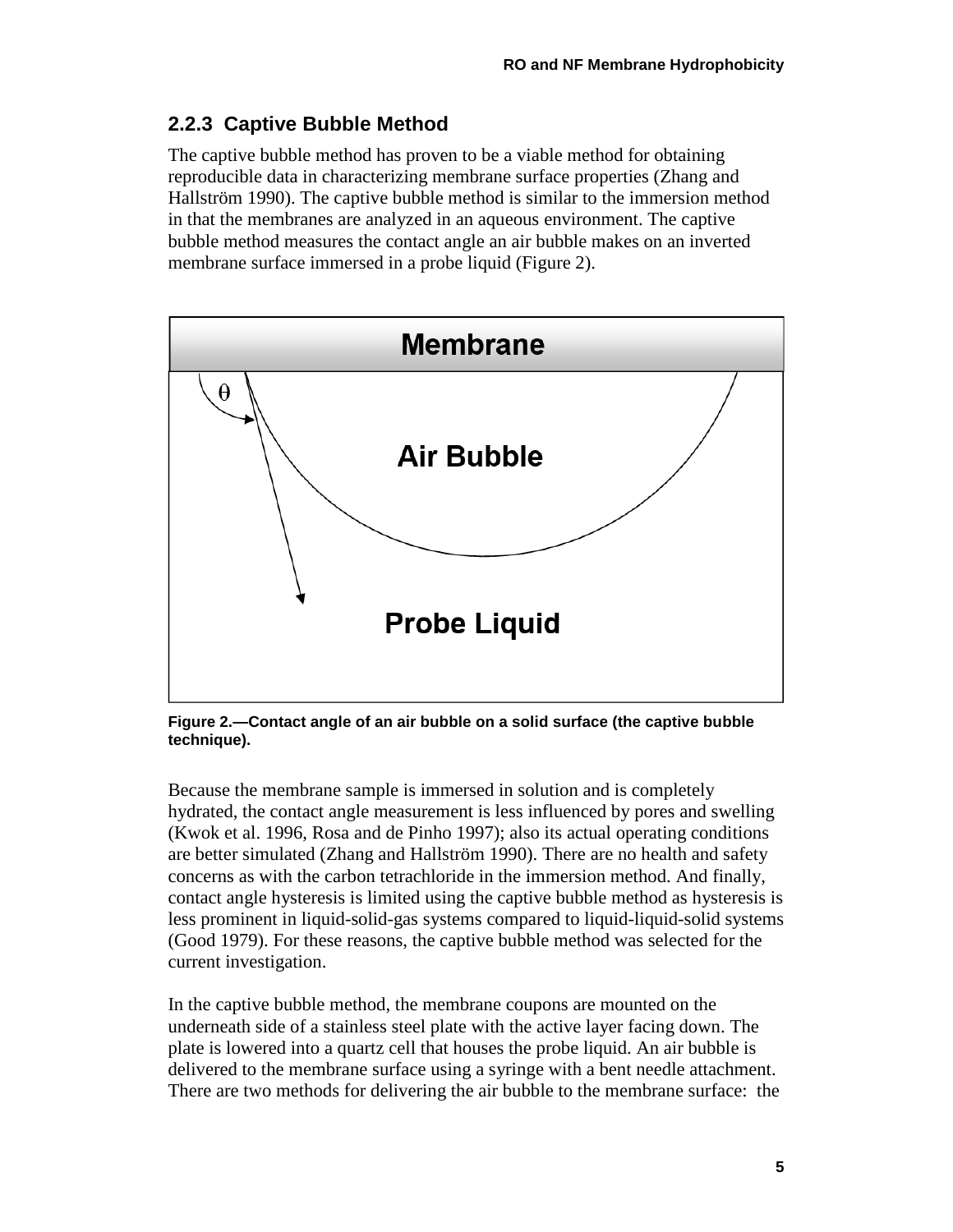dynamic method and the static method (Drelich and Miller 1994). The two methods differ by the nature of bubble delivery and attachment to the membrane surface (Drelich and Miller 1994). In the dynamic method, air bubbles are released below the membrane surface and become captured on the membrane surface by the bubble's own buoyant force (Drelich and Miller 1994). In the static method, the air bubble is placed directly on the membrane surface and doesn't float through the probe liquid (Drelich and Miller 1994). For the static method, the needle remains in the air bubble for the duration of the contact angle measurement (Drelich and Miller 1994). When the needle is penetrating the air bubble, the bubble's shape may be distorted. Also, the surface tension of the liquid solution may cause the air bubble to attach to the needle and rise up the length of the needle. The overall effect may be a distorted bubble shape and an inaccurate contact angle measurement. Therefore, the dynamic method has been selected for the current investigation.

# <span id="page-15-0"></span>**2.3 Types of Contact Angles**

Three different types of contact angles can be measured. These include the advancing, receding, and equilibrium contact angles. In the current investigation, the equilibrium contact angle was measured. The equilibrium contact angle is defined as the contact angle that does not change with time. The volume of the air bubble remains constant and thus the contact angle is constant (Drelich et al. 1996). Once the equilibrium contact angle is reached, the three phases (i.e., the solid, liquid, and gas phases) are said to be in thermodynamic equilibrium (Marmur 1996). The equilibrium contact angle corresponds to the absolute minimum in surface energy available, or the stable state (Marmur 1996). In contrast, both the advancing and receding contact angles are metastable; external energy sources, such as vibrations, can cause the contact angle to move from one metastable state to the next (Marmur 1996).

# <span id="page-15-1"></span>**2.4 Theory of Contact Angle and Hydrophobicity**

#### <span id="page-15-2"></span>**2.4.1 Free Energy of Interaction**

Contact angles can be used to determine the surface energy components of a solid surface (Good 1979, Gourley et al. 1994). When a liquid comes in contact with a solid surface, three interfaces are formed: the solid-liquid, solid-gas, and liquidgas interfaces. The surface energies, or surface tensions, of the solid and liquid phases characterize the contact angle that is formed (Drelich and Miller 1994, Bouchard et al. 1997). Surface energy and surface tension are used interchangeably to describe a force that exists on a surface and acts perpendicular and inward from the boundaries of the surface, thus decreasing the area of the surface (Hiemenz 1986). The surface energies of solid and liquid phases determine the interfacial energy, or the free energy of interaction  $(\Delta G)$  between the two phases. It is the interfacial free energy, or free energy of hydrophobic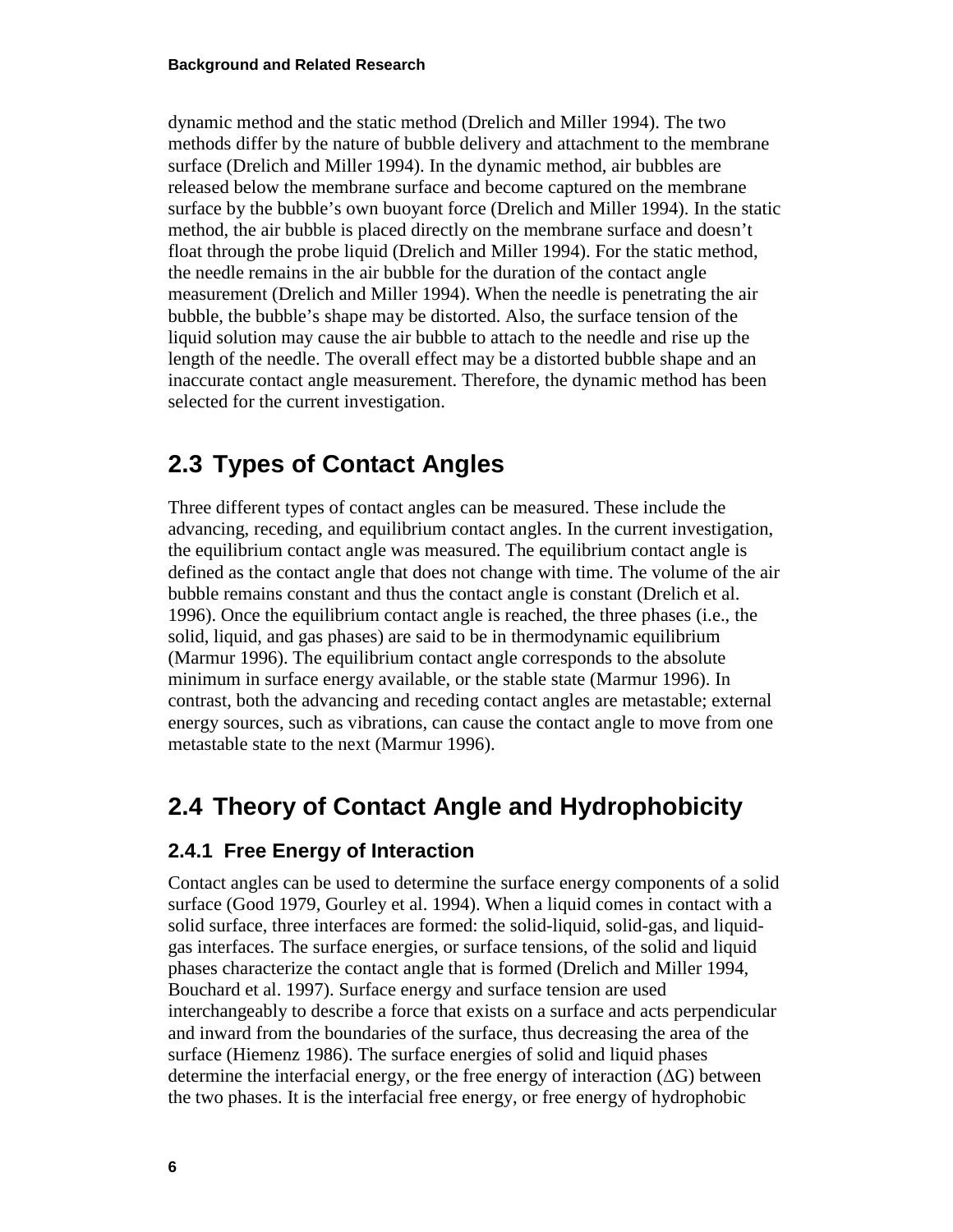interaction of a surface that determines its hydrophobic nature. The free energy of interaction between the two phases produces the contact angle that is formed.

The free energy of interaction between two molecules or particles (phase 1) immersed in a liquid (phase 2) may be expressed following the Dupre equation (van Oss 1993):

$$
\Delta G_{121} = -2\gamma_{12} \tag{1}
$$

where  $\Delta G_{121}$  is the free energy of interaction between phases 1 and 2 *γ*<sup>12</sup> is the total interfacial tension between phases 1 and 2

Using equation 1 several observations can be made concerning the interaction between two particles or phases. When  $\gamma_{12} < 0$  or  $\Delta G_{121} > 0$ , the two phases tend to repulse one another, thus demonstrating that phase 1 would remain stable if immersed in phase 2 (van Oss 1993). Plainly, the opposite condition (i.e.,  $\gamma_{12} > 0$ or  $\Delta G_{121}$  < 0) signifies an attraction between the two phases, hence phase 1 would be unstable if immersed in phase 2 (van Oss 1993).

#### <span id="page-16-0"></span>**2.4.2 Young's Equation**

Contact angle theory is based on an equation developed by Young (1805). Young's equation represents the equilibrium relationship of a liquid drop on a solid surface as a function of three interfacial tensions: solid-vapor (*γsv*), solidliquid (*γsl*), and liquid-vapor (*γlv*) (Figure 3) (Bouchard et al. 1997, Kwok and Neumann 1999).



<span id="page-16-1"></span>**Figure 3.—Schematic of the relationship between the contact angle and surface energy components of a three phase (solid, liquid, and vapor) system.**

Young's equation was developed for ideal systems in thermodynamic equilibrium (Good 1979, Oldani and Schock 1989, Zhang and Hallström 1990). Although numerous forms of Young's equation have been developed, the following form is most commonly used when performing contact angle analysis (Oldani and Schock 1989):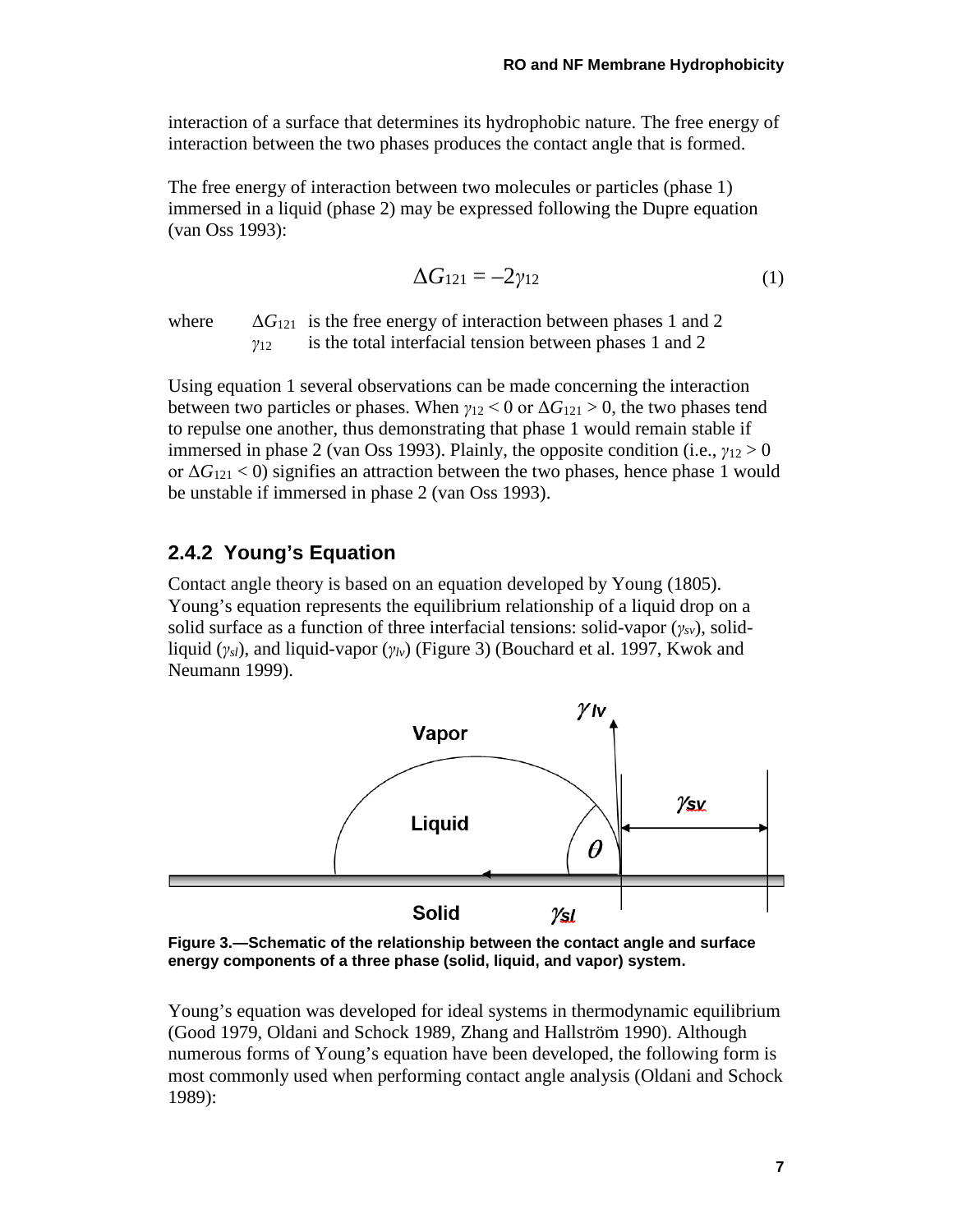$$
\gamma_s^{TOT} = \gamma_{sl}^{TOT} + \gamma_l^{TOT} \cos \theta \tag{2}
$$

where  $\gamma_s^{\text{TOT}}$ is the total free energy of the solid phase *γl* is the total free energy of the liquid phase *<sub>sl</sub><sup>TOT</sup>* is the total free energy of the solid-liquid interface  $\theta$  is the equilibrium contact angle

Young's equation illustrates the relationship between the adhesion of the liquid to the solid surface and the cohesion of the liquid to itself (Extrand 1998, Wolansky and Marmur1998). In Young's equation the term  $\gamma_l$  cos  $\theta$  is often referred to as the wetting tension, or the adhesion tension (Good 1979). In other words, this term gives the surface tension value for the liquid solution at which it will wet, or adhere to the solid surface. When the self cohesion of the liquid is greater than the adhesion of the liquid to the solid, a large contact angle is formed (Extrand 1998). As the self-cohesion of the liquid decreases the contact angle that the liquid forms on the solid decreases (Extrand 1998). When the adhesion of the liquid to the solid is much greater than the self-cohesion of the liquid, a small contact angle is formed (Extrand 1998).

#### <span id="page-17-0"></span>**2.4.3 Fowkes' Approach**

The surface energy properties of a solid cannot be measured directly as with liquids. Instead, solid surface energetics can be determined using the known surface energy values of a liquid and an energy balance between the solid and liquid (van Oss 1993). The first to use this method was Fowkes (1964). Fowkes (1964) stated that the total surface energy of a respective phase (solid or liquid) can be expressed as a summation of its two surface energy components:

$$
\gamma^{TOT} = \gamma^d + \gamma^n \tag{3}
$$

where  $\gamma^{TOT}$  is the total surface free energy<br> $\gamma^d$  is the dispersive surface energy *is the dispersive surface energy component γ <sup>n</sup>* is the non-dispersive surface energy component

The dispersive energy component specifically results from molecular interaction due to London forces. The non-dispersive energy component is an inclusive term describing all interactions due to non-London forces. Non-London forces include hydrogen and dipole-dipole interactions.

Using equation 3, the interaction between two phases, a solid and a liquid, can be expressed using a geometric mean relationship for the dispersive energy components of the solid and liquid phases:

$$
\gamma_{sl}^{TOT} = \gamma_s^{TOT} + \gamma_l^{TOT} - 2\sqrt{\gamma_s^d \gamma_l^d}
$$
 (4)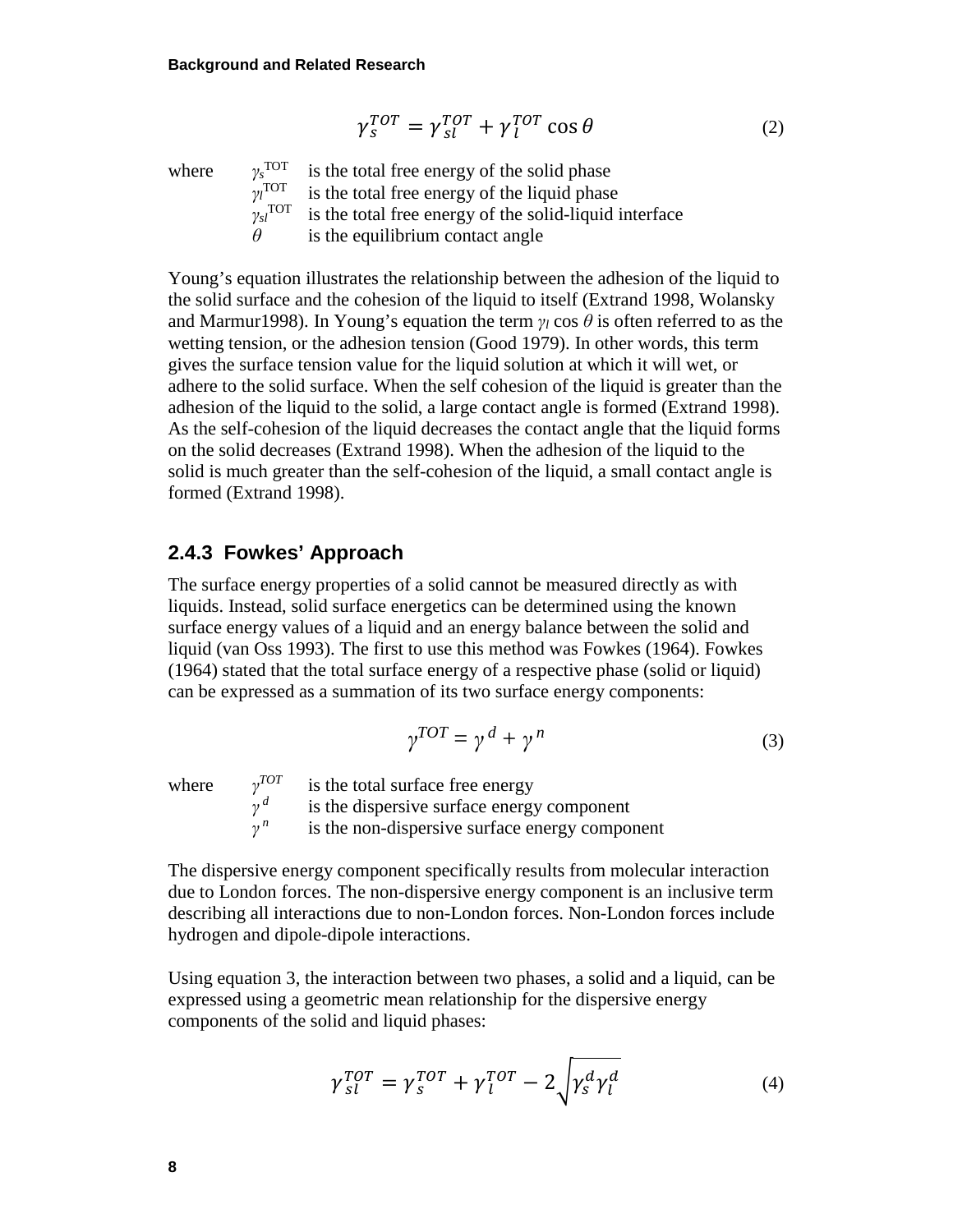where  $\gamma_s^d$ is the dispersive surface energy component of the solid  $γ<sub>l</sub><sup>d</sup>$ *d* is the dispersive surface energy component of the liquid

Inserting equation 4 into Young's equation (equation 2) produces:

$$
\gamma_l^{TOT} \cos \theta = -\gamma_l^{TOT} + 2\sqrt{\gamma_s^d \gamma_l^d} \tag{5}
$$

Applying equation 5 to actual systems provides a means to calculate the surface energy properties of a solid surface using the known surface properties of a liquid and the contact angle of the liquid with the solid. However, as evident from equation 5, Fowkes' (1964) method only applies to solid surfaces that are strictly dispersive ( $\gamma_s = \gamma_s^d$ ). Therefore, this method is rather limited in its ability to characterize typical solid surfaces.

#### <span id="page-18-0"></span>**2.4.4 Lifshitz–van der Waals/Acid-Base Approach**

A generalization of the Fowkes approach to surface characterization was developed by van Oss et al. (1986b). van Oss et al. (1986b) clarified the general surface energy components proposed by Fowkes (1964). The dispersive forces cited by Fowkes were ascribed solely to the apolar Lifshitz-van der Waals (LW) surface energy component. The non-dispersive forces cited by Fowkes were ascribed to polar acid-base (AB) interactions at a surface due to hydrogen bonding. The result was the following expression for the total energy of a surface:

$$
\gamma^{TOT} = \gamma^{LW} + \gamma^{AB} \tag{6}
$$

where  $\gamma^{LW}$  is the Lifshitz-van der Waals component of surface energy is the acid-base component of surface energy *is the acid-base component of surface energy* 

This modification is referred to as the Lifshitz-van der Waals/Acid-Base approach. The Lifshitz-van der Waals/Acid-Base approach has been widely used as a method for determining surface tension components of a solid and interfacial free energies between two phases (Kwok and Neumann 1999).

The non-polar LW force represents a single electrodynamic property of a given material. Conversely, the polar AB force is comprised of two non-additive electron-acceptor and electron-donor components (van Oss 1993). The polar AB component of a material's surface energy is thus given by (van Oss and Good 1988, Bouchard et al. 1997):

$$
\gamma^{AB} = 2\sqrt{\gamma^+ \gamma^-} \tag{7}
$$

where  $\gamma^+$  is the electron-acceptor component *γ–* is the electron-donor component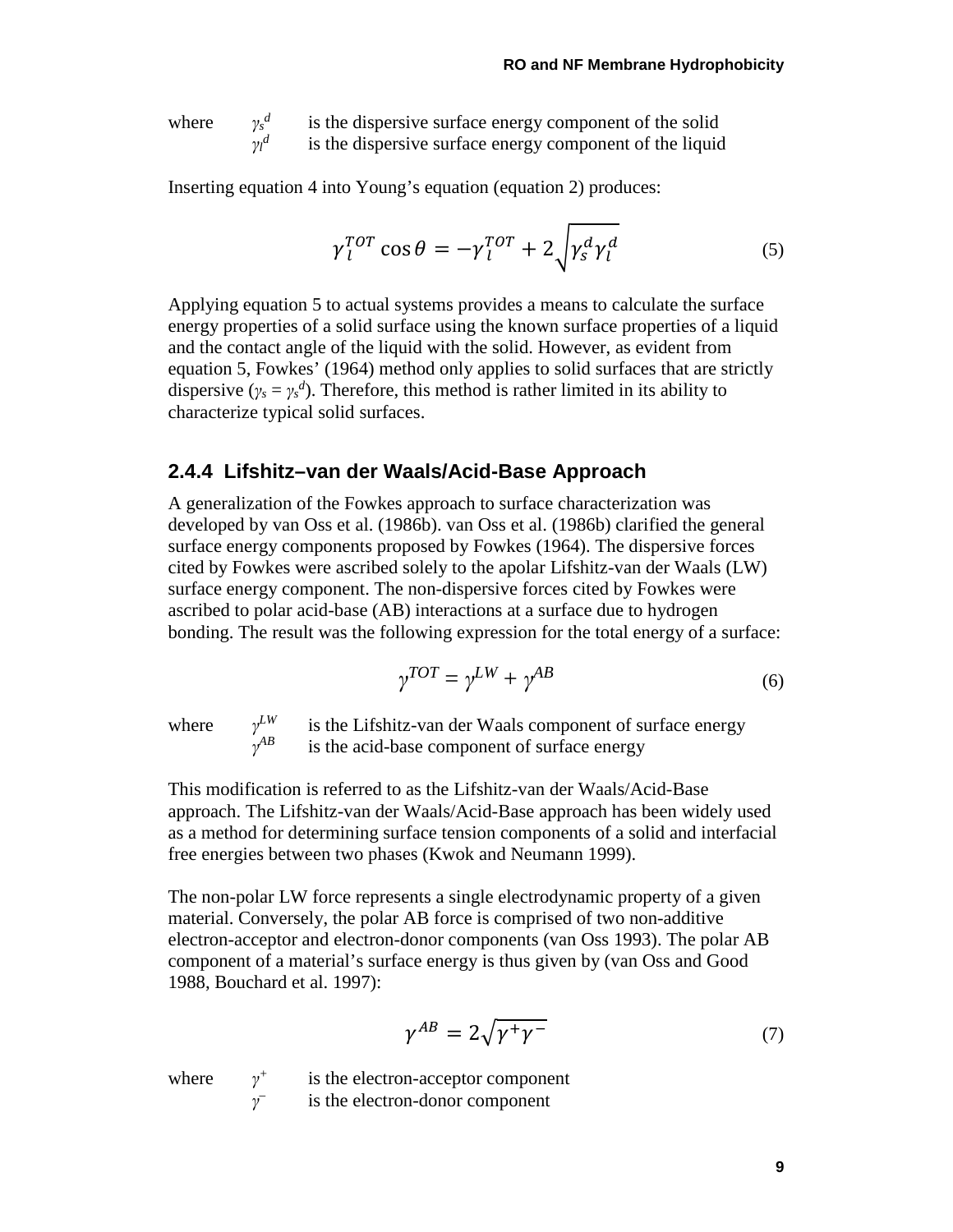Substituting equation 7 into equation 6 produces the following expression for the total surface energy of a respective phase:

$$
\gamma^{TOT} = \gamma^{LW} + 2\sqrt{\gamma^+ \gamma^-} \tag{8}
$$

Division of the AB force into two components demonstrates the fact that a polar liquid molecule may be adsorbed onto a polar surface either by its positive or negative pole (Bouchard et al. 1997). The polar interaction between two particles (particle 1 and particle 2) is described based on these two components. The electron-acceptor of particle 1 interacts with the electron-donor of particle 2 and the electron-donor of particle 1 interacts with the electron-acceptor of particle 2 (van Oss 1993). Therefore, the polar interfacial free energy existing between particles 1 and 2 can be expressed by (vanOss and Good 1988):

$$
\Delta G_{12}^{AB} = -2(\sqrt{\gamma_1^+ \gamma_2^-} + \sqrt{\gamma_1^- \gamma_2^+})
$$
\n(9)

where

 $\Delta G_{12}^{AB}$  is the free energy of interaction between polar materials 1 and 2

*γ*1 is the electron-acceptor component of particle 1

*γ*2 is the electron-acceptor component of particle 2

*γ*1 is the electron-donor component of particle 1

*γ*2 is the electron-donor component of particle 2

Based on the Dupre equation (equation 1) the interaction between two polar materials can be expressed as:

$$
\gamma_{12}^{AB} = \Delta G_{12}^{AB} + \gamma_1^{AB} + \gamma_2^{AB} \tag{10}
$$

where  $\gamma_{12}^{AB}$ 

 is the acid-base interaction energy between particles 1 and 2  $\gamma^{AB}_{1}$ 

is the acid-base energy component of particle 1

 $\gamma^{AB}$ is the acid-base energy component of particle 2

Substituting equations 7 and 9 into equation 10 yields the following formulation for the polar interfacial free energy between particles 1 and 2:

$$
\gamma_{12}^{AB} = 2(\sqrt{\gamma_1^+ \gamma_1^-} + \sqrt{\gamma_2^+ \gamma_2^-} - \sqrt{\gamma_1^+ \gamma_2^-} - \sqrt{\gamma_1^- \gamma_2^+}) \tag{11}
$$

The apolar interfacial free energy between particles 1 and 2 may be expressed using (van Oss 1993):

$$
\gamma_{12}^{LW} = \left(\sqrt{\gamma_1^{LW}} - \sqrt{\gamma_2^{LW}}\right)^2\tag{12}
$$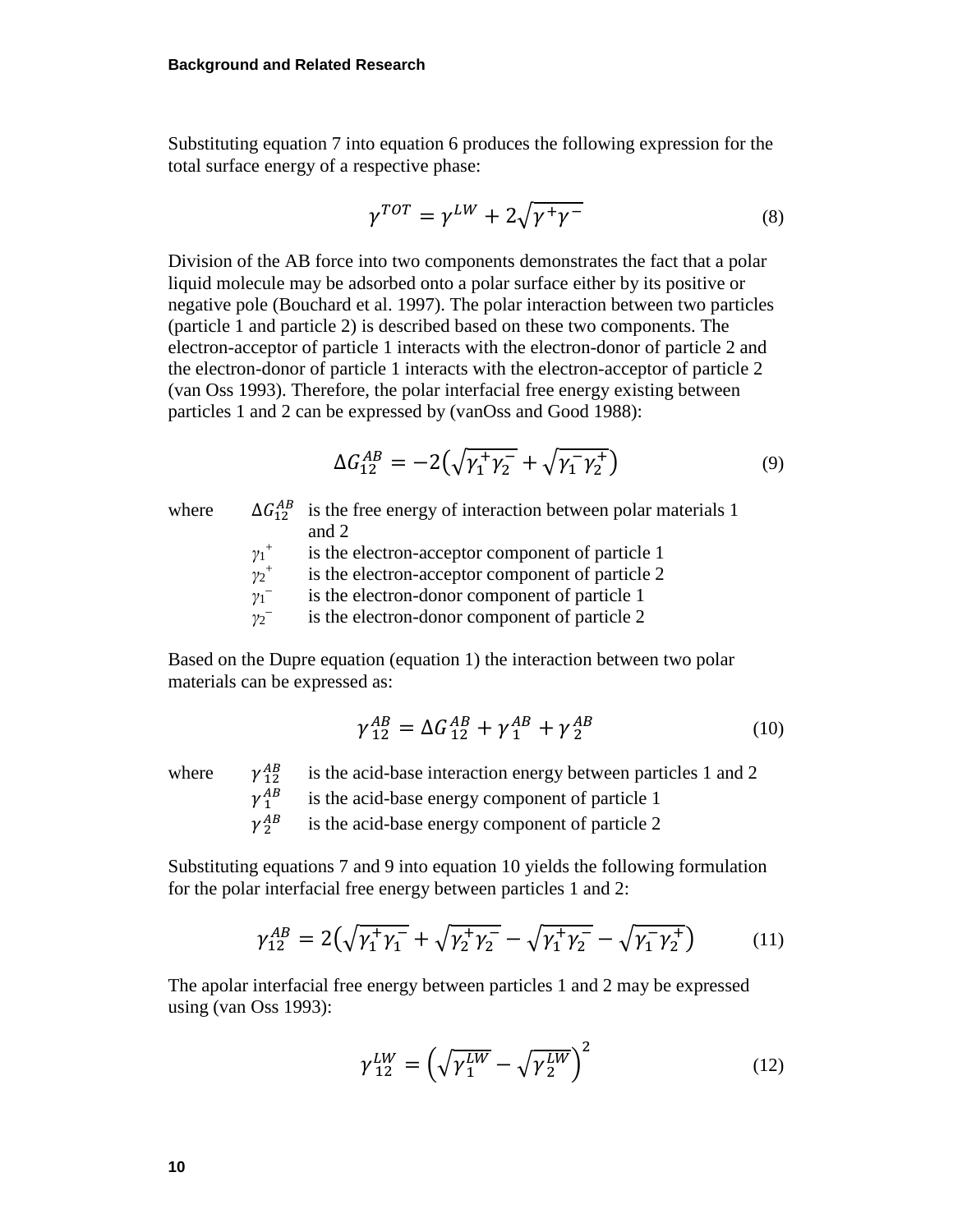Where  $\gamma_{12}^{LW}$  is the Lifshitz-van der/Waals Acid-Base interfacial free energy between particles 1 and 2

$$
\gamma_1^{LW}
$$
 is the apolar energy component of particle 1

 $\gamma_2^{\nu}$ is the apolar energy component of particle 2

Substituting equations 11 and 12 into equation 6 produces the following expression for the total interfacial free energy between particles 1 and 2:

$$
\gamma_{12} = \left(\sqrt{\gamma_1^{LW}} - \sqrt{\gamma_2^{LW}}\right)^2 + 2\left(\sqrt{\gamma_1^{+}\gamma_1^{-}} + \sqrt{\gamma_2^{+}\gamma_2^{-}} - \sqrt{\gamma_1^{+}\gamma_2^{-}} - \sqrt{\gamma_1^{-}\gamma_2^{+}}\right)
$$
\n(13)

where  $y_{12}$  is the total interfacial tension between particles 1 and 2

Combining equations 1, 6, 7, 8, and 12 results in an equation for the interfacial free energy between a solid and a liquid:

$$
\Delta G_{sl} = 2 \left( \sqrt{\gamma_S^{LW} \gamma_l^{LW}} + \sqrt{\gamma_S^+ \gamma_l^-} + \sqrt{\gamma_S^- \gamma_l^+} \right) \tag{14}
$$

where,  $\Delta G_{sl}$  is the interfacial free energy between a solid and a liquid  $\gamma_s^{LW}$ is the Lifshitz-van der Waals component of the solid phase  $\gamma_1^{LW}$ is the Lifshitz-van der Waals component of the liquid phase γ*s* is the electron-acceptor component of the solid phase γ*s* is the electron-donor component of the solid phase γ*l* is the electron-acceptor component of the liquid phase  $\gamma_l^$ is the electron-donor component of the liquid phase

The interaction between a solid and a liquid can also be described in terms of the contact angle between them. This equation is known as the Young-Dupre equation (van Oss 1993):

$$
(1 + \cos \theta)\gamma_l^{TOT} = -\Delta G_{sl} \tag{15}
$$

where  $\gamma_I^{TOT}$  is the total free energy of the liquid

Combining equations 14 and 15 results in the Extended Young equation, which relates the contact angle of a liquid on a solid surface to the surface energy parameters of both the solid and the liquid (van Oss and Good 1988, Gourley et al. 1994, Bouchard et al. 1997):

$$
(1 + \cos \theta) \gamma_l^{TOT} = 2 \left( \sqrt{\gamma_s^{LW} \gamma_l^{LW}} + \sqrt{\gamma_s^+ \gamma_l^-} + \sqrt{\gamma_s^- \gamma_l^+} \right) \quad (16)
$$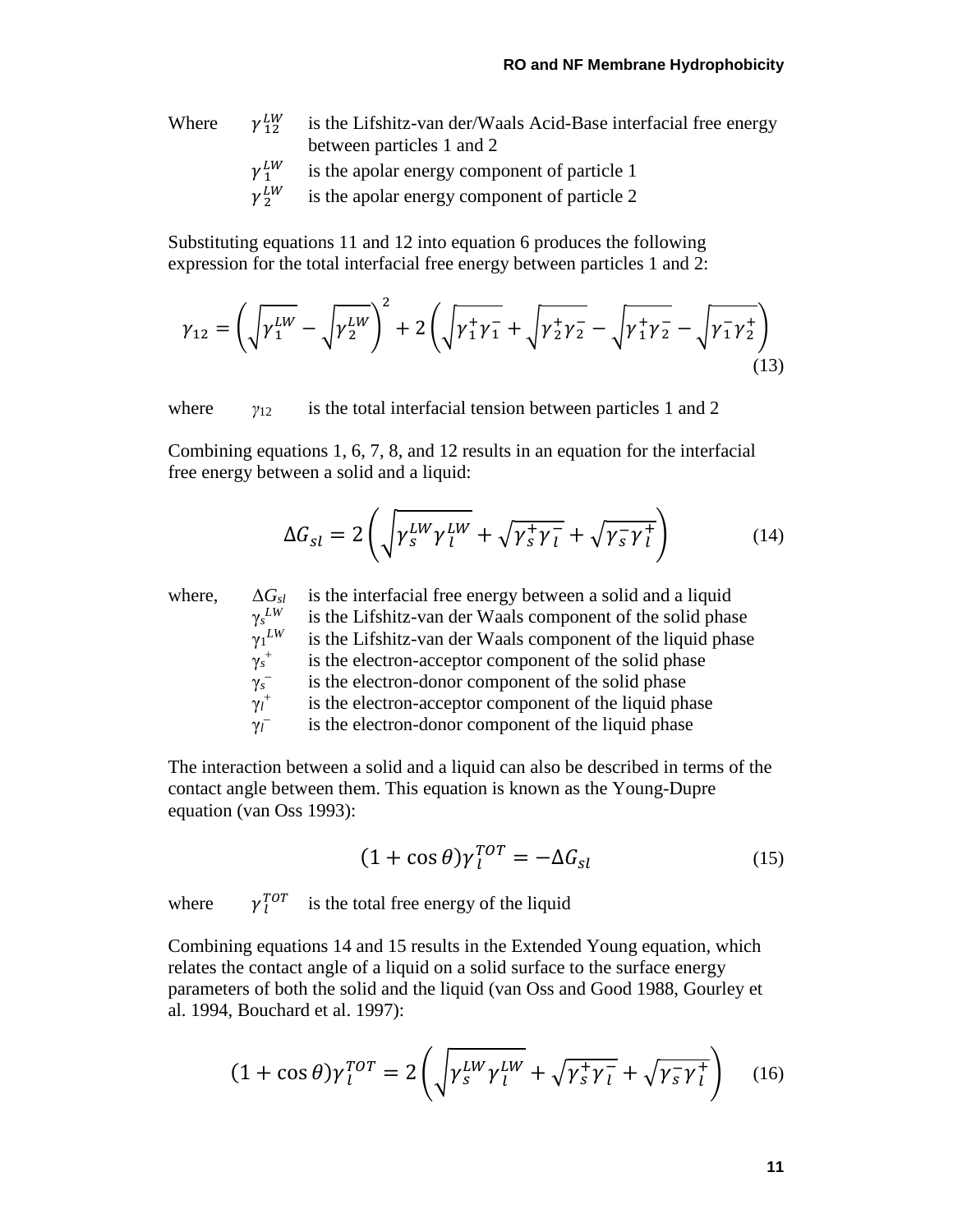The Extended Young (equation 16) is best described as an equilibrium force balance. The left hand side, or the free energy of cohesion of the liquid (L), is equal to the right hand side, or the free energy of adhesion between the liquid (L) and the solid (S) (van Oss 1993, Wolansky and Marmur 1998).

Based on the Extended Young equation, the surface energy parameters of a solid surface  $(\gamma_s^{LW}, \gamma_s^+, \gamma_s^-)$  can be determined by performing contact angle measurements using three probe liquids with known surface energy parameters (γ<sup>*LW*</sup>, γ<sup>*†*</sup>, γ<sup>*†*</sup>) (van Oss, 1993). Two of the probe liquids should be polar and one of the probe liquids should be apolar. The apolar liquid is used to calculate the non-polar, γ*<sup>s</sup> LW*, component of a solid (Ko et al. 1981, van Oss, 1993). Furthermore, high energy (apolar and polar) liquids are recommended to improve contact angle accuracy due to the large contact angles that are formed (Ko et al. 1981).

After the surface energy components  $(\gamma_s^L{}^W, \gamma_s^+, \gamma_s^-)$  are determined from equation 16, they can then be substituted into equation 17 to calculate the interfacial free energy  $(\Delta G)$  between a solid and liquid (van Oss 1993):

$$
\Delta G_{sl} = -2\left(\sqrt{\gamma_S^{LW}} - \sqrt{\gamma_l^{LW}}\right)^2 - 4\sqrt{\gamma_S^+ \gamma_S^-} + \sqrt{\gamma_l^+ \gamma_l^-} - \sqrt{\gamma_S^+ \gamma_l^-} - \sqrt{\gamma_S^- \gamma_l^+} \tag{17}
$$

#### <span id="page-21-0"></span>**2.4.5 Deviations from Young's Equation**

Young's equation was developed for an ideal solid surface (Good 1979, Zhang and Hallström 1990). An ideal solid surface must be smooth at the molecular level, chemically homogeneous, rigid, non-reactive, and insoluble (Good 1979, Zhang and Hallström 1990, Marmur 1996). The contact angle of a pure probe liquid on an ideal surface is called the intrinsic contact angle, or the true contact angle, for the given solid (Marmur 1996). It is only when an ideal solid surface and a pure liquid are used, that Young's equation is truly descriptive of the solid's surface energetics.

With the exception of cleaved mica, ideal surfaces are very rare (Good 1979). Most surfaces have some degree of heterogeneity and roughness (Good 1979). Chemical heterogeneity of a solid surface creates strips of wettable (hydrophilic) and non-wettable (hydrophobic) areas (Drelich and Miller 1994). A liquid droplet will align itself on those areas that are the most hydrophilic or wettable, thus creating the condition where the observed contact angle is not representative of the true surface (Extrand and Kumagai 1996). This facilitates a condition where the surface energy is not the sole determiner of the observed contact angle.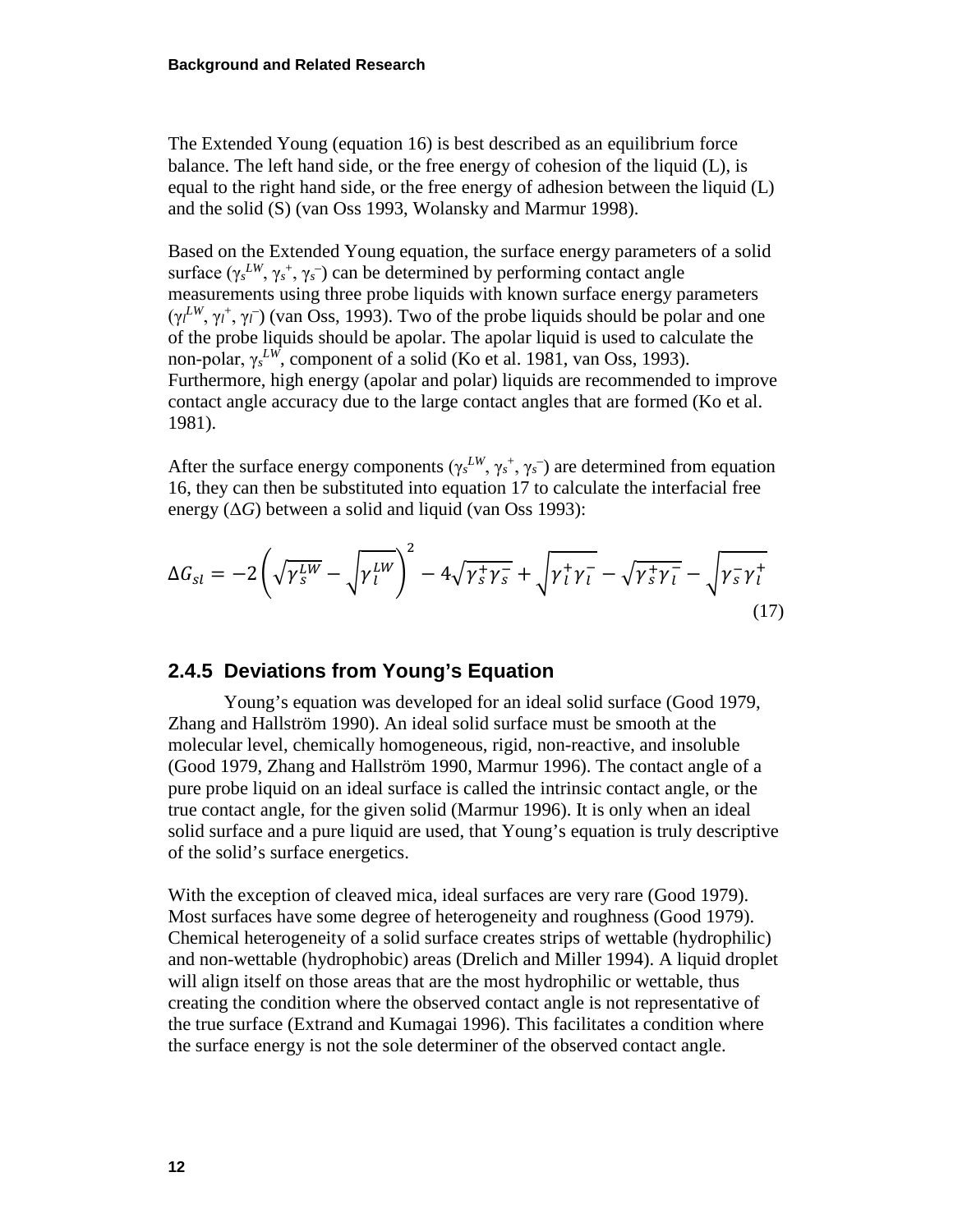The presence of pores and the physical roughness of a membrane surface also cause the measured contact angle to deviate from the intrinsic contact angle (Good 1979, Keurentjes et al. 1989, Drelich et al. 1996). The contact angle that is most often measured is the apparent contact angle, which does not account for surface roughness. Membrane surface roughness may be on the order of several micrometers (Keurentjes et al. 1989) and can be increased through improper handling. As the liquid advances on an inclined surface (e.g., the ridge of a rough surface), a larger apparent contact angle is formed (Extrand and Kumagai 1996, Good 1979). The apparent contact angle becomes larger as the edge of the liquid drop becomes more horizontal as it travels up the incline of the surface indentation or elevation.

Deviations from an ideal surface may also result from contamination during the construction and handling of the membrane. Surface contaminants often bear little resemblance to the bulk solid and can therefore lead to increased chemical heterogeneity. Surface contamination may also lead to increased surface roughness.

#### <span id="page-22-0"></span>**2.4.6 Defining Hydrophobic Interactions**

The term hydrophobic interaction, or the hydrophobic effect, is defined as the tendency of apolar chains, solutes or particles to aggregate when they are immersed in water. Often, hydrophobic surfaces are thought of as water repelling, as water forms a large (>90°) contact angle on a hydrophobic surface (Good 1979). However, using the word hydrophobic to mean water repelling is a misnomer as even aliphatic hydrocarbons ( $\Delta G_{sw} \approx -40$  to  $-50$  mJ/m<sup>2</sup>) strongly attract water (van Oss 1993). The negative free energy signifies the strong hydrophobic nature of the aliphatic hydrocarbons.

The major and usually sole driving force for hydrophobic interactions between apolar particles when immersed in water is the strong polar (AB) energy of cohesion between water molecules. In most cases, close to 99%, and almost always more than 90% of the free energy of hydrophobic attractions between apolar molecules immersed in water  $(\Delta G_{iwi})$  is due to the hydrogen bonding component of the energy of cohesion of water:  $\Delta G_{sw}^{AB} = -102 \text{ mJ/m}^2$  at 200 °C (van Oss 1993). Therefore, hydrophobic interactions are a consequence of the hydrogen bonding component of the surrounding water rather than van der Waals attraction between "hydrophobic" chains, solutes, or particles. It should be made clear that hydrophobic interactions are bonds that are not of a fundamentally different physicochemical nature from van der Waals or hydrogen bonds (van Oss et al. 1986a). Hydrophobic interactions play a crucial role in the stability of particle suspensions, the stability of biopolymers, and the formation of micelles.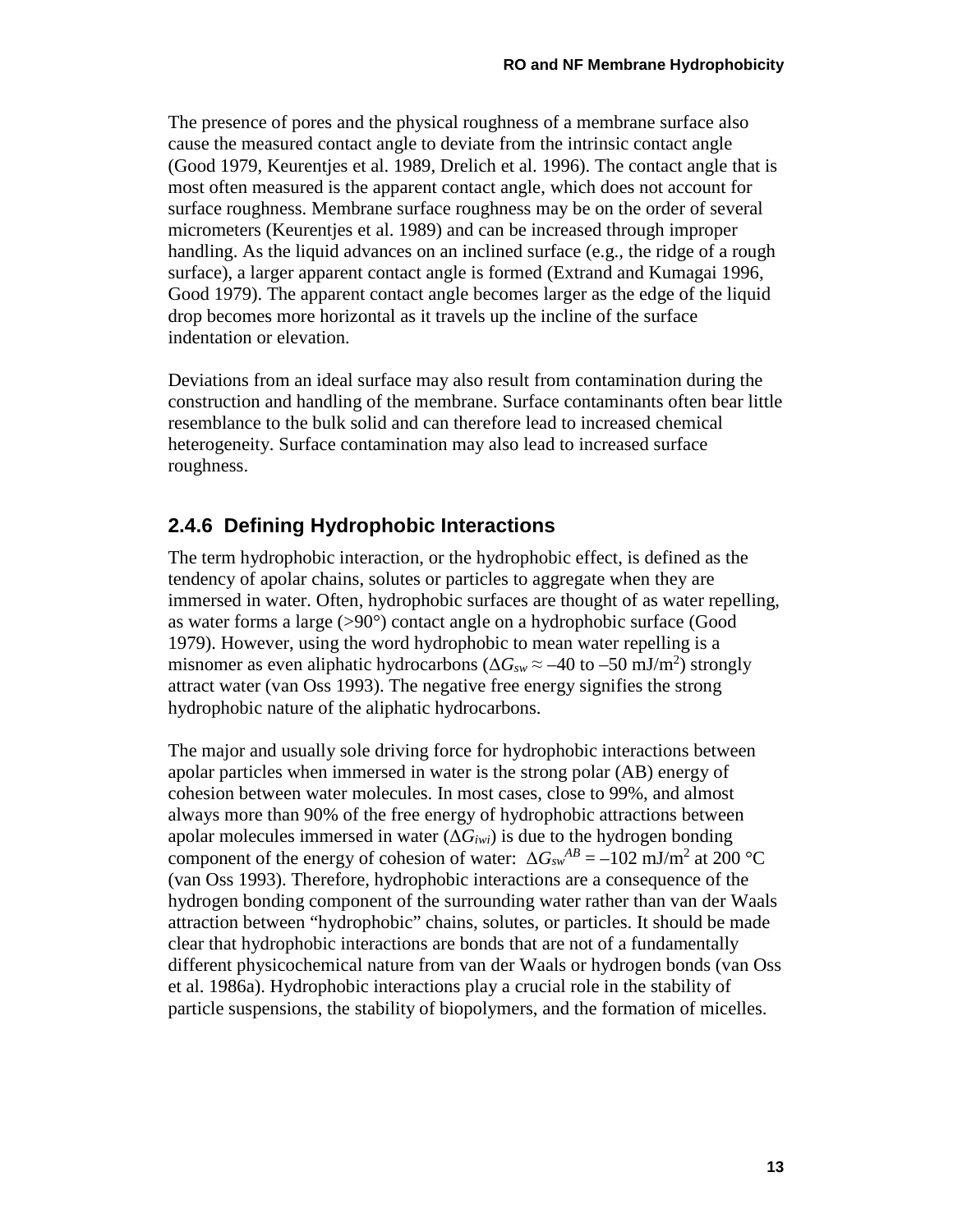## <span id="page-23-0"></span>**2.5 Hydrophobicity and Membrane Performance**

Membrane surface chemistry plays a key role in determining membrane performance (Oldani and Schock 1989, Zhang and Hallström 1990, Gourley et al. 1994, Bouchard et al. 1997, Nabe et al. 1997, Rosa and de Pinho 1997). Specifically, membrane hydrophobicity can provide insight into critical aspects of membrane performance (Oldani and Schock 1989, Capannelli et al. 1990, Gourley et al. 1994, Nabe et al. 1997, Sata et al. 1998). First, hydrophobicity describes surface characteristics that govern the interaction of a liquid with a solid surface. Second, membrane hydrophobicity directly affects the interaction of organic and inorganic colloidal substances with a membrane surface (Oldani and Schock 1989, Capannelli et al. 1990, Gourley et al, 1994, Nabe et al. 1997). Third, hydrophobicity affects ion transport through the membrane (Sata et al. 1998).

A membrane can be classified as either having a high surface free energy (hydrophilic) or as having a low surface free energy (hydrophobic) (Good 1979). Membranes can be loosely characterized into one of three categories of hydrophobicity (Figure 4).



**Purely Hydrophilic**

<span id="page-23-1"></span>**Figure 4.—Three categories of hydrophobicity**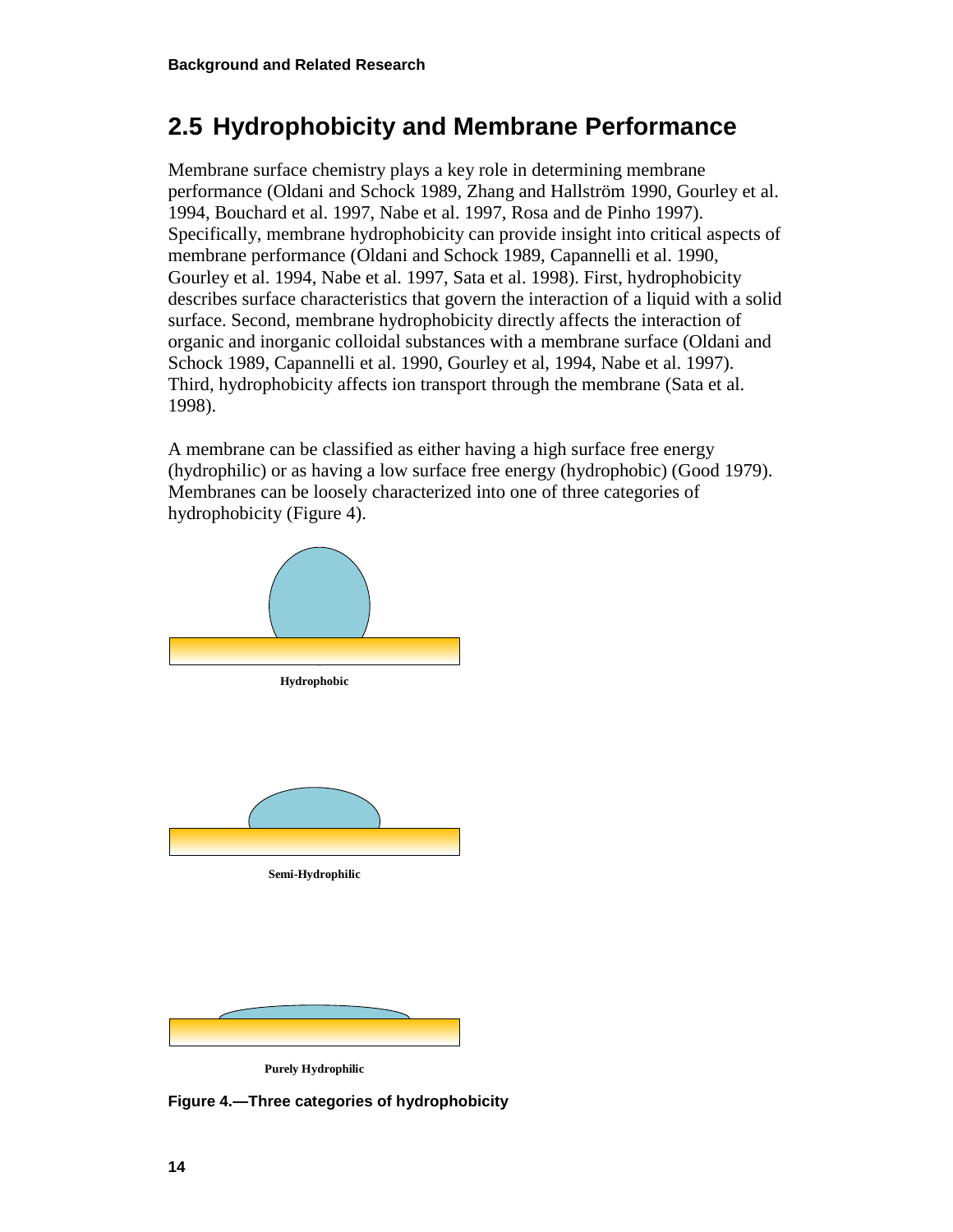It should be noted that the contact angle ranges described below are only useful as general guidelines; exact contact angle ranges for hydrophobic and hydrophilic surfaces do not exist.

- 1. *Purely Hydrophilic Surfaces* (Figure 4a): When the contact angle of a liquid on a solid surface equals 0° the solid is said to be wet-out by the liquid. In other words the liquid will spread over the surface of the solid to form a monomolecular film (Bear 1979). Solids exhibiting such a condition are purely hydrophilic. An example of a purely hydrophilic surface is glass. If the glass is completely free of any surface contamination and is perfectly smooth, a drop of pure water would spread across the glass surface.
- 2. *Semi-Hydrophilic Surfaces* (Figure 4b): When the contact angle of a liquid on a solid surface is greater than 0° but less than 90° the liquid is said to wet the solid, but not completely (Bear 1979). In essence the solid prefers to be covered by the liquid as opposed to the surrounding gas. Therefore, solids falling within this range are primarily hydrophilic. Most commercial water treatment membranes are generally classified as semi-hydrophilic.
- 3. *Hydrophobic Surfaces* (Figure 4c): When the contact angle of a liquid on a solid surface falls within the range of 90° to 180° the liquid is said to notwet the solid surface (Adamson 1960). It must be noted, however, that it would be nearly impossible for a liquid to achieve a contact angle of 180° because surfaces are rarely uniform in chemical and physical structure (Good 1979). By not wetting the surface, the liquid remains as a semispherical bubble resting on the solid surface (Bear 1979). A high surface tension liquid (e.g., water) on a low surface energy solid (e.g., teflon) favors this condition (Bear 1979, Oldani and Schock 1989). Non-wetting solids are referred to as hydrophobic.

Hydrophobic membranes are more prone to fouling than hydrophilic membranes because hydrophobic membranes prefer to be covered with colloids than with water (Hiemenz, 1986, Gourley et al. 1994). For this reason, determination of membrane hydrophobicity is critical to membrane fouling research. By characterizing membrane hydrophobicity it becomes possible to maximize contaminant removal while extending the membrane life via a reduction in fouling rate and cleaning frequency (Bouchard et al. 1997).

### <span id="page-24-0"></span>**2.6 Previous Studies on the Determination of Membrane Surface Energetics**

Few studies (e.g., Ko et al. 1981, Keurentjes et al. 1989, Gourley et al. 1994) have been performed to determine membrane surface energetics. Ko et al. (1981) used contact angles to characterize several polymeric surfaces with varying degrees of hydrophobicity. Contact angles were measured using two methods: the sessile drop method with three different drop sizes to simulate an advancing contact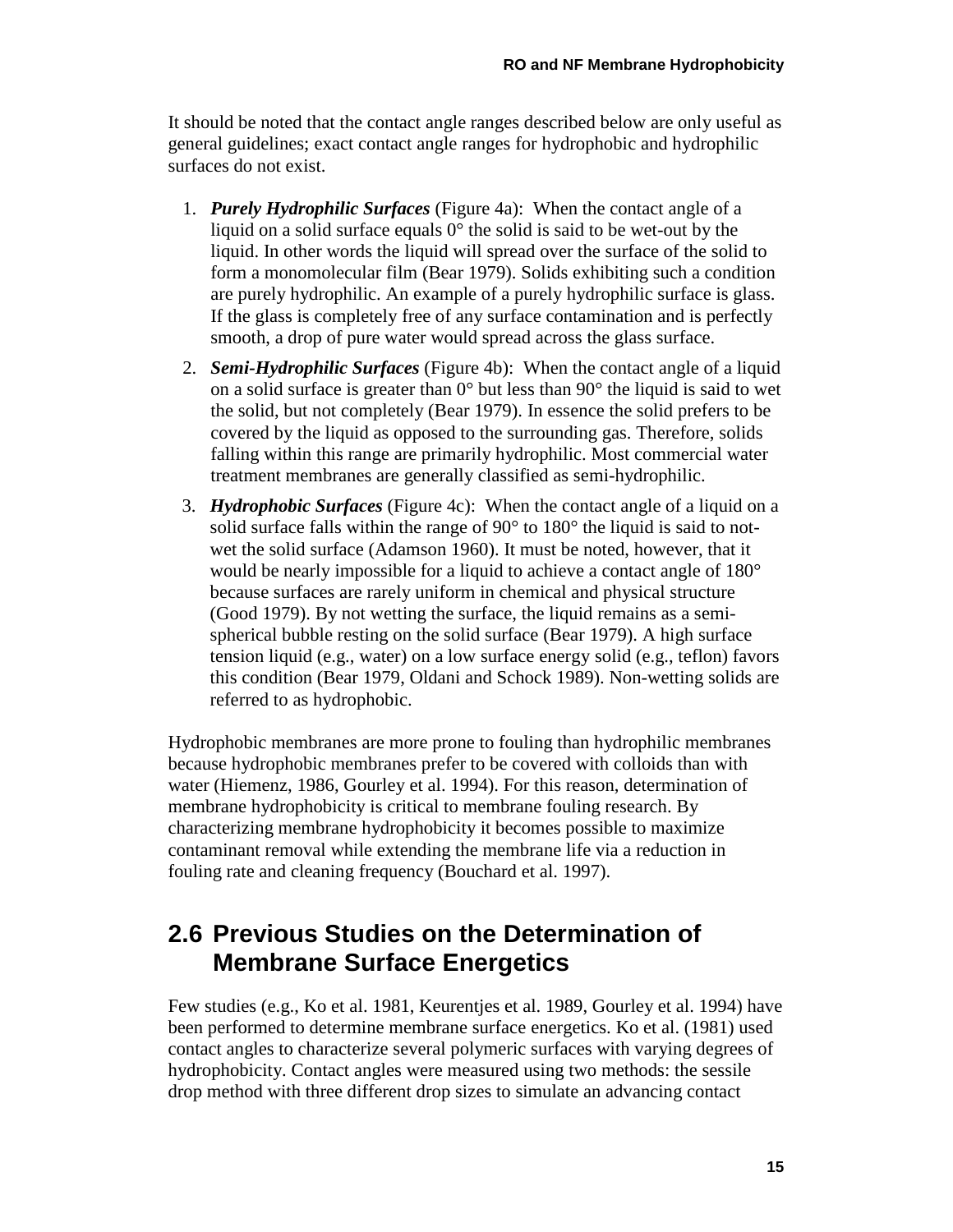angle and the submerged bubble method using n-octane bubbles. This investigation was among the first to use the Young-Dupre equation to solve for the surface energy components of a solid surface. Keurentjes et al. (1989) used a sticking bubble technique to determine the surface tension of a probe liquid at which an air bubble has a 50% chance of sticking to a membrane surface. The membranes studied were polypropylene, polytetrafluoroethylene, polydimethylsiloxane, polysulfone, and polyethersulfone membranes. It was concluded that the critical surface tension, as it was termed, represented a measurable value for membrane hydrophobicity, and could be used for membrane surface characterization. Gourley et al. (1994) used the sessile drop technique with three probe liquids (water, dimethyl sulfoxide, and α-bromonaphthalene) to characterize the surface energy parameters of UF membranes. Surface energetics were determined for both clean and peptide-fouled membranes. The change in surface energy values due to peptide adsorption was also determined.

### <span id="page-25-0"></span>**2.7 Previous Studies Correlating Contact Angle and Membrane Surface Energetics with Membrane Performance**

Several previous studies (e.g., Laîné et al. 1989, Capannelli et al. 1990, Gekas et al. 1992, Gourley et al. 1994, Majewska-Nowak et al. 1997, and Nabe et al. 1997) have been performed on correlating UF contact angle and membrane surface energetics with membrane performance. A few recent investigations (e.g., Kulkarni et al. 1996 and Mukherjee et al. 1996) have been performed on correlating RO membrane contact angle and surface energetics with membrane performance. Additionally, one previous investigation (Sata et al. 1998) evaluated the effect of membrane hydrophobicity on the selectivity of an anion exchange membrane.

Laîné et al. (1989) found relative membrane hydrophobicity to be an important parameter in the performance of UF membranes removing natural organic matter from lake water. The more hydrophobic UF membranes tended to foul at a higher rate than the more hydrophilic membranes. Capannelli et al. (1990) demonstrated that a correlation could be drawn between a UF membrane's relative hydrophobicity and its performance. A higher degree of hydrophilicity resulted in improved membrane flux recovery. Gekas et al. (1992) observed that contact angle hysteresis correlated with UF membrane performance for various solutes, the more hydrophilic the membrane, the higher the relative flux. Contact angle hysteresis was correlated to membrane hydrophobicity, the more hydrophobic a membrane was the more hysteresis was observed. However, it was found that due to the interdependence of contact angle and pore size, contact angle data alone could not be used without consideration of pore size to estimate fouling. Gourley et al. (1994) drew correlations between the total surface energy of several UF membranes varying degrees of hydrophilicity and their performance when subjected to enzymatic hydrolysates. It was found that the hydrophilic membranes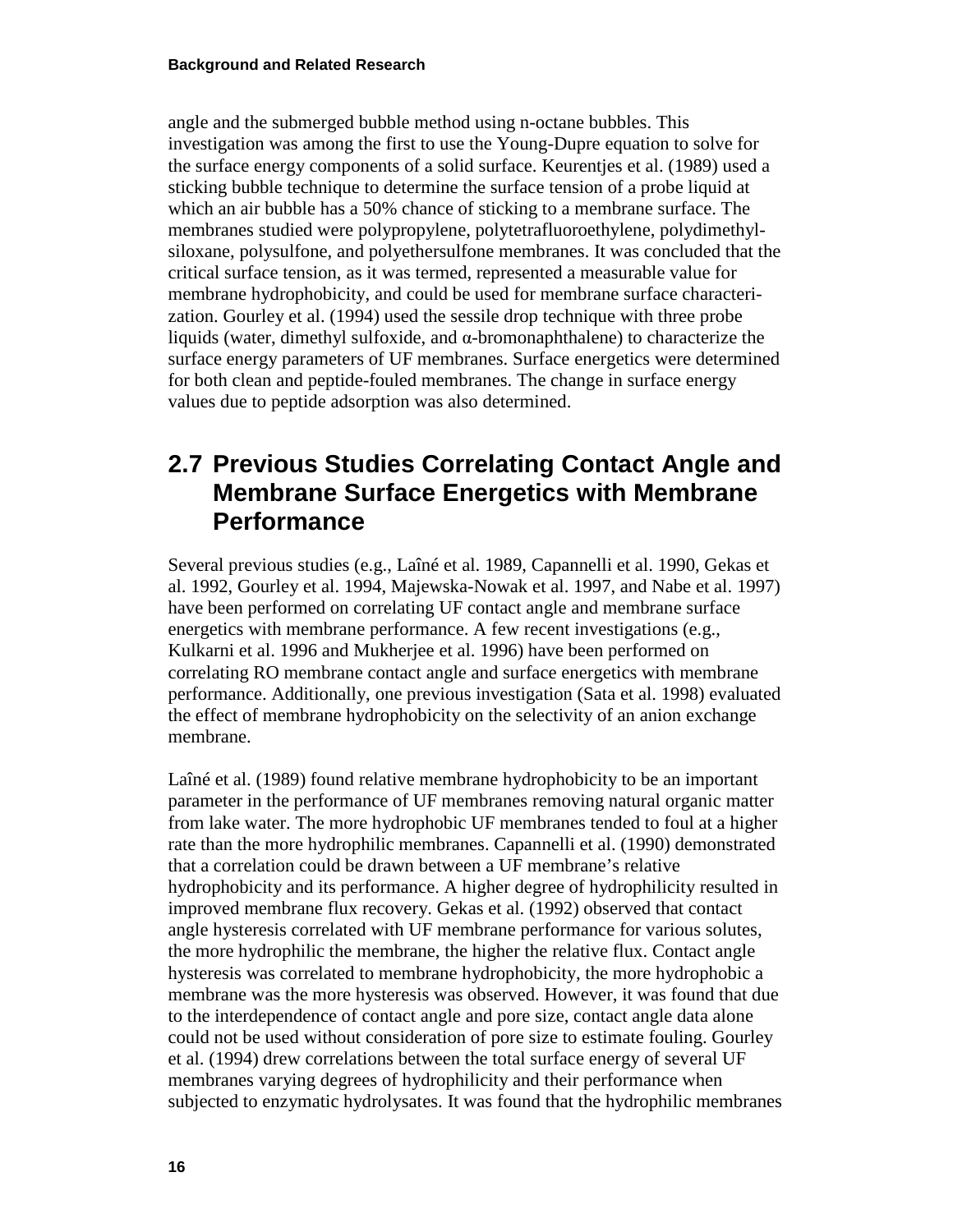fouled at a lower rate than the more hydrophobic membranes. Majewska-Nowak et al. (1997) investigated the effect of hydrophobicity on the performance of UF membranes used for dye separation. This investigation concluded that hydrophilic membranes are less prone to fouling than hydrophobic membranes. However, in this investigation the relative hydrophilicity of the various UF membranes was based on the hydrophilic properties of the membrane polymers and not on actual membrane measurements. Nabe et al. (1997) used sessile drop and captive bubble contact angle measurements to determine the relative hydrophobicity of several UF membranes. The correlation between membrane hydrophobicity and membrane fouling when exposed to various protein solutions was investigated. This study concluded that the more hydrophilic surfaces experienced less fluxdecline than the more hydrophobic surfaces.

Kulkarni et al. (1996) characterized the relative hydrophobicity of hydrophilized thin film composite RO membranes using octane-water contact angle measurements. Decreased hydrophobicity resulted in increased flux and ion rejection. This same conclusion was reached by Mukherjee et al. (1996) during their investigation of thin-film composite RO membranes.

Sata et al. (1998) demonstrated that membrane hydrophobicity affects the permselectivity of an anion exchange membrane. The relative hydrophilicity of an anion exchange membrane was modified using hydrophilic organic compounds and the permselectivity of the membrane in terms of sulfate and chloride ions was examined. It was concluded that membrane ion selectivity was improved by the hydrophilization of the membrane surface.

Investigations performed in the past have shown relationships between a membrane's contact angle or surface energetics and its performance. In all cases, only the "relative" hydrophobicity was determined from contact angle measurements or surface energy parameters. Furthermore, few previous investigations (e.g., Kulkarni et al 1996, Mukherjee et al. 1996, and Sata et al. 1998) evaluated membranes tighter than UF membranes. Studying the hydrophobicity of tighter membranes is important because the fouling mechanisms for looser microfiltration (MF) and UF membranes are substantially different than those for tighter NF and RO membranes.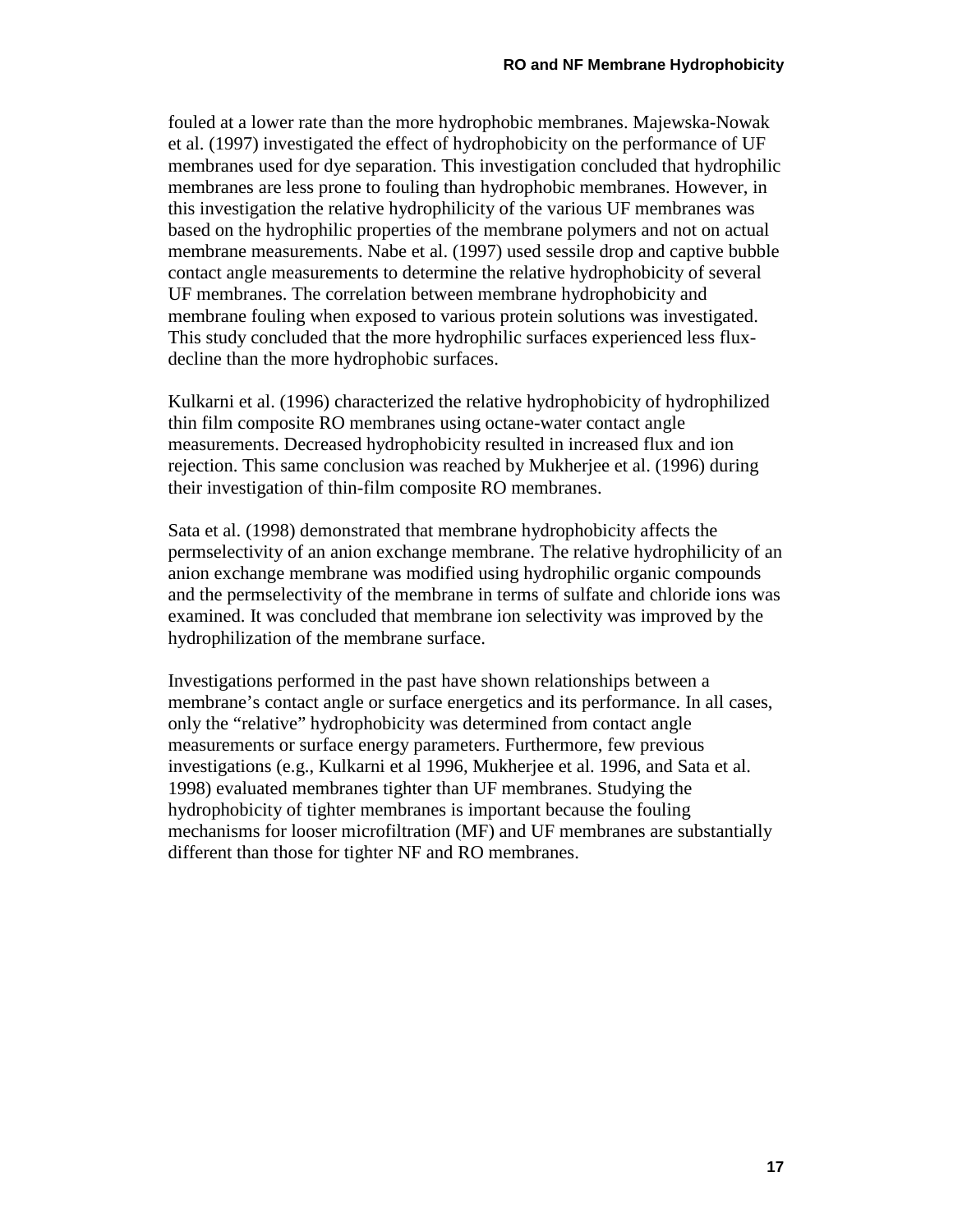# <span id="page-27-0"></span>**3 EXPERIMENTAL**

# <span id="page-27-1"></span>**3.1 RO and NF Membranes**

Four RO membranes and one NF membrane were selected for this investigation. Three of the membranes are cellulose acetate and two are thin-film composite. Table 1 shows the type of membrane, the manufacturer, and the manufacture's flux and rejection data for each of the membranes. All of the membranes are stored in ultrapure water in a refrigerator at 5°C.

| <b>Membrane</b> | <b>Manufacturer</b>                   | <b>Type</b>                | Average<br><b>Rejection</b> | Flux <sup>1</sup> | <b>Operating</b><br><b>Conditions</b> |
|-----------------|---------------------------------------|----------------------------|-----------------------------|-------------------|---------------------------------------|
| FT-30           | FilmTec                               | RO, thin-film<br>composite | 99% NaCl                    | 26                | 2000 ppm NaCl<br>@ 225 psi            |
| C <sub>D</sub>  | <b>Desalination</b><br><b>Systems</b> | RO, cellulose<br>acetate   | 98.5% NaCl                  | 19                | 2000 ppm NaCl<br>@ 425 psi            |
| <b>CE</b>       | <b>Desalination</b><br><b>Systems</b> | RO, cellulose<br>acetate   | 97.5% NaCl                  | 24                | 2000 ppm NaCl<br>@ 425 psi            |
| CG              | Desalination<br><b>Systems</b>        | RO, cellulose<br>acetate   | 85% NaCl                    | 23                | 2000 ppm NaCl<br>@ 225 psi            |
| <b>NF-70</b>    | FilmTec                               | NF, thin-film<br>composite | 95% MgSO <sub>4</sub>       | Unavailable       | 2000 ppm $MgSO4$<br>@ 70 psi          |

<span id="page-27-4"></span>Table 1.—Properties of RO and NF membranes selected for this investigation

<span id="page-27-2"></span><sup>1</sup> Flux in gallons per square foot of membrane per day.

#### **3.1.1 Thin Film Composite Membranes**

The FT-30 membrane (Film Tec, Minneapolis, MN) is a thin-film composite polyamide membrane. It is a widely used low-pressure RO membrane made by the interfacial polymerization of 1,3-benzenediamine with trimesoyl chloride (Cadotte 1985, Mulder 1991, Petersen 1993, Elimelech et al. 1994, Childress and Elimelech 1996). The NF-70 membrane is a thin-film composite nanofiltration membrane. It is believed to have the same polymeric structure as the FT-30, but has been post-treated with phosphoric acid and tannic acid to open up the pores (Petersen 1993, Childress 1997).

#### <span id="page-27-3"></span>**3.1.2 Cellulose Acetate Membranes**

Three types of cellulose acetate RO membranes (CD, CE, and CG) were obtained from Desalination Systems (Escondido, California). The three membranes were used to evaluate hydrophobicity and performance differences with membrane of similar chemical compositions. The CD, CE and CG membranes are all heattreated cellulose triacetate/diacetate blend membranes. The CD and CE are dense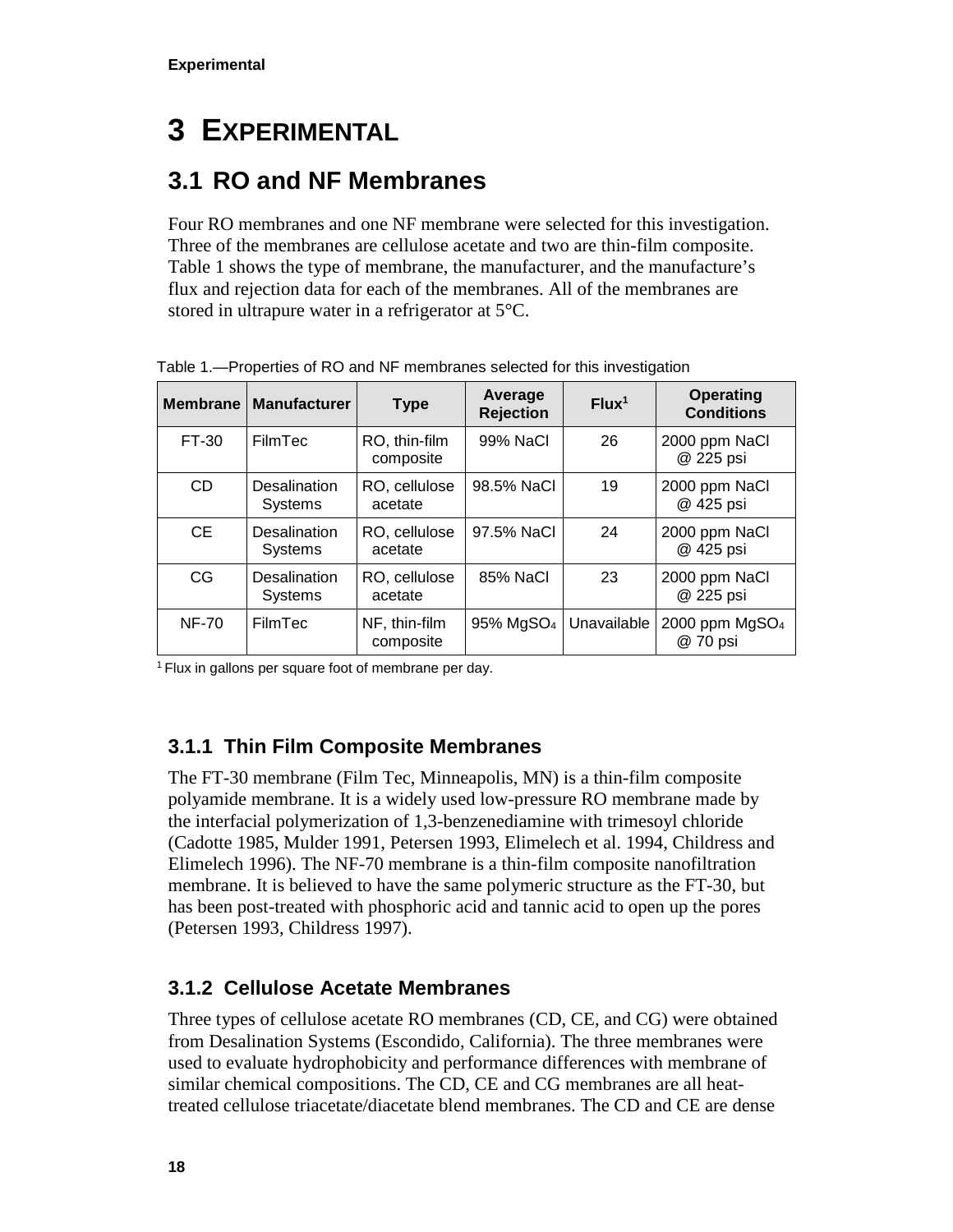membranes requiring higher operating pressures (~400 psi); the CG is a more swollen membrane that requires lower operating pressures (~225 psi).

# <span id="page-28-0"></span>**3.2 Hydrophobicity Measurements**

#### <span id="page-28-1"></span>**3.2.1 Automated Goniometer**

The automated goniometer used in this investigation is the Rame-Hart (Mountain Lakes, New Jersey) NRL Contact Angle Goniometer. It is a standard goniometer with image analysis attachments (i.e., video camera, computer with monitor, and image analysis software). A photograph of the goniometer apparatus is shown in Figure 5.



**Figure 5.—Goniometer apparatus used for contact angle measurements.**

<span id="page-28-2"></span>The goniometer units (i.e., video camera, light source, and environmental chamber) are built into a metal stand. The stand can be leveled manually with the aid of a leveling bubble and four leveling screws attached to the feet of the stand. This eliminates any slope that may exist in the laboratory test bench that could affect the contact angle measurements. The video camera connects to the computer system through two digital cables. The light source is placed at the opposite end of the video camera. Its intensity is regulated by a control system that is placed on the laboratory bench.

The environmental chamber prevents air movement, dust, and other contaminants from affecting the contact angle measurements or contaminating the probe liquid. The environmental chamber houses a quartz cell, sampling plate, and viewing stage (Figure 6).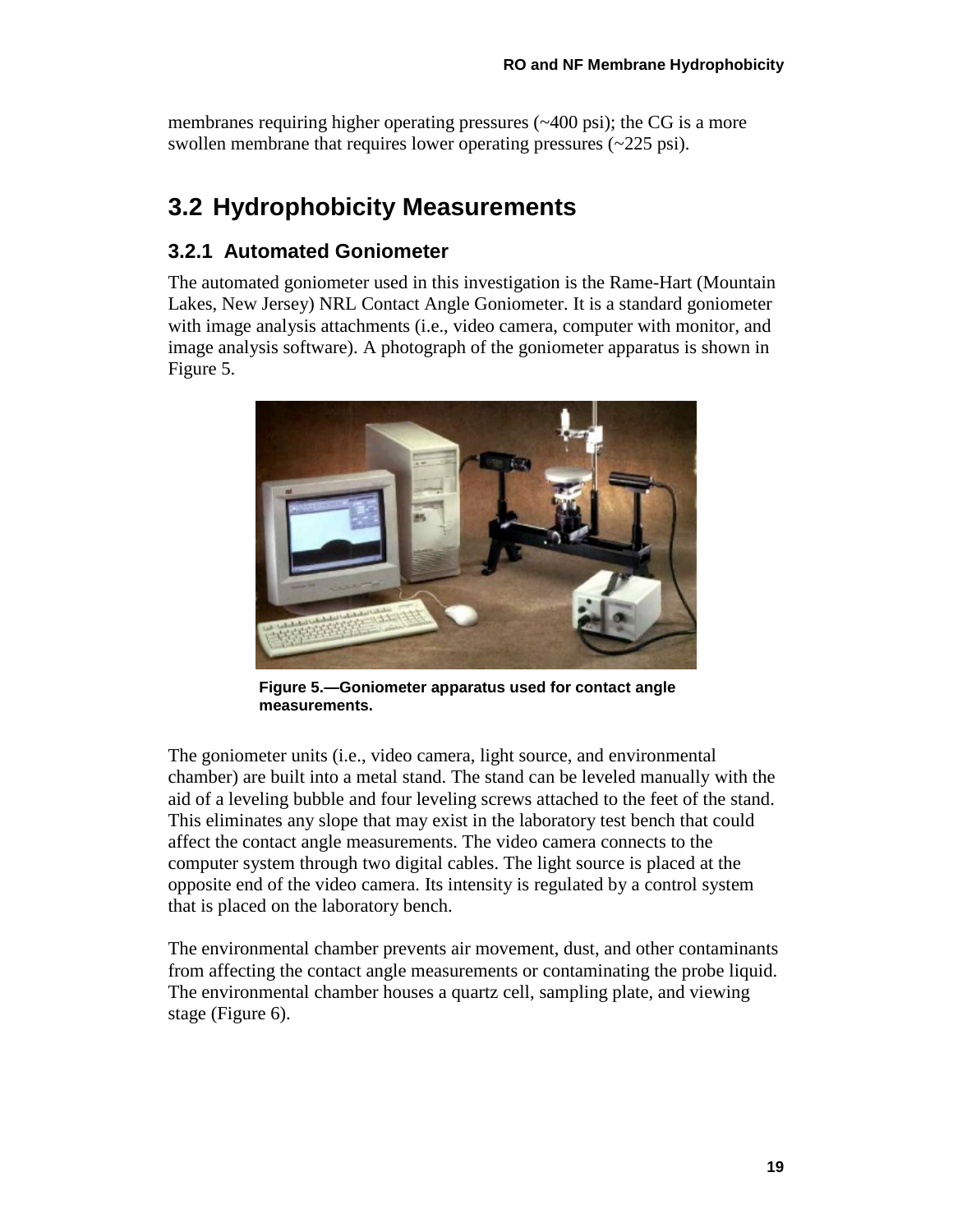

<span id="page-29-0"></span>It is constructed of stainless steel and has glass portals on both sides so that the light source and video camera have access to the sampling plate. The sampling plate and viewing stage are also constructed of stainless steel. The sampling plate is secured to the viewing stage using four screws and two cross bars. The viewing stage is lowered into the quartz cell and secured to the top of the environmental chamber with two steel dowels and two tightening screws. A portal is located on the roof of the environmental chamber to allow for insertion of the needle.

The goniometer uses RH Imaging 2001 software, which has both sessile drop and captive bubble capabilities. The image that appears on the computer screen consists of the membrane being viewed by the camera and several lines that are superimposed by the computer (Figure 7).

These lines designate the region of interest and include a rectangular imaging box, a baseline, and two vertical lines. The rectangular imaging box indicates to the computer the area within which contact angle measurements are taken. The size of the rectangular imaging box must be adjusted as the size of the drop or bubble changes. The size of the box should be minimized to only encompass the area of drop or bubble contact to reduce the chance of inaccurate contact angle readings.



<span id="page-29-1"></span>**Figure 7.—Computer viewing area with the region of interest designated by the superimposed lines.**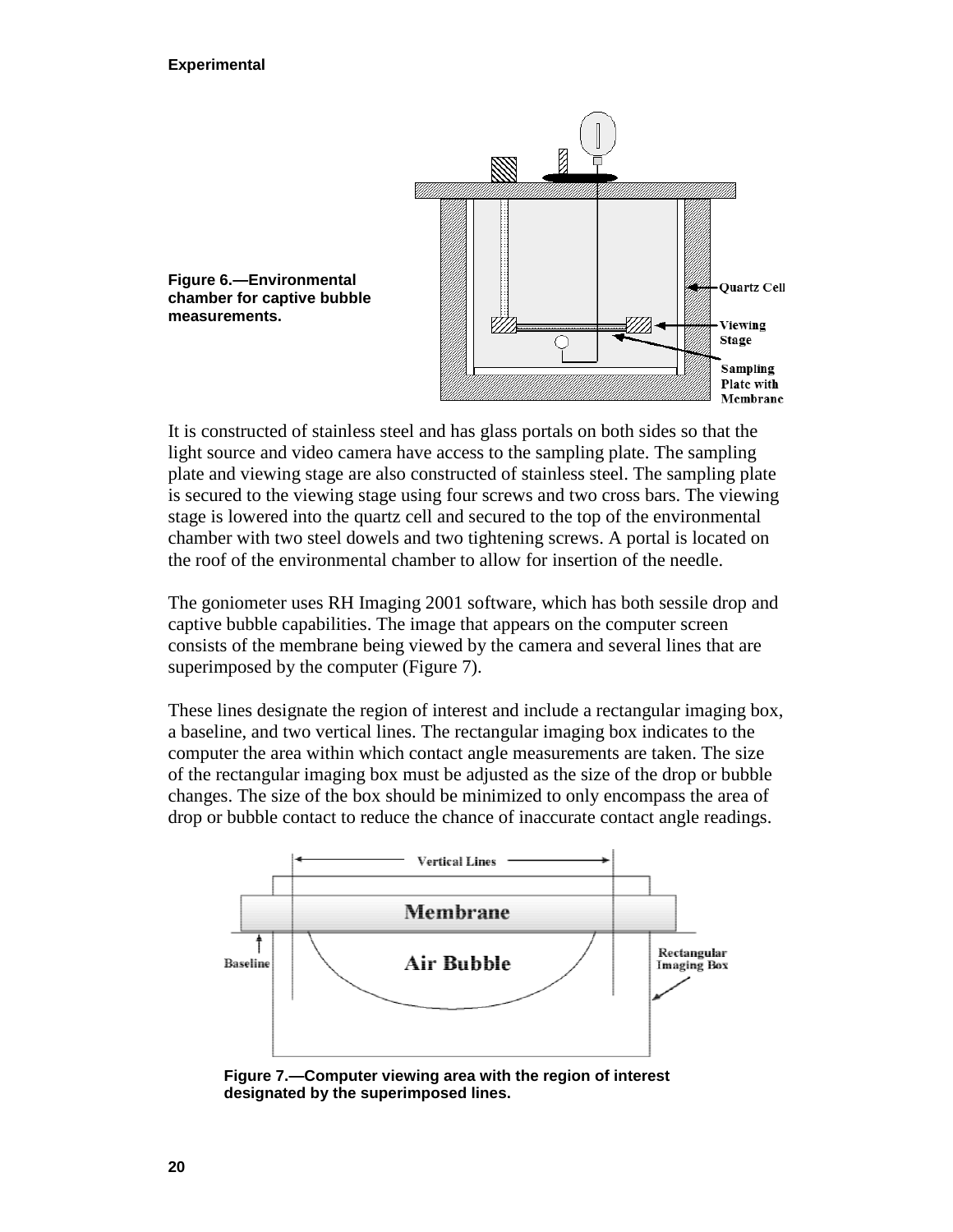As the size of the imaging box increases the possibility of the computer mistaking a surface contaminant for the bubble's point of contact increases. The baseline indicates to the computer where the drop or bubble is contacting the substrate surface and is therefore located at the surface of the substrate. The two vertical lines are gray scale detectors; in other words, they detect the black area (i.e., the substrate) versus the white area (i.e., the probe liquid) of the rectangular imaging box. The two vertical lines must remain half in the black area and half in the white area for proper operation of the imaging software.

To measure contact angles, the computer places a pixel at the point of contact between the bubble and the substrate surface. Using the pixel as the point of origin, the computer draws a line tangent to the boundary of the bubble. The angle between the tangent line and the baseline is calculated as the contact angle. The contact angle is always measured through the denser fluid phase.

#### <span id="page-30-0"></span>**3.2.2 Syringe and U-Shaped Needle**

Air bubbles are delivered to the membrane surface using a 20-µL syringe (Hamilton Instruments, Reno, Nevada). The syringe is capable of delivering precise volumes of air (within  $0.01 \mu L$ ) using a built-in volume selection and locking mechanism. The ability of the syringe to deliver precise volumes of air reduces errors associated with varying bubble volumes. A bent U-shaped needle is attached to the syringe in order to deliver air bubbles to the underside of the membrane coupon in the environmental chamber.

The needle and syringe are cleaned prior to each set of contact angle measurements. The cleaning procedure utilizes three solvents: ultrapure water, hexane, and acetone. The ultrapure water removes any water-soluble contaminants. The acetone removes any polar but non-water soluble contaminants. The hexane removes any non-polar contaminants. The syringe is cleaned by the following cycle: water, acetone, hexane, water, acetone, hexane, water, water.

#### <span id="page-30-1"></span>**3.2.3 Probe Liquids**

Calculation of the hydrophobicity of a membrane sample requires three probe liquids with well-known surface tension properties (van Oss 1993). The probe liquids selected for this investigation are glycerol (polar), ultrapure water (polar), and diiodomethane (apolar). These probe liquids were chosen on the premise that two must be polar and one must be apolar. The glycerol and diiodomethane were obtained from Fisher Scientific (Pittsburgh, PA). Ultrapure water was obtained from a Millipore (Burlington, MA) water purification system. Each liquid has three surface tension parameters,  $\gamma^{LW}$ ,  $\gamma^+$ , and  $\gamma^-$ . These parameters as well as the polar energy component,  $\gamma^{AB}$  and the total free energy component,  $\gamma_l$  are found in Table 2.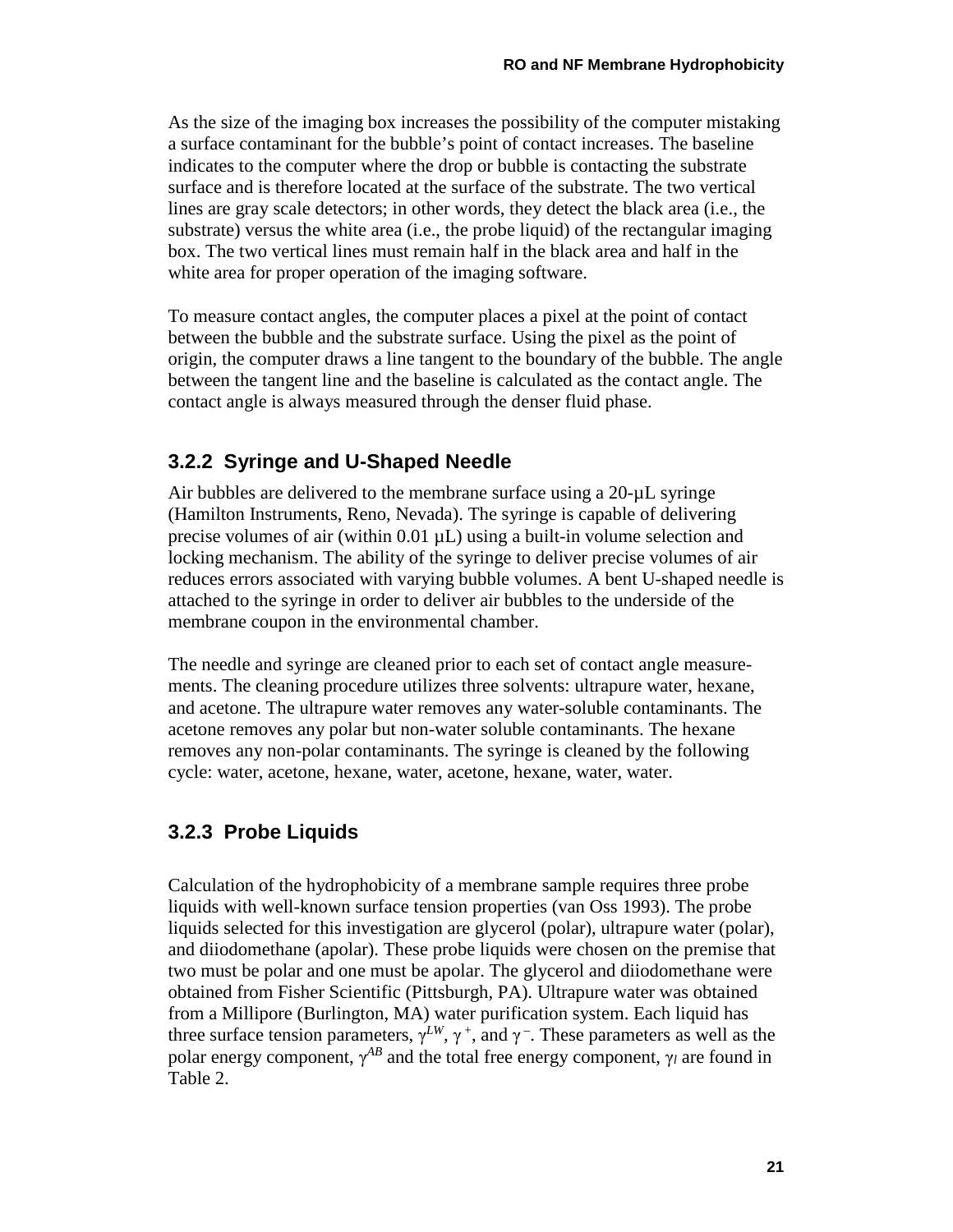#### **Experimental**

| Liquid          | $v^{LW}$ | $\mathbf{v}$ | $\gamma_I$ | $v^{AB}$ | $v^{TOT}$ |
|-----------------|----------|--------------|------------|----------|-----------|
| Diiodomethane   | 50.8     | 0.0          | 0.0        | 0.0      | 50.8      |
| Ultrapure water | 21.8     | 25.5         | 25.5       | 51.0     | 72.8      |
| Glycerol        | 34.0     | 3.9          | 57.4       | 30.0     | 64.0      |

<span id="page-31-2"></span>Table 2.—Surface tension properties (mJ/m<sup>2</sup>) of probe liquids at 20 °C (as taken from van Oss, 1993)

As seen in Table 2, the  $\gamma^+$  and  $\gamma^-$  (and therefore  $\gamma^{AB}$ ) parameters for the diiodomethane are zero because in purely apolar systems only LW forces operate. Also from Table 2, the  $\gamma^+$  and  $\gamma^-$  parameters for water are shown to be equal. The value for the two water parameters is based on the following relationship:

$$
\gamma_l^+ = \gamma_l^- = \frac{1}{2} \times 51 \frac{mJ}{m^2} = 25.5 \frac{mJ}{m^2}
$$
 (18)

<span id="page-31-0"></span>where 51 mJ/m<sup>2</sup> is the value of  $\gamma^{AB}$  for water (van Oss 1993).

#### **3.2.4 Bubble Volume**

Bubble volume directly affects the contact angle of a liquid on a solid surface (Good and Koo 1979, Drelich and Miller 1994). As bubble volume increases the contact angle reaches a temporary state of equilibrium with the solid surface (Drelich et al. 1996). The temporary state of equilibrium reached will change based on the amount of available external energy available for overcoming existing energy barriers, such as vibrations or an increase in bubble volume (Drelich et al. 1996). Therefore, a constant bubble volume must be used in order to obtain reproducible contact angle results. A 10-µL bubble was selected for this investigation to provide a bubble of significant size so as to make its edges clearly visible.

#### <span id="page-31-1"></span>**3.2.5 Parafilm® Standard**

Contact angle measurements were performed on commercially available Parafilm® (Fisher Scientific, Pittsburgh, PA) using the captive bubble method. The results were then compared to values from the literature (e.g., Busscher et al. 1983, Dann 1970, Zhang and Hallström 1990) (Table 3). Measurements performed over a 3-day period resulted in an average contact angle of  $110\pm1^\circ$ . As can be seen from Table 3, results from this investigation are in complete agreement with those in the literature.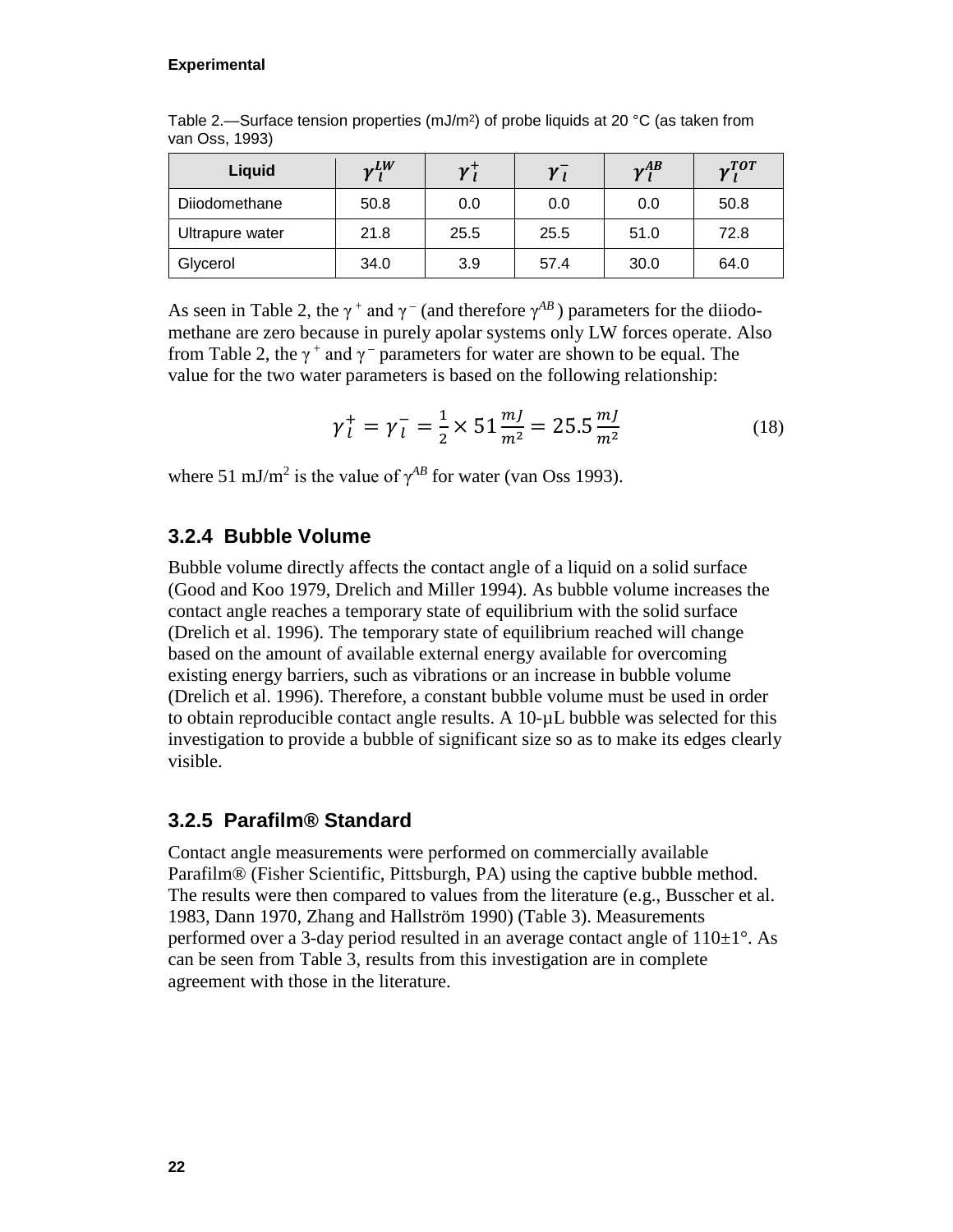| <b>Current</b>             | Dann                |                     | Zhang and                     |  |
|----------------------------|---------------------|---------------------|-------------------------------|--|
| Investigation <sup>1</sup> | $(1970)^2$          |                     | Hallström (1990) <sup>1</sup> |  |
| $110 + 1^{\circ}$          | $110 \pm 2^{\circ}$ | $108 \pm 2^{\circ}$ | $108 \pm 3^{\circ}$           |  |

<span id="page-32-1"></span>Table 3.—Comparison of contact angle measurements for water on Parafilm®

<sup>1</sup> Contact angles were measured using the captive bubble technique.

<span id="page-32-0"></span>2 Contact angles were measured using the sessile drop technique.

#### **3.2.6 Contact Angle Measurement Procedure**

The procedure used to measure the captive bubble contact angle is outlined below. It should be noted that the set-up of the goniometer and cleaning of the micro-syringe discussed earlier were also part of the procedure.

- 1. A membrane coupon having the approximate dimensions  $1.0 \times 0.25$  inches was cut from the membrane sample which was stored in ultrapure water at 5 °C.
- 2. The membrane coupon was wrapped around the sampling plate and secured on the viewing stage. The viewing stage was lowered into the probe liquid contained in the quartz cell and the environmental chamber was sealed. The leveling and lighting conditions of the viewing area were checked using the imaging software.
- 3. A 10-µL air bubble was released from the U-shaped needle into the quartz cell containing the probe liquid. The bubble floated approximately 0.4 inch to the membrane surface held by the viewing stage.
- 4. The goniometer's video camera was focused on the air bubble.
- 5. Two contact angle measurements (one on each side of the bubble) were taken at time zero and then at 5-min intervals over the next 20 min.

The data presented in Figure 8 demonstrates that in the captive bubble method, the average contact angle is relatively independent of time (for up to 50 min).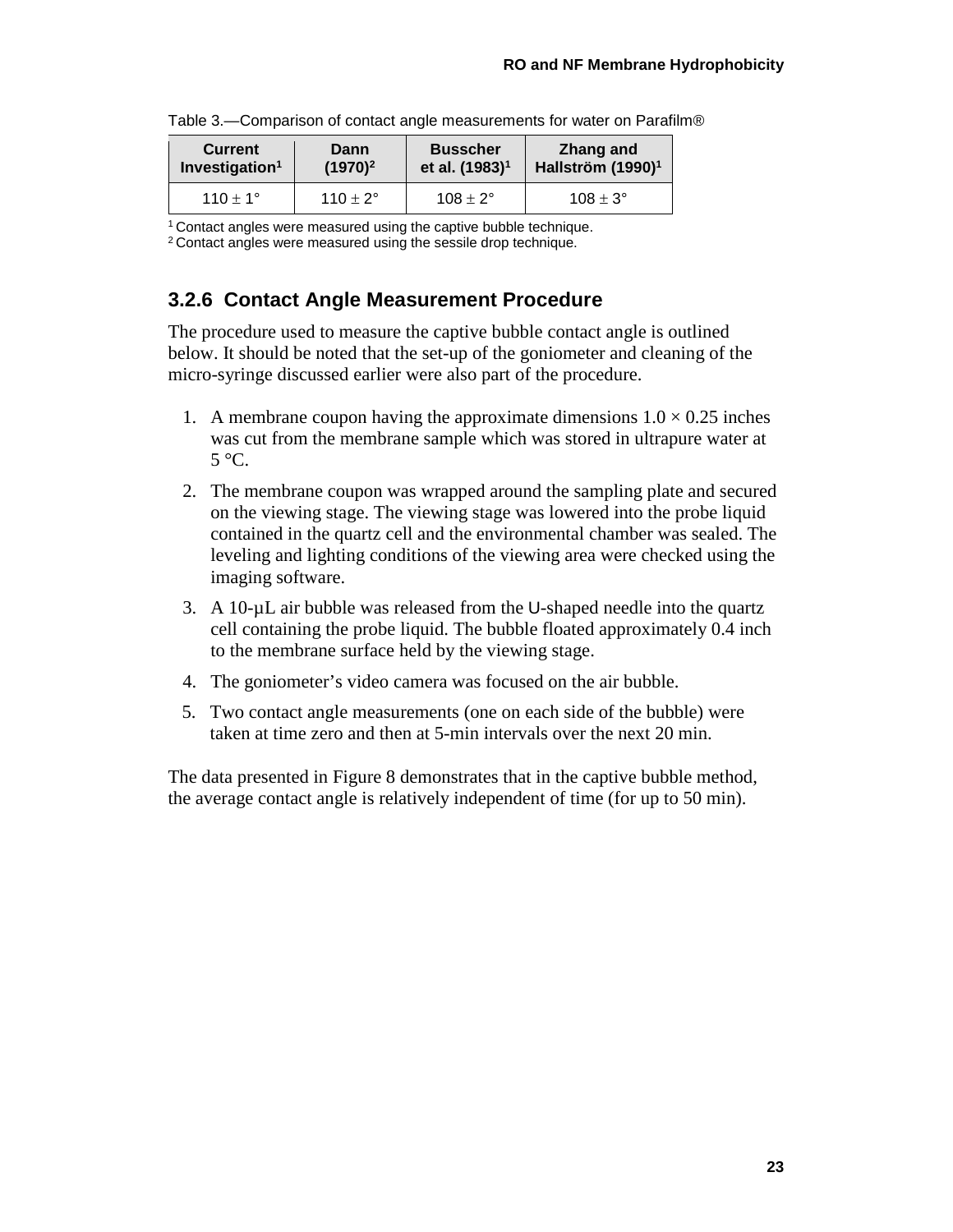

<span id="page-33-1"></span>**Figure 8.—Contact angle for CE membrane in ultrapure water as a function of time.**

This was found to hold true for all membrane/probe liquid combinations. Contact angles were expected to be independent of time because of the complete membrane saturation that prevents infiltration of the air bubble into the pores of the membrane (Dahlgren et al. 1986).

Because the membranes and test liquids have unique characteristics, some modifications to the measurement procedure were required for the different membrane/probe liquid combinations. These modifications were determined from preliminary contact angle measurements and are discussed in the following paragraphs. The CE membrane was selected for preliminary contact angle measurements as a representative of the three cellulose acetate membranes used in this study. Data for all membrane/probe liquid combinations is reported at the 15 min measurement interval. The 15-min measurement interval was selected because it provides a more than adequate equilibration period.

#### <span id="page-33-0"></span>**3.2.7 Preliminary Contact Angle Measurements for Ultrapure Water**

The primary obstacle encountered when using the ultrapure water was the rolling of air bubbles off some of the membrane surfaces. This problem was rectified by increasing the travel distance of the air bubble to the membrane surface from 0.2 to 0.4 inches. By increasing the travel distance, approximately three out of four air bubbles attached to the membrane surface in repeated trials (75% attachment efficiency). The increased attachment efficiency is attributed to the decrease in the impact velocity of the air bubble to the membrane surface.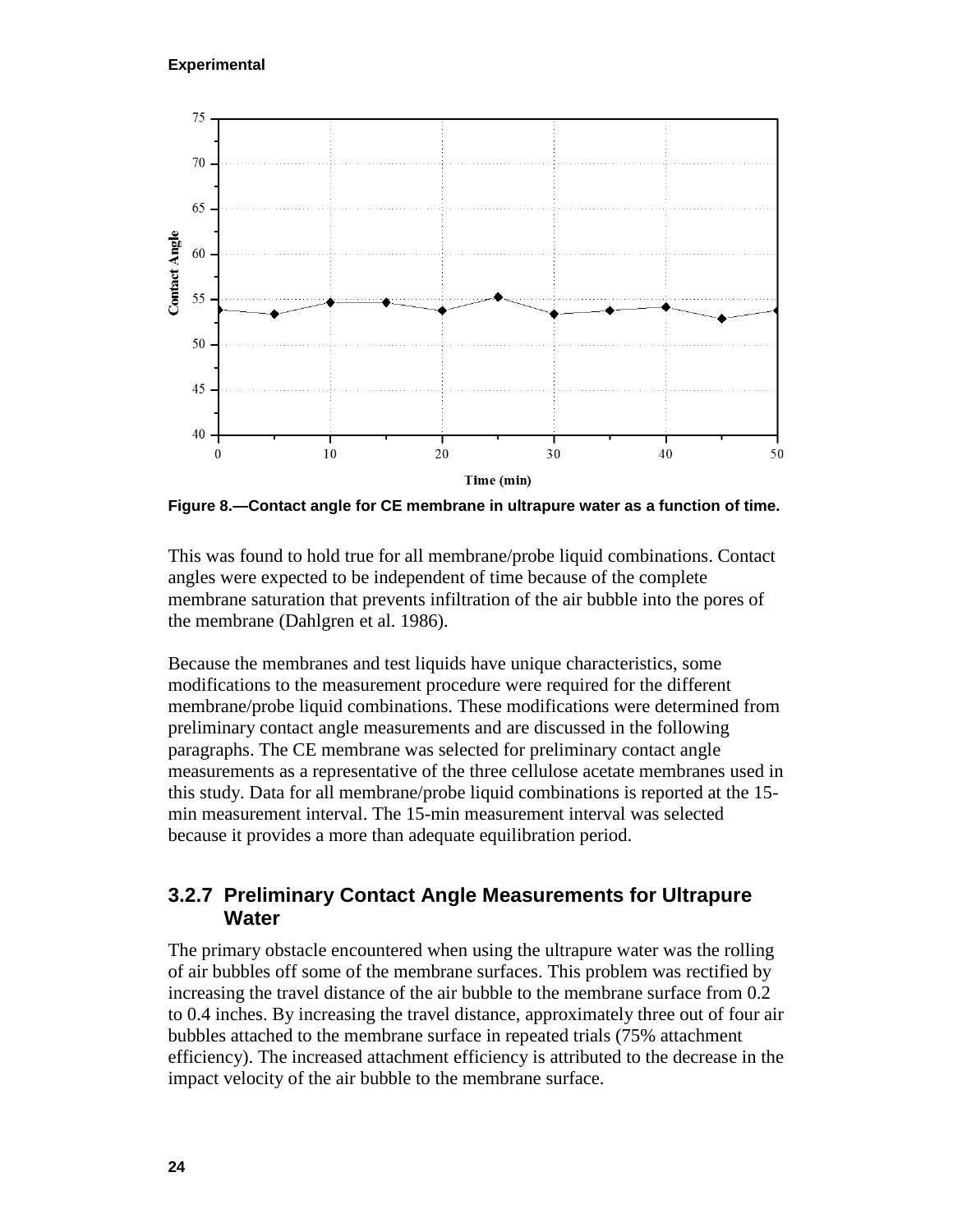Preliminary contact angle measurements performed on the CE membrane coupon immersed in ultrapure water had a significantly large standard deviation  $(10.2^{\circ})$ . The average standard deviation for contact angle measurements to be considered accurate is  $\sim 2^{\circ}$  (Zhang and Hallström 1990), making a standard deviation of 10.2° very high. Upon close inspection, the surface of the CE membrane was observed to be contaminated with cardboard particulates. The particulates were believed to have come from the shipping container (a cardboard tube). Although the CE membrane had been thoroughly rinsed with ultrapure water, it appears that not all of the particulates were removed. As all three cellulose acetate membranes were shipped in the same container, all three were believed to have been affected in the same way. Therefore, to minimize the amount of particulate matter on the cellulose acetate membrane surfaces, additional rinses were done on these membranes. Following the additional rinses, the preliminary contact angle measurements were repeated on the CE membrane. These results had a standard deviation of 2.0°.

Contact angle measurements performed on the FT-30 and NF-70 membrane coupons produced results with a standard deviation of 1.0° and 2.0°, respectively. Surface contamination was not an issue with either membrane, and thus contact angle measurements were highly reproducible.

#### <span id="page-34-0"></span>**3.2.8 Preliminary Contact Angle Measurements for Glycerol**

In performing contact angle measurements on the membrane coupons using the glycerol probe liquid, it was observed that as the viewing platform was lowered into the glycerol a type of "smear zone" was formed. The smear zone actually consisted of entrapped air. The smear zone prevented the goniometer from focusing on the air bubble on the membrane surface. It also temporarily prevented the formation of a clear interface between the membrane surface and the air bubble and resulted in widely varying contact angles. It was found that if the viewing platform and the membrane sample were left in the glycerol for a period of 24 hours the smear zone disappeared and a clear interface developed between the membrane surface and the glycerol. The air-tight environmental chamber prevented contamination of the glycerol over the 24-hour period. Following this adjustment to the test procedure, reproducible contact angle measurements were obtained for each of the three membrane coupons using the glycerol probe liquid.

Contact angle measurements for the CE, FT-30, and NF-70 membrane coupons immersed in the glycerol probe liquid had standard deviations of 2.1°, 2.5°, and 1.0°, respectively. The low standard deviation is attributed to the stability of the air bubble in the glycerol. Because glycerol has a low viscosity, the air bubble is extremely stable on the surface of the membrane. The glycerol has a much lower tendency than the ultrapure water to allow for bubble movement. Therefore, the air bubble is resistant to even the slightest movement that would cause a deviation in contact angle measurements over time.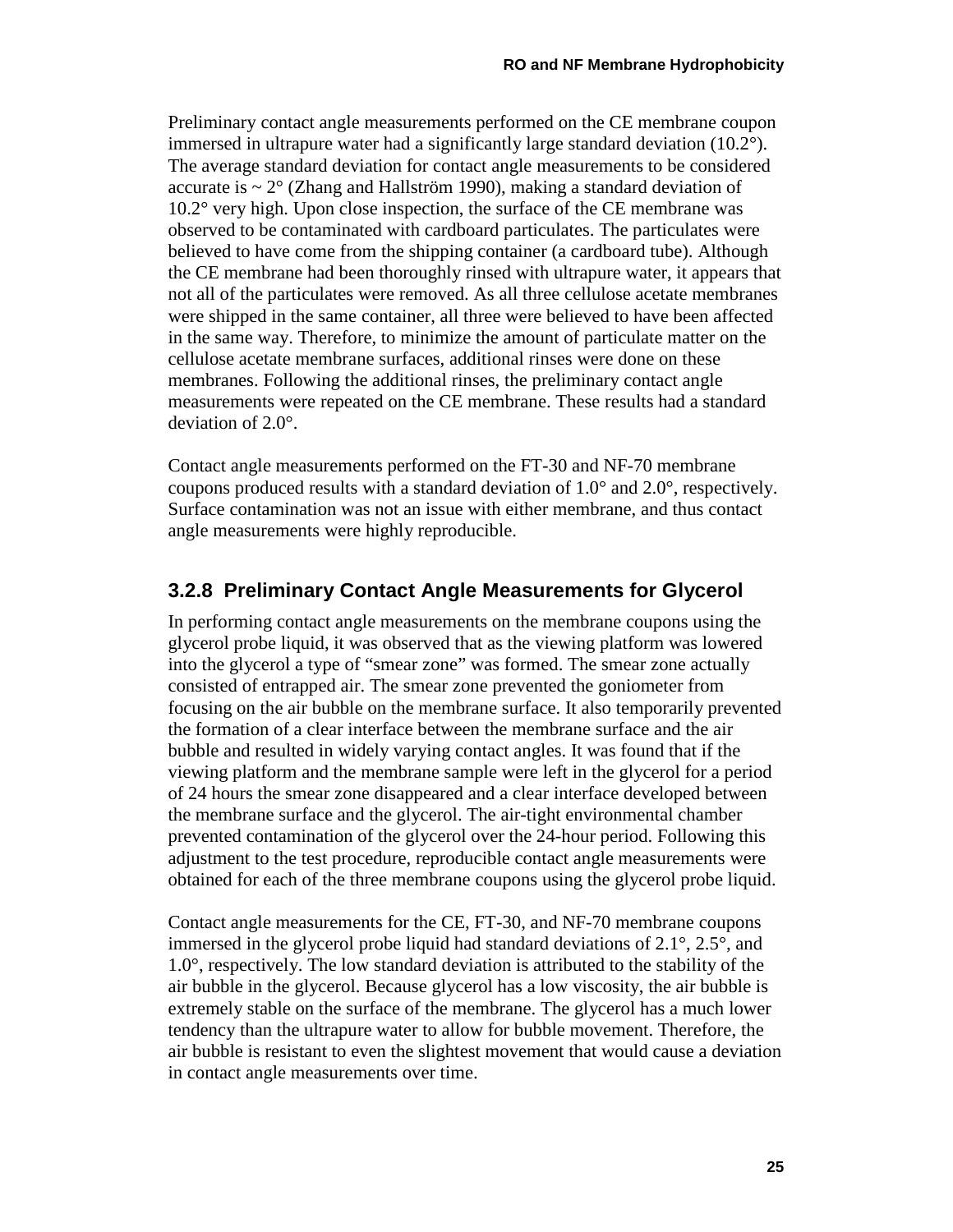#### <span id="page-35-0"></span>**3.2.9 Preliminary Contact Angle Measurements for Diiodomethane**

Preliminary contact angle measurements on the membranes using the diiodo methane probe liquid showed that the test procedure required no adjustments. Contact angle measurements for the CE, FT-30, and NF-70 membrane coupons immersed in the diiodomethane probe liquid had standard deviations of  $1.0^{\circ}$ ,  $1.3^{\circ}$ , and 2.2°, respectively.

# <span id="page-35-1"></span>**3.3 Membrane Performance Tests**

#### <span id="page-35-2"></span>**3.3.1 Membrane Test Unit**

The membrane test unit was a bench-scale RO/NF system with partially automated data acquisition. In-line computer interfaced digital probes (Omega Engineering, Stamford, Connecticut) were used to measure temperature, pH, conductivity, flowrate, and pressure. Data was acquired and displayed by LabVIEW data acquisition software (National Instruments, Austin, Texas). LabVIEW uses the probes as virtual instruments that may be controlled and viewed by the computer.

A schematic of the membrane test unit is shown in Figure 9. The test solution was held in a 5.5-gallon Plexiglas reservoir (Cole-Parmer, Vernon Hills, IL). The temperature in the reservoir was kept constant  $(25 \degree C)$  using a cooling coil and a refrigerated recirculating chiller (Cole Parmer, Vernon Hills, IL). The test solution was fed to two parallel flat sheet membrane test cells (Industrial Research Machine Products Co., Los Angeles, CA) using a positive displacement pump (CAT Model 280, Aries Supply and Equipment, North Hollywood, CA) capable of providing hydraulic pressures up to 1,000 psi and a maximum flowrate of 3.0 gpm. The two membrane test cells operated at a constant crossflow velocity of 0.5 gpm for all trials. The test cells contained flat sheet membrane coupons with dimensions of  $1.0 \times 3.0$  inches. The cross-flow velocity across the membrane cells was controlled using a bypass valve (Oakland Valve and Fittings, Concord, CA). Both the permeate and concentrate were recycled to the reservoir. Pressure across the membrane cells was controlled using a back-pressure regulator (Oakland Valve and Fittings, Concord, CA).

Feed solution conductivity, pH, and temperature were measured using computerinterfaced digital probes in the reservoir. System pressure was measured using a computer-interfaced in-line sensor located on the effluent line from the pump. Cross flow velocity was monitored using an in-line flow meter (Cole-Parmer, Vernon Hills, IL) on the common concentrate line. Permeate flux was measured using a graduated cylinder and stopwatch, salt rejection was measured using a conductivity meter (CDTX820 series, Omega Engineering, Inc., Stamford, CT), and permeate pH was measured using a pH meter (PHTX820 series, Omega Engineering, Inc., Stamford, CT).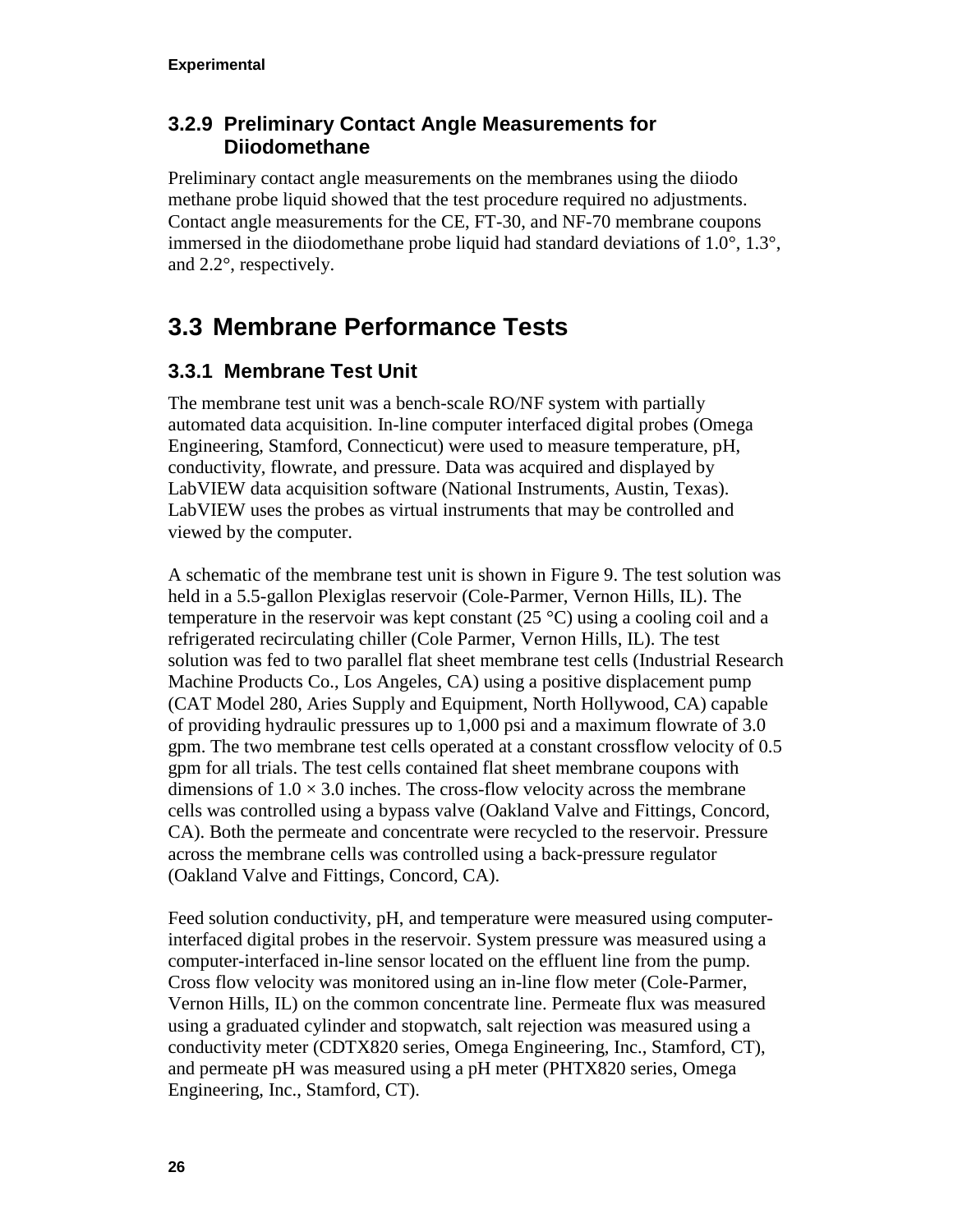

<span id="page-36-1"></span><span id="page-36-0"></span>**Figure 9.—A schematic of the membrane test unit.**

#### **3.3.2 Solution Chemistries**

Three test solutions were used in the membrane performance test:

- 1) 0.01 *M* NaCl
- 2) 1 *mM* sodium dodecyl sulfate plus 0.01 *M* NaCl
- 3) 10 mg/L peat humic acid plus 1 *mM* CaCl2 plus 0.01 *M* NaCl.

The 0.01 *M* NaCl run is used for the baseline. Then, 0.01 *M* NaCl is used as a background electrolyte for the humic and surfactant runs.

Certified ACS grade sodium chloride (NaCl) (Fisher Scientific, Pittsburgh, PA) was used in all runs. Certified ACS grade calcium chloride (CaCl<sub>2</sub>) (Fisher Scientific, Pittsburgh, PA) was used in the peat humic acid runs. Certified grade sodium hydroxide (NaOH) (Fisher Scientific, Pittsburgh, PA) was used for preparing the humic stock solution.

Peat humic acid (PHA) was acquired from the International Humic Substance Society (St. Paul, MN) in a freeze-dried form. A stock solution  $(1.0 \text{ g/L})$  was prepared by dissolving the humics in ultrapure water and raising the pH to 8.0 with NaOH. The reported molecular weight for PHA ranges from 10,000 to 30,000 daltons (Hong and Elimelech 1997). Hong and Elimelech (1997) found PHA to have a carboxylic acidity of 3.7 milliequivalents per gram, which is slightly lower than the value (4.8 milliequivalents per gram) found by Amirbahman and Olson (1995).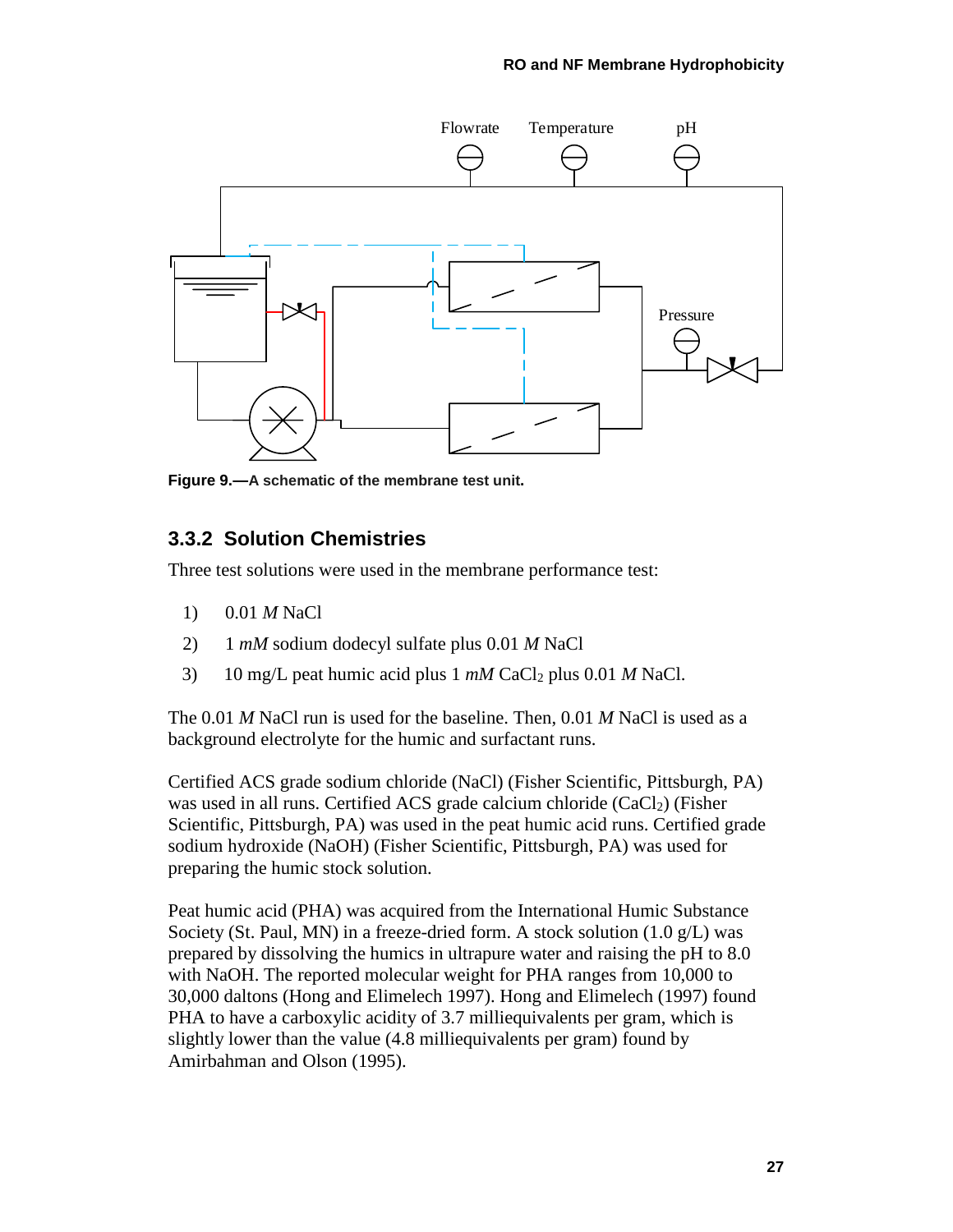#### **Experimental**

Certified grade sodium dodecyl sulfate (Fisher Scientific, Pittsburgh, PA) was used as a model anionic surfactant. The surfactant concentration used was 1 *mM*. This concentration was slightly below the corresponding critical micelle concentration of approximately 3.16 *mM* (in the presence of 0.01 *M* NaCl) (Mukerjee and Mysels 1970).

#### <span id="page-37-0"></span>**3.3.3 Performance Test Protocol**

Prior to the performance test, the membrane coupons were rinsed in a flow through mode with 5.5 gallons of ultrapure water to remove impurities that may be attached to the membrane surface. The membranes were then equilibrated under normal operating pressure for approximately 45 hours with 0.01 *M* NaCl solution. Following this period, the permeate flux and salt rejection was found to be constant or the experiment was discontinued. For the humic and surfactant runs, the humic or surfactant was added immediately after the equilibration period.

Membrane performance tests were conducted for a period of approximately 1 hour after the 45-hour equilibration period. Membrane performance was evaluated at  $pH \sim 5.6$ . The flux and rejection of each membrane was monitored at 10-min intervals over a 60-min time span. A 60-min observation period was sufficient to analyze the interaction between the foulant and the membrane surface. After 60 min the foulant may no longer be interacting with the membrane surface, but instead may be interacting with the foulant layer forming on the membrane surface. A foulant or cake layer generally occurs on the order of minutes or hours following the introduction of the foulant to the feed stream (Song and Elimelech 1995b).

#### <span id="page-37-1"></span>**3.3.4 Performance Analysis**

The effect of the humic or surfactant on membrane performance was quantified using flux and rejection ratios. Flux and rejection ratios provide a method for comparing changes in flux and rejection for membranes that have a wide range of initial flux or rejection values. The flux ratio is a ratio of the water flux at time *t* to the original water flux prior to the addition of the foulant. The flux ratio was calculated using the following equation:

$$
J_i = \frac{j_i}{j_o} \tag{19}
$$

where  $J_i$  is the flux ratio at time  $t$ 

- $j_i$  is the water flux at time  $t$
- *jo* is the original water flux prior to addition of the foulant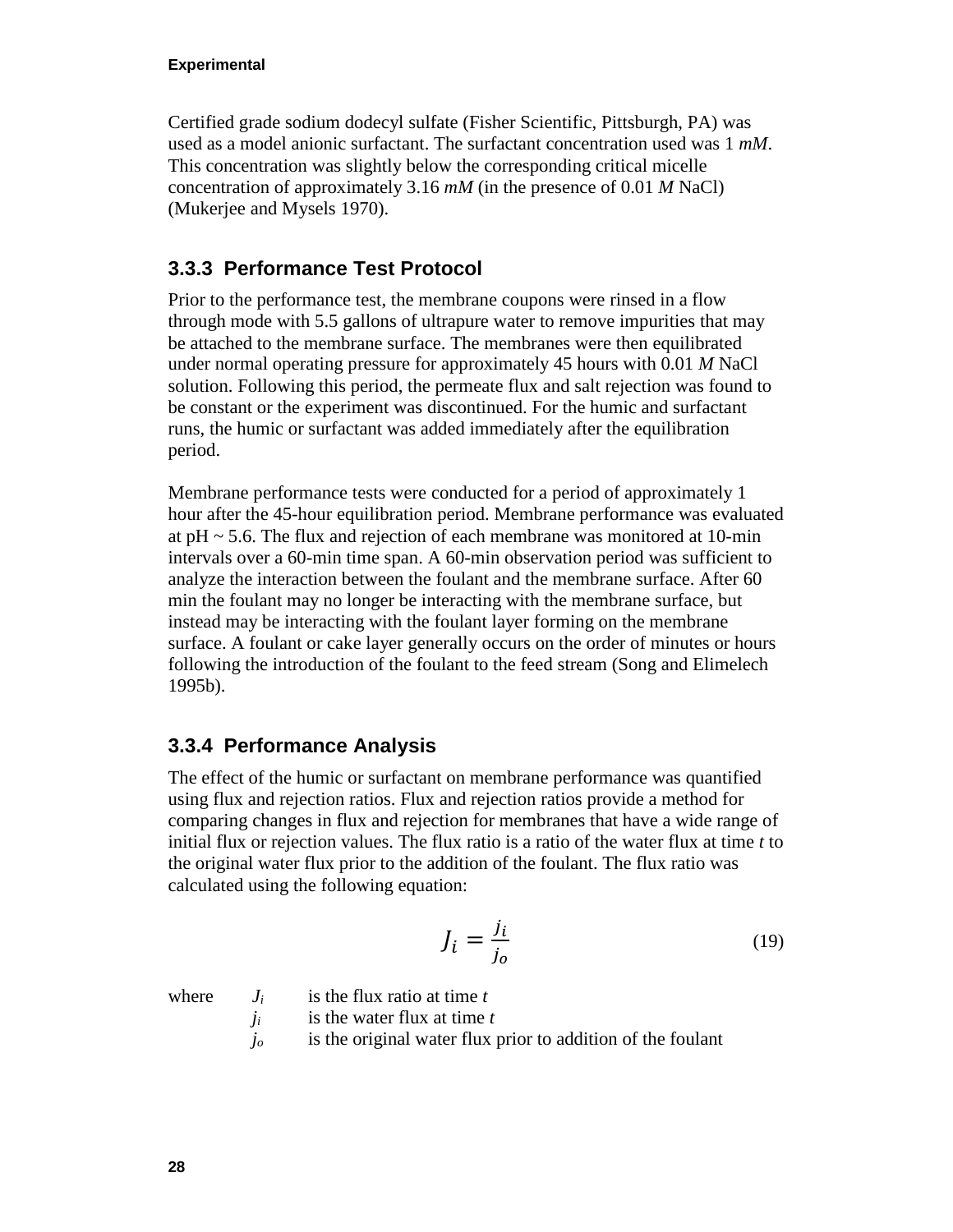The times evaluated in this investigation were 5 min, 20 min, 35 min, and 50 min after the addition of the foulant. These times correspond to *j*5, *j*20, *j*35, and *j*<sup>50</sup> in Figure 10.



<span id="page-38-0"></span>**Figure 10.—Permeate flux and rejection measurement points for calculating flux and rejection ratios.**

Similarly, rejection ratios were calculated at 5 min, 20 min, 35 min, and 50 min using the equation:

$$
R_i = \frac{r_i}{r_o} \tag{20}
$$

- where  $R_i$  is the rejection ratio at time  $t$ 
	- *ri* is the salt rejection at time *t*
	- *ro* is the original salt rejection prior to addition of the foulant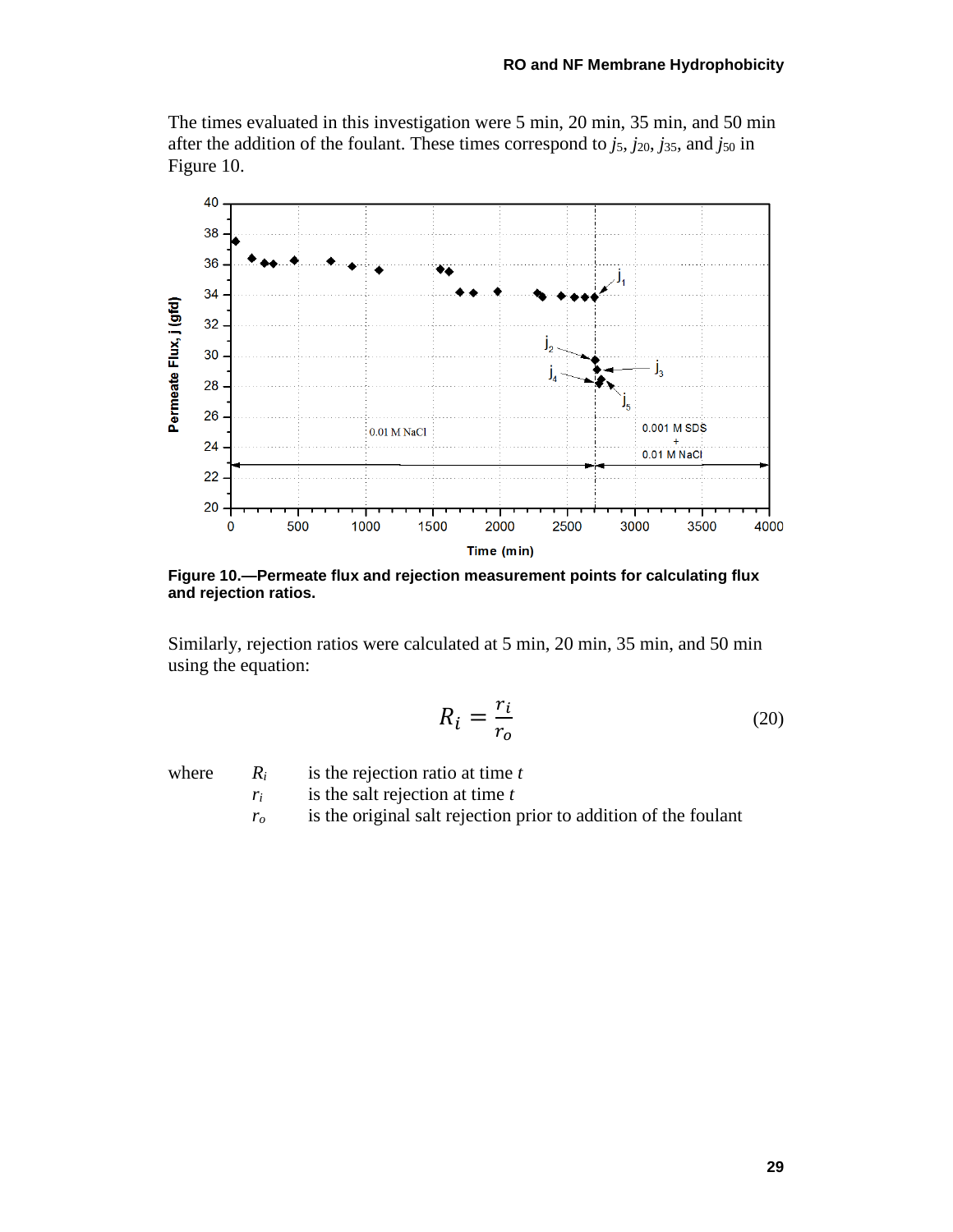# <span id="page-39-0"></span>**4 RESULTS AND DISCUSSION**

## <span id="page-39-1"></span>**4.1 Hydrophobicity of Clean Membrane Coupons**

Contact angle measurements performed on the five membrane coupons (FT-30, CD, CE, CG, and NF-70) using the three probe liquids (ultrapure water, glycerol, and diiodo methane) produced the results shown in Table 4. Values found in Table 4 represent the mean of at least 18 air bubbles, and are reported with their respective 95% confidence limits.

| Coupon       | Ultrapure water                | Glycerol                       | <b>Dijodomethane</b>           |
|--------------|--------------------------------|--------------------------------|--------------------------------|
| FT-30        | $52.7^{\circ} \pm 0.7^{\circ}$ | $46.1^{\circ} \pm 1.1^{\circ}$ | $55.9^{\circ} \pm 1.7^{\circ}$ |
| CD           | $48.4^{\circ} \pm 1.5^{\circ}$ | $42.5^{\circ}$ ± 1.1°          | $53.5^{\circ} \pm 2.2^{\circ}$ |
| CE.          | $52.8^{\circ} \pm 0.8^{\circ}$ | $51.3^\circ \pm 0.9^\circ$     | $54.4^{\circ} \pm 1.3^{\circ}$ |
| CG           | $60.2^{\circ}$ ± 1.2°          | $55.4^{\circ} \pm 0.5^{\circ}$ | $59.1^{\circ} \pm 0.9^{\circ}$ |
| <b>NF-70</b> | $39.8^{\circ} \pm 1.7^{\circ}$ | $37.4^{\circ} \pm 0.7^{\circ}$ | $52.5^{\circ} \pm 1.9^{\circ}$ |

<span id="page-39-2"></span>Table 4.—Average contact angle measurements and 95% confidence limits for clean membrane coupons

The results for each membrane/probe liquid combination were substituted into equation 16.

$$
(1 + \cos \theta) \gamma_l^{TOT} = 2 \left( \sqrt{\gamma_s^{LW} \gamma_l^{LW}} + \sqrt{\gamma_s^+ \gamma_l^-} + \sqrt{\gamma_s^- \gamma_l^+} \right) \quad (16)
$$

This resulted in three equations with three unknowns ( $\gamma_s^{LW}$ ,  $\gamma_s^+$ , and  $\gamma_s^-$ ) for each membrane. The three equations were solved simultaneously to determine the three surface tension parameters of each membrane (Table 5).

| Coupon       | $\gamma_s^{LW}$ | $\gamma_s^+$ | $\gamma_s^-$ | $\gamma^{AB}_s$ | $\gamma_s$ |
|--------------|-----------------|--------------|--------------|-----------------|------------|
| FT-30        | 30.9            | 2.6          | 23.3         | 15.6            | 46.5       |
| <b>CD</b>    | 32.3            | 2.7          | 26.1         | 16.8            | 48.9       |
| <b>CE</b>    | 31.8            | 1.4          | 26.9         | 12.3            | 43.9       |
| CG           | 29.1            | 1.7          | 20.4         | 11.8            | 40.8       |
| <b>NF-70</b> | 32.9            | 2.7          | 33.6         | 19.0            | 52.0       |

<span id="page-39-3"></span>Table 5.—Surface tension properties  $(mJ/m^2)$  for clean membrane coupons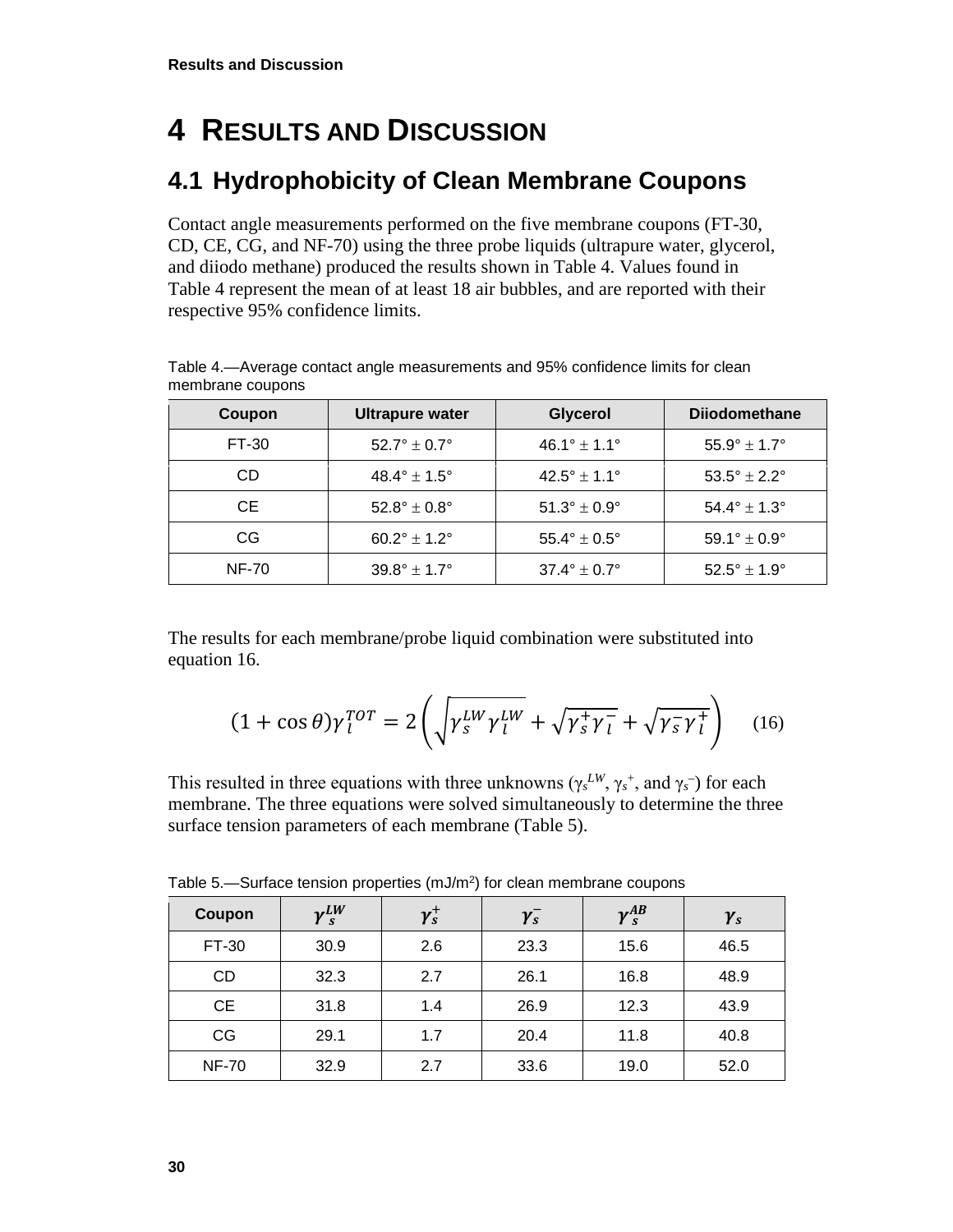These three parameters along with the surface tension parameters for ultrapure water were then substituted into equation 17.

$$
\Delta G_{sl} = -2\left(\sqrt{\gamma_S^{LW}} - \sqrt{\gamma_l^{LW}}\right)^2 - 4\sqrt{\gamma_S^+ \gamma_S^-} + \sqrt{\gamma_l^+ \gamma_l^-} - \sqrt{\gamma_S^+ \gamma_l^-} - \sqrt{\gamma_S^- \gamma_l^+} \tag{17}
$$

<span id="page-40-1"></span>This resulted in an exact determination of the free energy of hydrophobic interaction for each membrane with water (Table 6).

| Coupon       | $\Delta G_{SW}$ (mJ/m <sup>2</sup> ) | Hydrophobicity       |
|--------------|--------------------------------------|----------------------|
| $FT-30$      | $-4.72$                              | Hydrophobic          |
| CD           | $-1.22$                              | Slightly hydrophobic |
| CE.          | 0.18                                 | Slightly hydrophilic |
| CG           | $-9.14$                              | Hydrophobic          |
| <b>NF-70</b> | 7.82                                 | Hydrophilic          |

Table 6.—Free energy of hydrophobic interaction (mJ/m2) for clean membrane coupons in ultrapure water

#### <span id="page-40-0"></span>**4.1.1 Sample Calculation**

A sample calculation for the CE membrane coupon is shown below using the average contact angle data from Table 4 and the surface energy properties of the probe liquids from Table 3.

1. For ultrapure water

$$
(1 + \cos 52.8^\circ) 72.8 = 2 \left[ \sqrt{\gamma_s}^{\frac{LW}{2}} 21.8 + \sqrt{\gamma_s^{\frac{1}{2}}} 25.5 + \sqrt{\gamma_s^{\frac{1}{2}}} 25.5 \right]
$$

2. For glycerol

$$
(1 + \cos 51.3^{\circ}) 64.0 = 2 \left[ \sqrt{\gamma_s}^{LW} * 34.0 + \sqrt{\gamma_s^{\prime *} * 3.9} + \sqrt{\gamma_s^{\prime *} * 57.4} \right]
$$

3. For diiodomethane

$$
(1 + \cos 54.4^{\circ}) 50.8 = 2 \sqrt{\gamma_s}^{\text{LW}} * 50.8
$$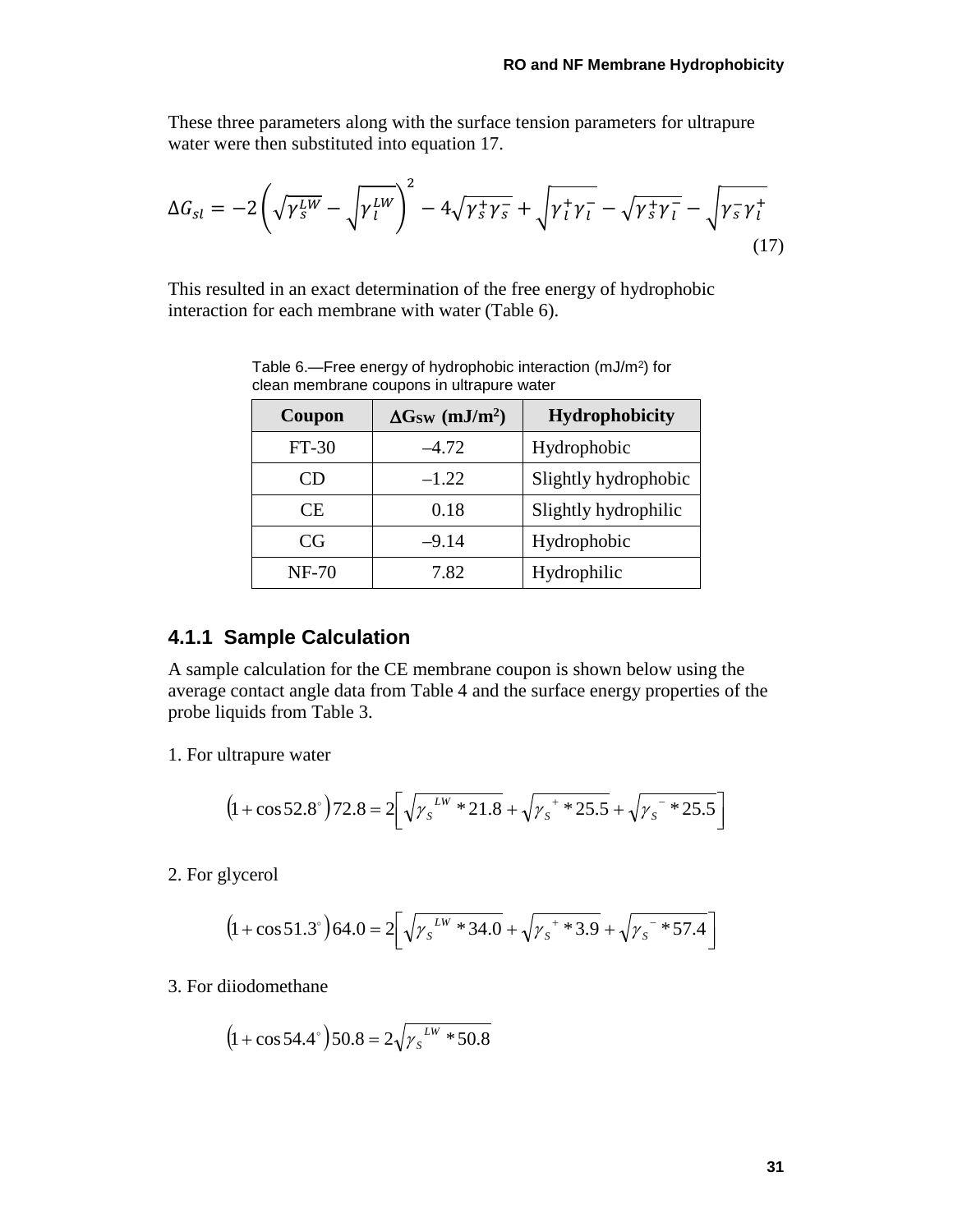These three equations are solved for the three unknown surface tension parameters. The surface tension parameters for the CE membrane (Table 5) are:

$$
\gamma_s^{LW} = 31.8 \text{ mJ/m}^2
$$
  

$$
\gamma_s^+ = 1.4 \text{ mJ/m}^2
$$
  

$$
\gamma_s^- = 26.9 \text{ mJ/m}^2
$$

These parameters, along with the surface tension parameters for ultrapure water, were substituted into equation 17 in order to calculate the free energy of hydrophobic interaction with water (Table 6).

$$
\Delta G_{sw} = -2 (31.8 - 21.8)^2 - 4(\sqrt{1.4 \times 26.9} + \sqrt{25.5 \times 25.5} - \sqrt{1.4 \times 25.5} - \sqrt{26.9 \times 25.5})
$$
  
 
$$
\Delta G_{SW} = 0.18 \, \text{mJ} / \text{m}^2
$$

Similar calculations were performed for the FT-30, CD, CG, and NF-70 membranes.

The results (Table 6) indicated that the NF-70 membrane was the most hydrophilic ( $\Delta G_{SW} = 7.82 \text{ mJ/m}^2$ ) and the CG membrane was the most hydrophobic ( $\Delta G_{SW} = -9.14 \text{ mJ/m}^2$ ). The FT-30 and CD membranes have hydrophobic tendencies  $(\Delta G_{SW} = -4.72 \text{ and } -1.22 \text{ mJ/m}^2$ , respectively). Results for the CE membrane  $(\Delta G_{SW} = 0.18 \text{ mJ/m}^2)$  indicated insignificant hydrophilic tendencies. With the exception of the CE membrane, hydrophobicity decreased with increasing pore size. This observation agreed with Gekas et al. (1992), who observed that more porous membranes had a lower apparent hydrophobicity. However, further investigation is warranted as other investigations (e.g., Oldani and Schock 1989, Capannelli et al. 1990, Jucker and Clark 1994, and Nabe et al. 1997) have found the opposite trend to be true.

All five membranes have high electron-donor monopolarity; in other words, they have relatively high electron-donor components  $(\gamma^-)$  and relatively low electronacceptor components  $(\gamma^+)$  (Table 5). High electron-donor monopolarity has previously been reported for polysulfone and polyethersulfone UF membranes (Gourley et al. 1994) and for polyamide NF membranes (Bouchard et al. 1997). Also from Table 5, all of the membranes investigated have predominately nonpolar (LW) surfaces. In all cases, the nonpolar (LW) contribution was approximately twice that of the polar (AB) contribution. The NF-70 membrane had the highest AB contribution (19.0 mJ/m<sup>2</sup>), while the CG membrane had the lowest (11.8 mJ/m<sup>2</sup>). Higher values of  $\gamma^{AB}$  are characteristic of hydrophilic surfaces (van Oss et al. 1986b). Therefore, based on values of  $\gamma^{AB}$ , the NF-70 would be the most hydrophilic and the CG would be the most hydrophobic. These results agree with the free energy of hydrophobic interaction  $(\Delta G)$  calculations (Table 6), which prove the NF-70 membrane to be the most hydrophilic and the CG membrane to be the most hydrophobic.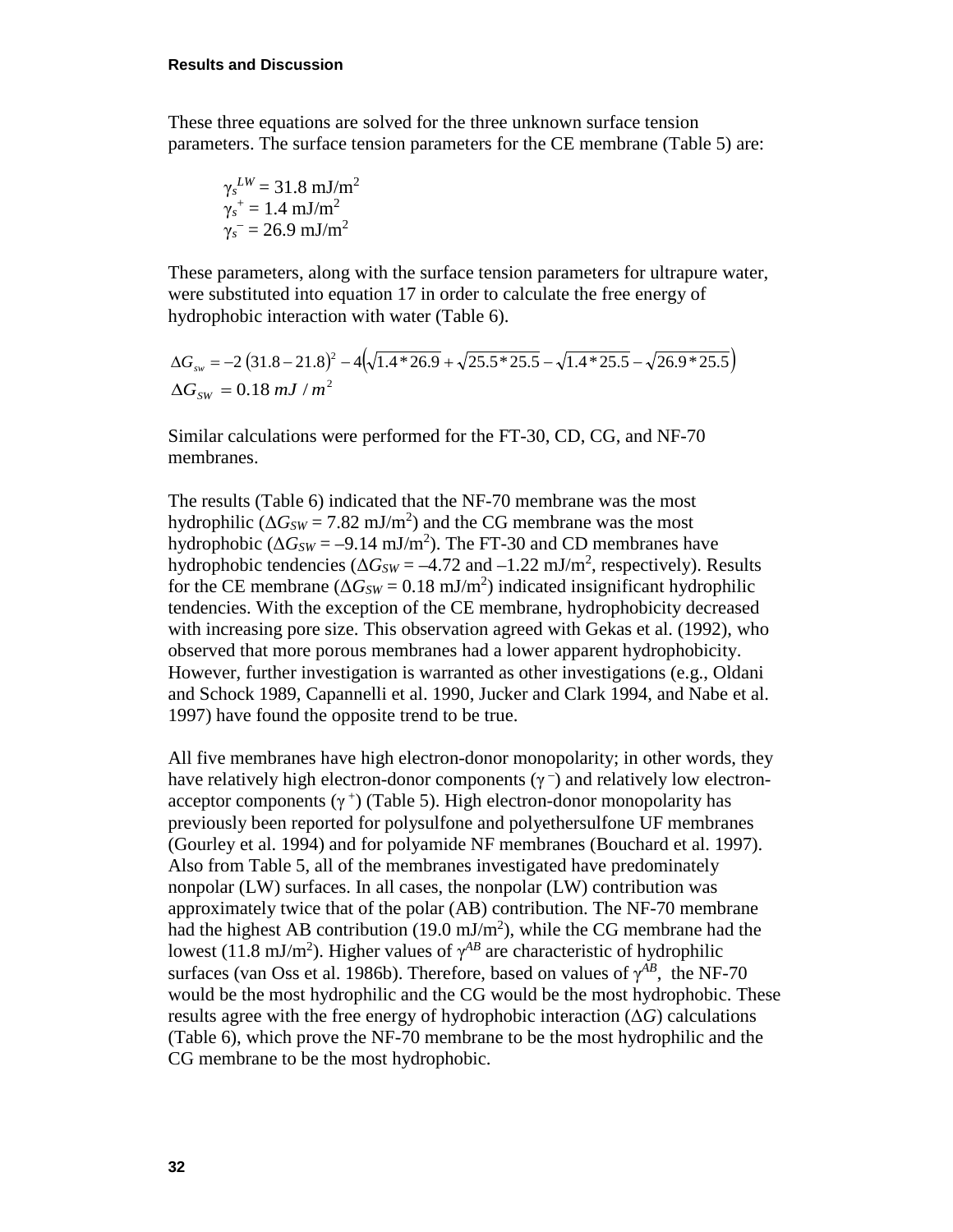### <span id="page-42-0"></span>**4.2 Membrane Performance Trials**

Flux and rejection ratios for the surfactant and humic acid performance trials are presented in Tables 7 and 8. Following the addition of the surfactant to the feed stream, the FT-30 and NF-70 membranes experienced substantially greater flux decline than the CD, CE, and CG membranes. Over the entire 60-min test period, the cellulose acetate membranes were less affected by surfactant adsorption than the thin-film composite membranes. The same was true for the humic acid performance trials.

| <b>Membrane</b> | $\Delta G$ sw | J5   | $J_{20}$ | $J_{35}$ | $J_{50}$ | R5   | $R_{20}$ | $R_{35}$ | $R_{50}$ |
|-----------------|---------------|------|----------|----------|----------|------|----------|----------|----------|
| FT-30           | $-4.72$       | 0.88 | 0.86     | 0.83     | 0.84     | 1.00 | 1.05     | 1.05     | 1.05     |
| <b>CD</b>       | $-1.22$       | 0.96 | 1.00     | 1.01     | 1.00     | 1.01 | 1.03     | 1.04     | 1.04     |
| <b>CE</b>       | 0.18          | 0.96 | 0.96     | 0.92     | 0.94     | 1.02 | 1.05     | 1.06     | 1.06     |
| CG              | $-9.14$       | 0.92 | 0.93     | 0.91     | 0.92     | 1.12 | 1.15     | 1.15     | 1.15     |
| <b>NF-70</b>    | 7.82          | 0.90 | 0.87     | 0.85     | 0.85     | 1.06 | 1.11     | 1.12     | 1.12     |

<span id="page-42-1"></span>Table 7.—Performance results for surfactant fouling experiments

<span id="page-42-2"></span>

| Table 8.-Performance results for humic acid fouling experiments |  |  |  |
|-----------------------------------------------------------------|--|--|--|
|-----------------------------------------------------------------|--|--|--|

| <b>Membrane</b> | $\Delta G$ sw | $J_5$ | $J_{20}$ | $J_{35}$ | $J_{50}$ | $R_5$ | $R_{20}$ | $R_{35}$ | $R_{50}$ |
|-----------------|---------------|-------|----------|----------|----------|-------|----------|----------|----------|
| FT-30           | $-4.72$       | 0.91  | 0.90     | 0.89     | 0.88     | 1.02  | 1.00     | 1.00     | 1.00     |
| <b>CD</b>       | $-1.22$       | 0.97  | 0.97     | 0.97     | 0.97     | 1.03  | 1.02     | 1.02     | 1.01     |
| CE.             | 0.18          | 0.97  | 0.98     | 0.99     | 0.99     | 1.05  | 1.02     | 1.02     | 1.02     |
| CG              | $-9.14$       | 0.98  | 0.95     | 0.97     | 0.97     | 1.17  | 1.03     | 1.02     | 1.01     |
| <b>NF-70</b>    | 7.82          | 0.86  | 0.84     | 0.80     | 0.78     | 1.08  | 0.97     | 0.97     | 0.98     |

Rejection ratios for the surfactant and humic acid performance trials did not follow the same trend as the flux ratios. Rejection ratios were not substantially different when comparing the thin-film composite and cellulose acetate membranes. For both the cellulose acetate and thin-film composite membranes, rejection ratios increased immediately following the addition of the surfactant or humic acid to the feed stream. However, it is interesting to note that for the surfactant performance trials, rejection ratios increased over the 60-min observation period for all membranes tested. On the other hand, for the humic acid trials, rejection ratios, decreased over the 60-min observation period for all membranes during the humic acid performance trials. In order to understand the true nature of these rejection ratio trends, longer performance trials would be required.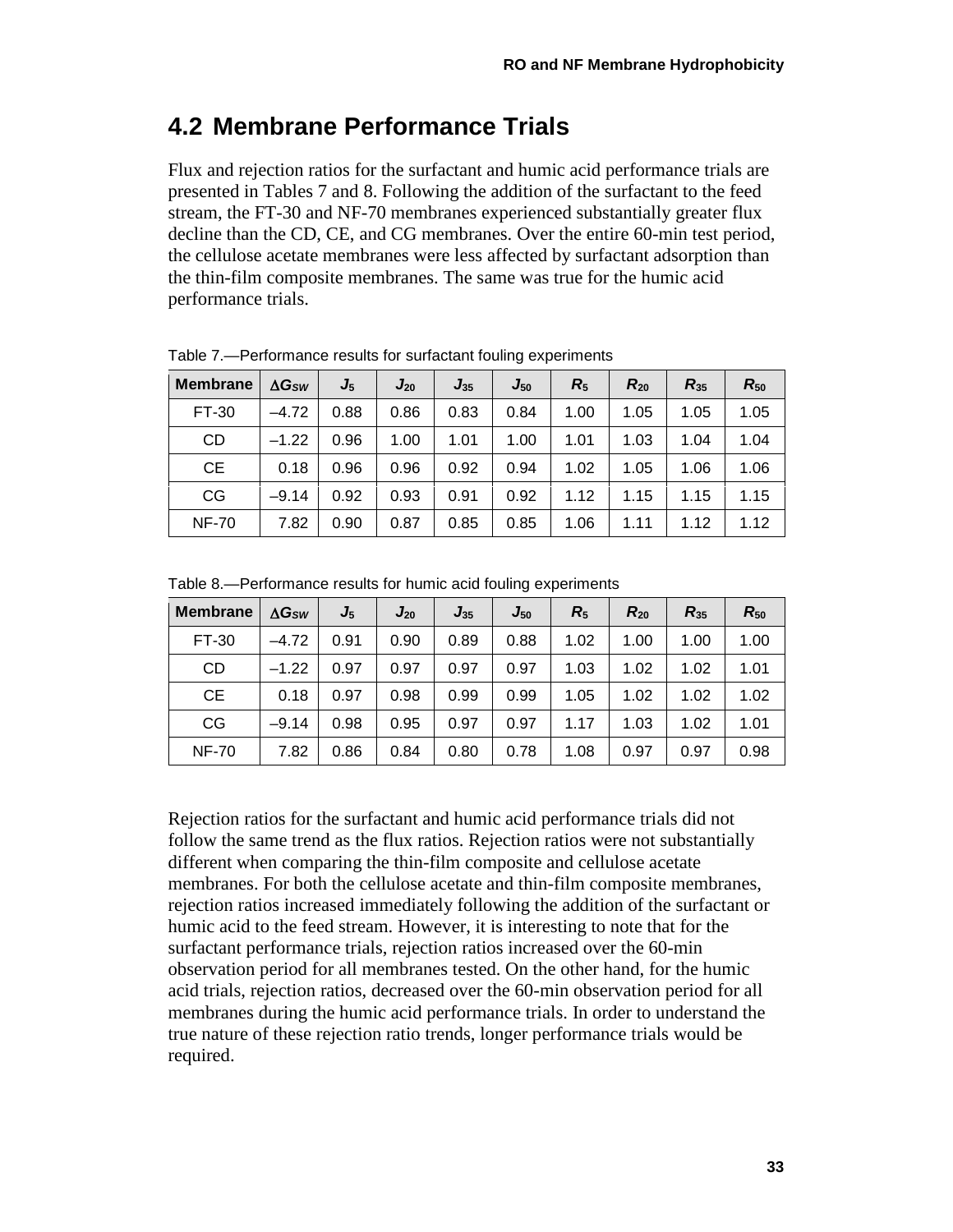### <span id="page-43-0"></span>**4.3 Surface Energetics of Membranes Following Surfactant and Humic Performance Experiments**

Contact angle measurements  $(n = 9)$  were performed on all membrane coupons following the completion of the surfactant and humic acid performance experiments. Contact angle data for the used membrane coupons are found in Table 9. Contact angle measurements for the used membranes possessed 95% confidence limits ranging from  $0.5^{\circ}$  to  $11.0^{\circ}$ . The large range of the confidence limits prevented the conclusive determination of the actual contact angle for the used membranes. Due to the uncertainty of the contact angles, calculation of the surface energetics and free energies was not pursued.

| <b>Membrane</b><br>coupon | <b>Solution</b><br>chemistry* | <b>Ultrapure water</b>         | Glycerol                       | <b>Diiodomethane</b>           |
|---------------------------|-------------------------------|--------------------------------|--------------------------------|--------------------------------|
| FT-30                     | <b>SDS</b>                    | 51.4° $\pm$ 1.6°               | $36.9^{\circ}$ ±11.4°          | 66.9° $\pm$ 9.2°               |
| CD                        | <b>SDS</b>                    | $29.6^{\circ} \pm 4.8^{\circ}$ | $41.2^{\circ} \pm 2.8^{\circ}$ | $55.7^{\circ}$ ± 4.8°          |
| <b>CE</b>                 | <b>SDS</b>                    | $36.0^{\circ}$ ±10.2°          | 43.3° $\pm$ 0.5°               | $70.9^{\circ}$ ±10.8°          |
| CG                        | <b>SDS</b>                    | $42.2^{\circ} \pm 1.5^{\circ}$ | $36.9^{\circ} \pm 3.3^{\circ}$ | $82.4^{\circ} \pm 6.2^{\circ}$ |
| <b>NF-70</b>              | <b>SDS</b>                    | $47.3^{\circ} \pm 6.5^{\circ}$ | $38.8^{\circ} \pm 8.2^{\circ}$ | $72.0^{\circ} \pm 2.7^{\circ}$ |
| FT-30                     | $PHA + CaCl2$                 | $48.8^{\circ} \pm 2.0^{\circ}$ | $48.0^{\circ} \pm 3.5^{\circ}$ | $64.9^{\circ} \pm 3.7^{\circ}$ |
| CD                        | $PHA + CaCl2$                 | $35.9^{\circ}$ ±10.5°          | $51.5^{\circ}$ ± $7.9^{\circ}$ | $58.9^{\circ} \pm 3.6^{\circ}$ |
| <b>CE</b>                 | $PHA + CaCl2$                 | $32.2^{\circ} \pm 8.4^{\circ}$ | $43.3^{\circ} \pm 5.8^{\circ}$ | 61.9° $\pm$ 2.0°               |
| CG                        | $PHA + CaCl2$                 | $44.9^{\circ} \pm 6.4^{\circ}$ | $43.5^{\circ} \pm 5.8^{\circ}$ | 61.5° $\pm$ 5.3°               |
| <b>NF-70</b>              | $PHA + CaCl2$                 | $48.6^{\circ} \pm 3.1^{\circ}$ | $36.3^{\circ} \pm 2.5^{\circ}$ | $66.4^{\circ} \pm 6.1^{\circ}$ |

<span id="page-43-2"></span>Table 9.—Average contact angle measurements and 95% confidence limits for used membrane coupons

\* All solution chemistries have a background electrolyte of 0.01 *M* NaCl.

### <span id="page-43-1"></span>**4.4 Hydrophobicity Versus Contact Angle with Water**

In previous investigations (e.g., Laîné et al. 1989, Capannelli et al. 1990, Gekas et al. 1992, Gourley et al. 1994, Majewska-Nowak et al. 1997, and Nabe et al. 1997), contact angle measurements with water have been used to gain insight into membrane hydrophobicity instead of calculated hydrophobicity values, partially because contact angle measurements are easier to perform. However, there is some question as to whether or not contact angle measurements are an adequate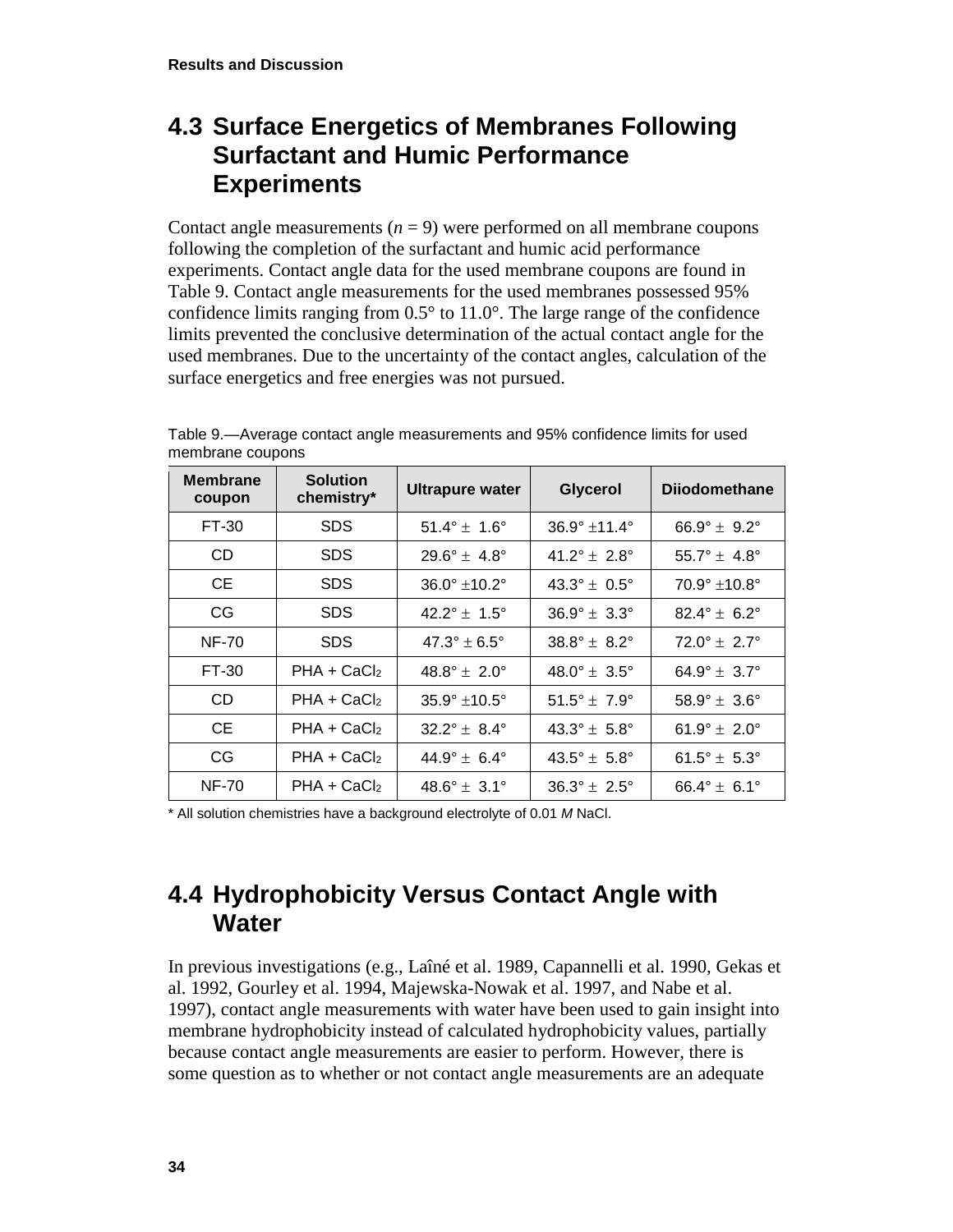surrogate for hydrophobicity measurements. Table 10 compares results for hydrophobicity and contact angle with water.

| <b>Membrane</b> | $\Delta G_{sw}$<br>(mJ/m <sup>2</sup> ) | <b>Hydrophobicity</b> | <b>Contact angle</b><br>with water | <b>Hydrophobicity</b> |
|-----------------|-----------------------------------------|-----------------------|------------------------------------|-----------------------|
| FT-30           | $-4.72$                                 | Hydrophobic           | $527^\circ$                        | Slightly hydrophobic  |
| CD              | $-1.22$                                 | Slightly hydrophobic  | $48.4^\circ$                       | Slightly hydrophilic  |
| <b>CE</b>       | 0.18                                    | Slightly hydrophilic  | $52.8^\circ$                       | Slightly hydrophobic  |
| CG              | $-9.14$                                 | Hydrophobic           | $60.2^\circ$                       | Hydrophobic           |
| <b>NF-70</b>    | 7.82                                    | Hydrophilic           | $39.8^\circ$                       | Hydrophilic           |

<span id="page-44-1"></span>Table 10.—Comparison of hydrophobicity and contact angle results

Contact angle results agreed with calculated values for the two most extreme cases: the most hydrophilic membrane (the NF-70 membrane) and the most hydrophobic membrane (the CG membrane). However, contact angle results for the membranes that show less distinct hydrophobic/hydrophilic tendencies (the FT-30, CD, and CE membranes) do not exactly agree with the calculated values for hydrophobicity. According to the contact angle results, the FT-30 and CE membranes should be more hydrophobic than the CD membrane. However, the hydrophobicity results show that the FT-30 membrane is more hydrophobic than the CD membrane which is more hydrophobic than the CE membrane. Therefore, it can be concluded that contact angle measurements are adequate for making hydrophobicity/hydrophilicity generalizations, but may not be accurate when differences in hydrophobicity/hydrophilicity are more subtle. Additionally, with contact angle measurements alone, there is no clear distinction between hydrophobic and hydrophilic membranes. In comparing the hydrophobicity and contact angle results, the dividing line between hydrophobicity and hydrophilicity occurs at a contact angle around 50°. If just evaluating the contact angle data alone, the dividing line between hydrophobicity and hydrophilicity could not be determined.

### <span id="page-44-0"></span>**4.5 Role of Membrane Hydrophobicity in Membrane Flux Decline**

Table 11 compares three membrane properties with flux decline for the surfactant and humic acid experiments. Porosity is based on manufacturer's rejection data. Roughness is based on a previous investigation (Childress 1997). In general, thinfilm composite NF membranes have been found to be more smooth than thin-film composite RO membranes. Also, cellulose acetate membranes have been found to be more smooth than thin-film composite membranes (Elimelech et al. 1997 and Childress 1997). From Table 11, the more hydrophobic, porous, and rough membranes are expected to result in greater flux decline than the more hydrophilic,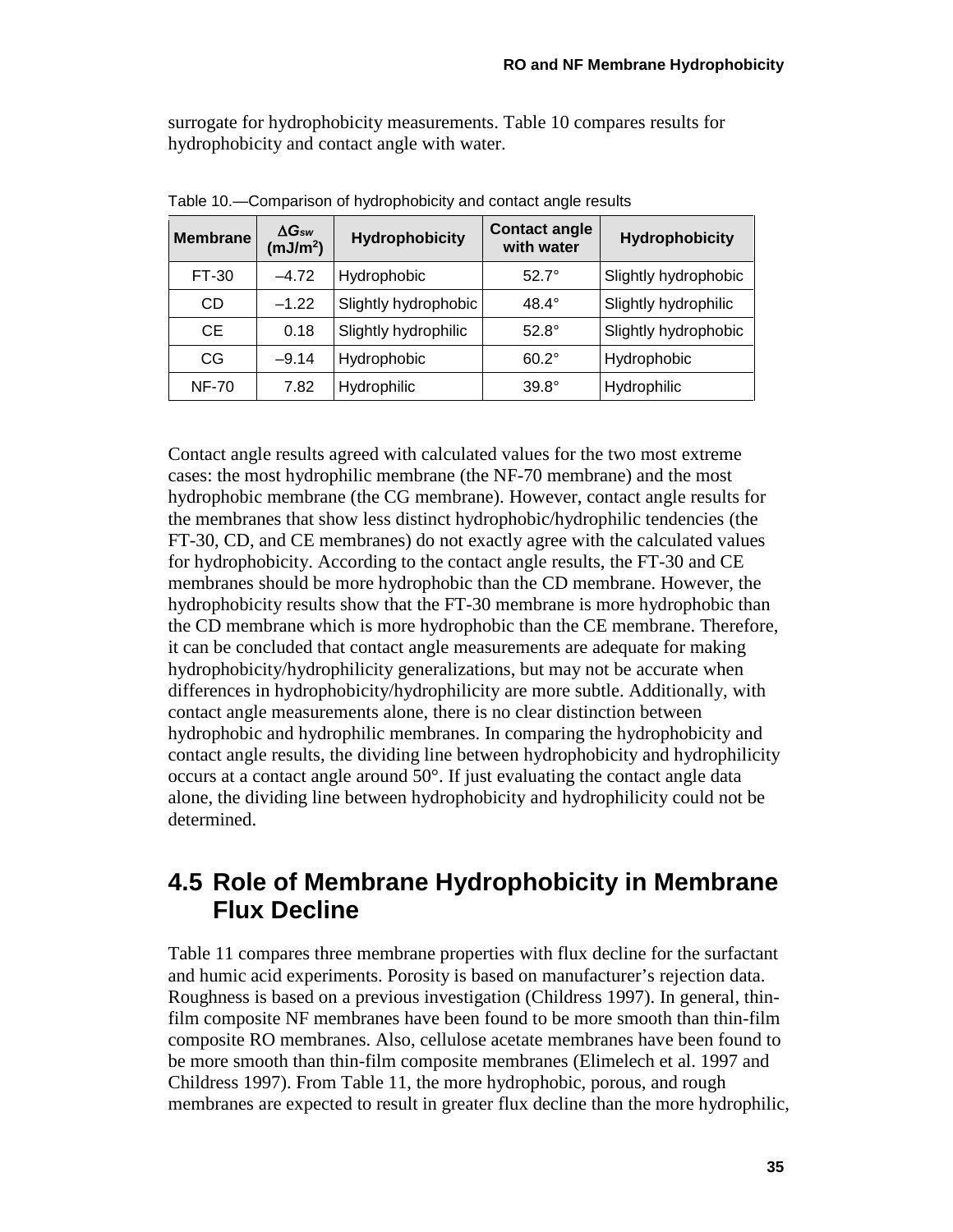#### **Results and Discussion**

tight, and smooth membranes. Basically, more porous membranes may suffer from pore blockage (Zhang and Hallström 1990) which may result in greater flux decline than less porous membranes. Additionally, increased surface roughness has been found to result in increased flux decline (Elimelech et al. 1997).

| <b>Flux</b><br>decline | Hydro-<br>phobicity | <b>Porosity</b> | <b>Roughness</b> | <b>Flux decline</b><br>(surfactant) | <b>Flux decline</b><br>(humic acid) |
|------------------------|---------------------|-----------------|------------------|-------------------------------------|-------------------------------------|
| High                   | CG                  | <b>NF-70</b>    | FT-30            | FT-30                               | <b>NF-70</b>                        |
|                        | FT-30               | CG              | NF-70*           | <b>NF-70</b>                        | FT-30                               |
|                        | <b>CD</b>           | CE              | CG, CD, CE**     | CG                                  | CG, CD                              |
|                        | <b>CE</b>           | CD              |                  | CD, CE                              | <b>CE</b>                           |
| Low                    | <b>NF-70</b>        | FT-30           |                  |                                     |                                     |

<span id="page-45-1"></span>Table 11.—Flux decline as a function of three membrane properties

\* Based on atomic force microscope measurements on a similar membrane (NF-55 membrane, Film Tec, Minneapolis, Minnesota) (Childress 1997).

\*\* Based on atomic force microscope measurements on the CG membrane only (Childress 1997).

Based on the data in Table 11, it appears that surface roughness is the controlling factor for flux decline for both the surfactant and humic acid performance trials. In both the surfactant and humic acid performance experiments, the rougher thinfilm composite membranes have greater flux decline than the smoother cellulose acetate membranes. From this observation it seems prudent to separate the membranes into two groups for comparison: thin-film composite membranes and cellulose acetate membranes. By separating the membranes into two groups it is possible to analyze membranes that are more similar in construction in order to make further observations. The secondary controlling factor for the thin-film composite membranes in the surfactant experiments is likely to be surface roughness and/or hydrophobicity. For the cellulose acetate membranes in the surfactant experiments, roughness, porosity, and/or hydrophobicity are all possible as secondary controlling factors. In the humic performance experiments, the secondary controlling factor is likely to be membrane porosity for the thinfilm composite membranes, and roughness and/or hydrophobicity for the cellulose acetate membranes.

### <span id="page-45-0"></span>**4.6 Correlations between Membrane Hydrophobicity and Membrane Performance**

Hydrophobicity appears to be a secondary controlling factor in flux decline. Further investigation to determine how much of a role hydrophobicity plays in flux decline would require analysis of membranes with similar surface roughness and porosity. As the goal of this investigation was to evaluate commercial RO and NF membranes, differences in roughness and porosity are difficult to rule out.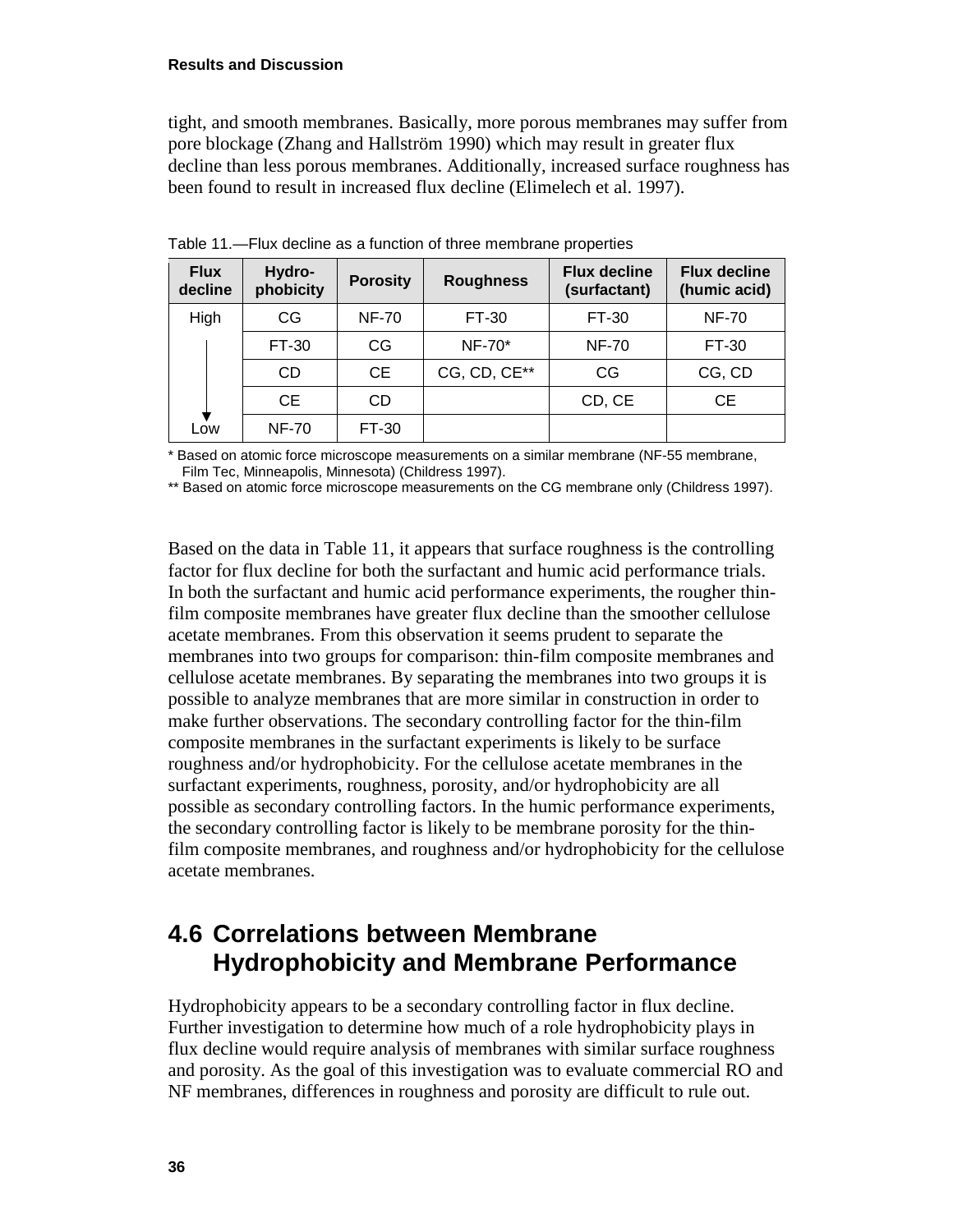Therefore in looking at significant correlations between membrane hydrophobicity and membrane performance the membranes were evaluated in two subsets of three membranes each. The most selective membranes (FT-30, CD, and CE membranes) were evaluated first. Leaving the NF-70 and CG membranes out of this set was justified because of their substantially lower salt rejection (70% and 85% respectively, as compared to  $> 97\%$ ). Then, the cellulose acetate membranes (CD, CE, and CG membranes) were evaluated. Removing the NF-70 and FT-30 membranes from this subset was justified because although the three cellulose acetate membranes have slightly different chemical compositions, they are still composed of the same class of polymers. Therefore, in further analysis, the membranes have been separated into two subsets: the most selective membranes (the FT-30, CD, and CE membranes) and the cellulose acetate membranes (the CG, CD, and CE membranes).

In analyzing the performance data for correlations between membrane hydrophobicity and flux decline, *j*5, *j*20, *j*35, and *j*<sup>50</sup> data was used. However, correlations with membrane hydrophobicity were only found to exist for the *j*<sub>5</sub> and *j*<sup>20</sup> data (except in one case). At 5 and 20 minutes it is not likely that the foulant has formed a secondary layer (or cake layer) on the membrane; in other words, it is likely that the foulant is still encountering and reacting with the membrane surface itself.

Correlations of  $J_5$  with  $\Delta G_{sw}$  for the most selective membrane subset and cellulose acetate membrane subset are shown in Figures 11 and 12, respectively.

In both cases, fouling increases with increasing hydrophobicity (decreasing interfacial free energy). As time progressed beyond the first measurement interval at 5 min, no significant ( $\mathbb{R}^2$  > 0.80) correlations could be drawn.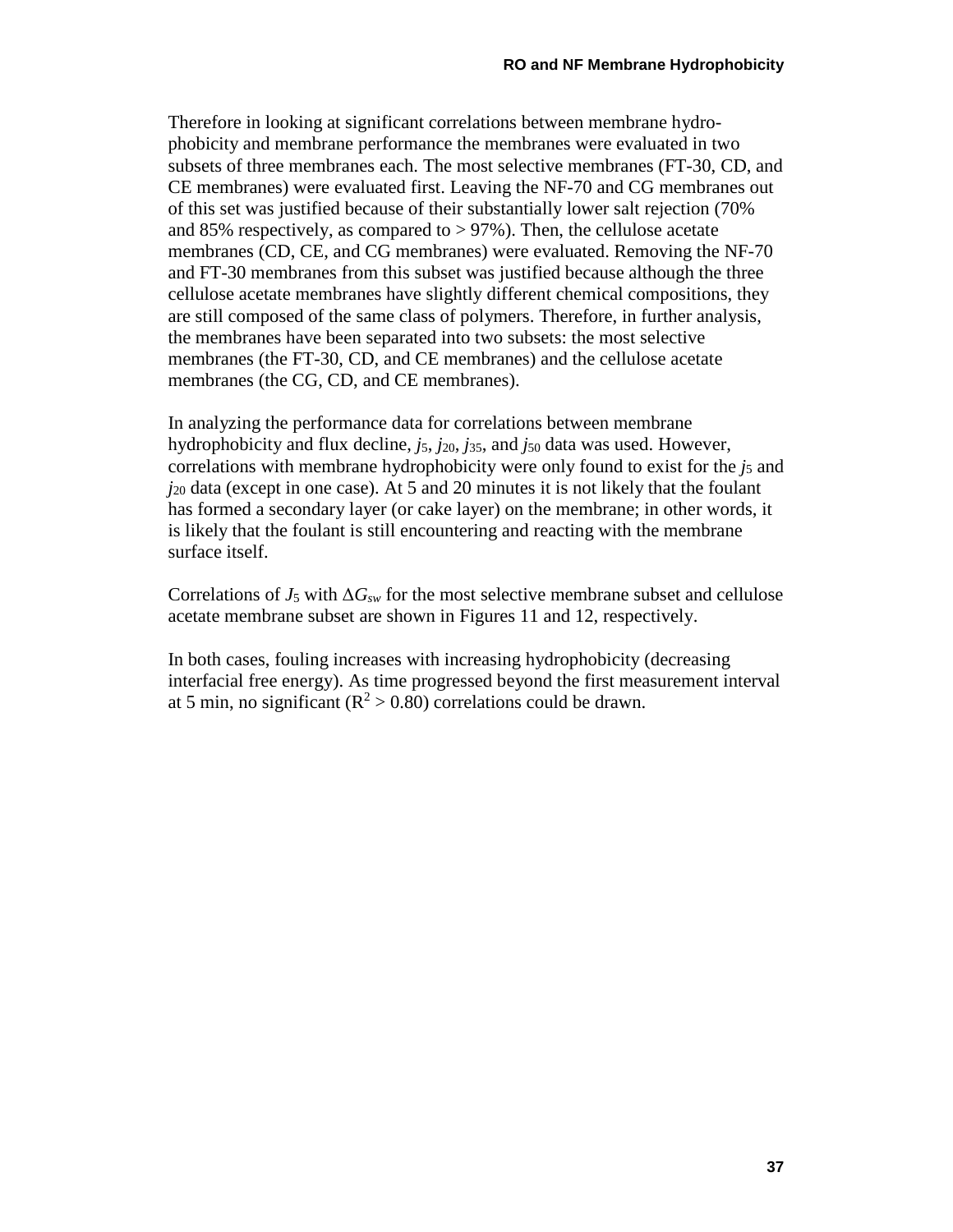

<span id="page-47-0"></span>**Figure 11.—Flux ratio at 5 minutes as a function of interfacial free energy for the most selective membrane subset during SDS performance trials.**



<span id="page-47-1"></span>**Figure 12.—Flux ratio at 5 minutes as a function of interfacial free energy for the cellulose acetate membrane subset during SDS performance trials.**

Similar correlations were found in the earliest stages of the humic acid fouling experiments. A correlation of flux ratio with Δ*Gsw* can be observed in Figure 13 for the most selective membrane subset (FT-30, CD, and CE) for the humic acid fouling experiments.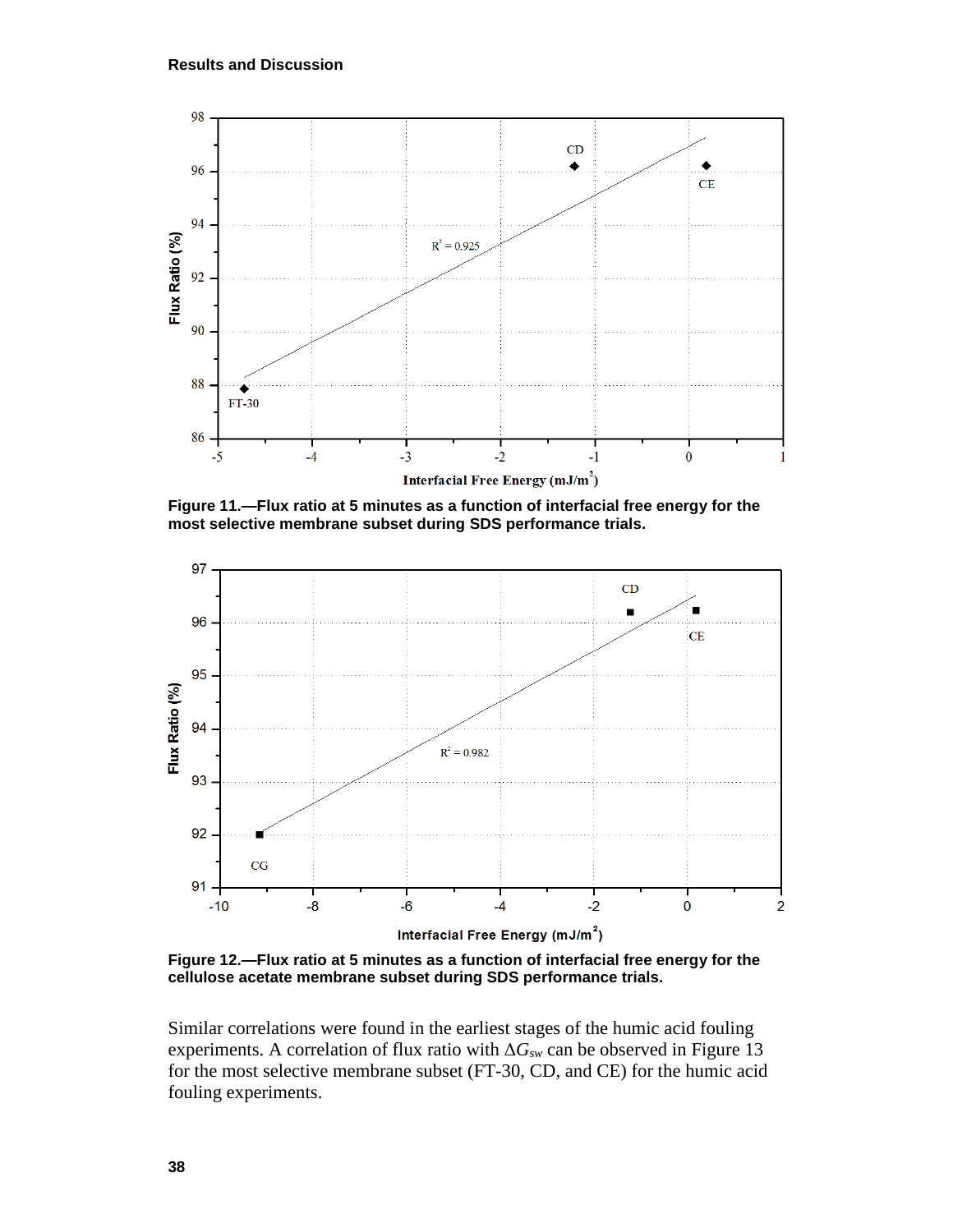Results for the most selective membrane subset in the humic acid fouling experiments were the only to show correlations over the entire monitoring period (i.e., for *j<sub>5</sub>*, *j*<sub>20</sub>, *j*<sub>35</sub>, and j<sub>50</sub>). Figure 14 indicates a correlation of  $J_{20}$  with  $\Delta G_{sw}$  for the cellulose acetate membrane subset in the humic acid fouling experiments.

The slope of this trendline is much less than the trendline in Figure 13 because the three cellulose acetate membranes had more similar flux declines than did the three most selective membranes. In both Figures 13 and 14 a general correlation of increased fouling with increasing hydrophobicity (decreasing interfacial free energy) can be observed.

It can be concluded that in some cases, three-point correlations can be made between hydrophobicity and membrane performance for the two membrane subsets. However, no across-the-board correlations could be found between membrane hydrophobicity and flux decline. It is therefore concluded that membrane hydrophobicity may be better suited for inclusion in a larger model for membrane performance rather than used as an independent parameter. This conclusion will be further discussed in the conclusions section of this report.



<span id="page-48-0"></span>**Figure 13.—Flux ratio as a function of interfacial free energy for the most selective membrane**  subset during PHA and CaCl<sub>2</sub> performance trials.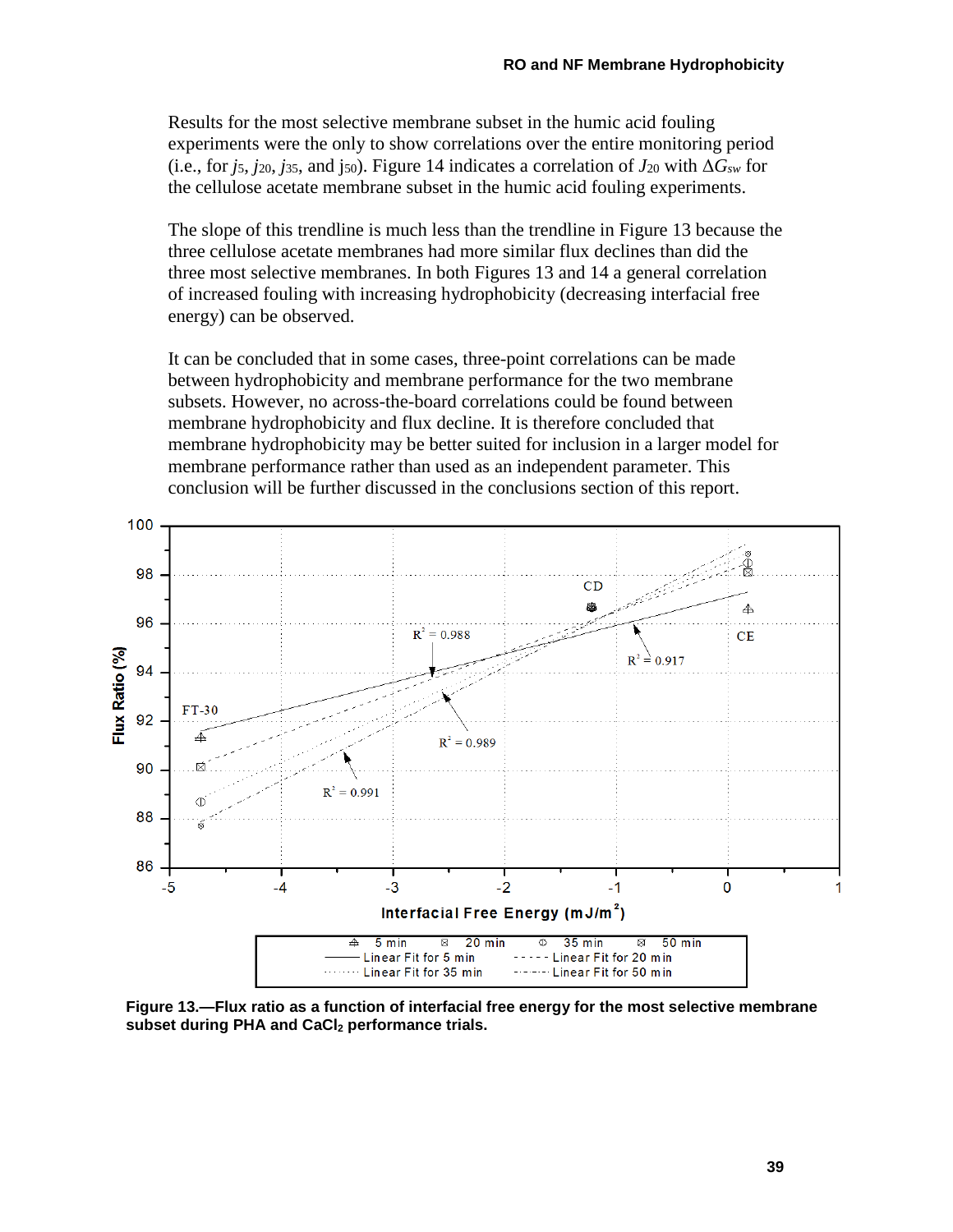

<span id="page-49-3"></span>**Figure 14.—Flux ratio at 20 minutes as a function of interfacial free energy for the cellulose acetate membrane subset during PHA and CaCl2 performance trials.**

# <span id="page-49-0"></span>**5 CONCLUSIONS AND FUTURE RECOMMENDATIONS**

### <span id="page-49-1"></span>**5.1 Conclusions**

The focus of this investigation was to develop a methodology for the determination of membrane hydrophobicity and to investigate possible relationships between membrane hydrophobicity and membrane fouling. Secondary objectives were to address the agreement between contact angles and membrane hydrophobicity and the best use of hydrophobicity data in predicting flux decline behavior.

#### <span id="page-49-2"></span>**5.1.1 Contact Angle Measurement**

Protocol was established for the measurement of contact angles on both cellulose acetate and thin-film composite RO and NF membranes. Contact angles were measured using an automated goniometer and the captive bubble technique. Reproducible equilibrium contact angles were measured within 20 min after the air bubble is placed on the membrane surface.

Contact angles of the membranes were measured using three probe liquids (ultrapure water, glycerol, and diiodomethane). For the ultrapure water, glycerol, and diiodomethane, 95% confidence limits were  $\leq 1.7^{\circ}$ ,  $\leq 1.1^{\circ}$ , and  $\leq 2.2^{\circ}$ ,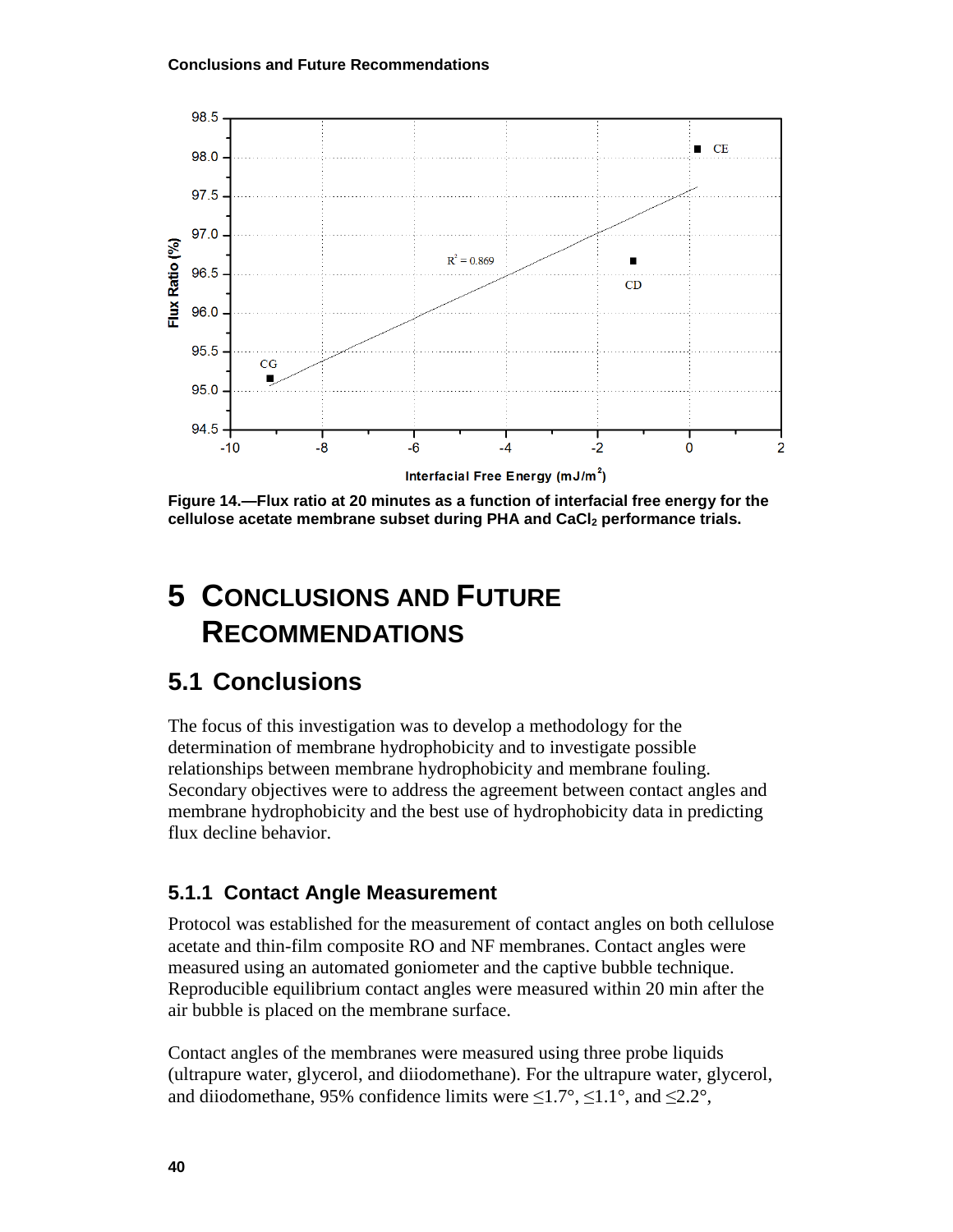respectively. According to values of contact angles with water, all of the membranes would be considered semi-hydrophilic because all of the contact angles fell within the  $0^{\circ}$  to  $90^{\circ}$  range.

#### <span id="page-50-0"></span>**5.1.2 Determination of Membrane Hydrophobicity**

The contact angle measurements with the three probe liquids were then used in the Lifshitz-van der Waals/Acid-Base approach to quantitatively calculate the surface energetics of the membranes. The surface energy values were then used to quantitatively determine the hydrophobicity of the membranes. Three of the membranes were found to be hydrophobic and two were found to be hydrophilic. Comparing actual hydrophobicity calculations to hydrophobicity estimates from contact angle data, it was found that contact angle measurements are adequate for making relative hydrophobicity/hydrophilicity generalizations, but are not adequate for specific hydrophobicity/hydrophilicity determination.

#### <span id="page-50-1"></span>**5.1.3 Evaluating Relationships between Membrane Hydrophobicity and Membrane Performance**

Determination of the role of hydrophobicity in membrane fouling was made difficult by the differences in surface roughness and porosity for the five membranes investigated. For this reason, correlations between membrane hydrophobicity and membrane fouling were evaluated in two subsets, each consisting of three membranes. Several three-point correlations were found for the earliest stages of the surfactant and humic acid fouling experiments. However, no across-the-board correlations that could be applied to all membranes and all solution chemistries could be found. For this reason, membrane hydrophobicity results may be better suited for inclusion in a larger model for membrane performance rather than used as an independent parameter.

# <span id="page-50-2"></span>**5.2 Recommendations for Future Work**

Based on observations made during this investigation, recommendations for future work have been developed. The recommendations pertain to improvements in the methodologies of the laboratory portion of the investigation as well as consideration for the best use of the resulting hydrophobicity data in predicting flux decline behavior.

#### <span id="page-50-3"></span>**5.2.1 Improvements to Methodology**

Contact angle measurements were performed on the membrane surfaces prior to exposing them to a feed stream. However, because the foulant is added to the feed stream 45 hours after the membrane has been exposed to a 0.01 *M* NaCl, the foulant is encountering a surface that may be different from the one on which the contact angle measurements were originally performed. Therefore, contact angle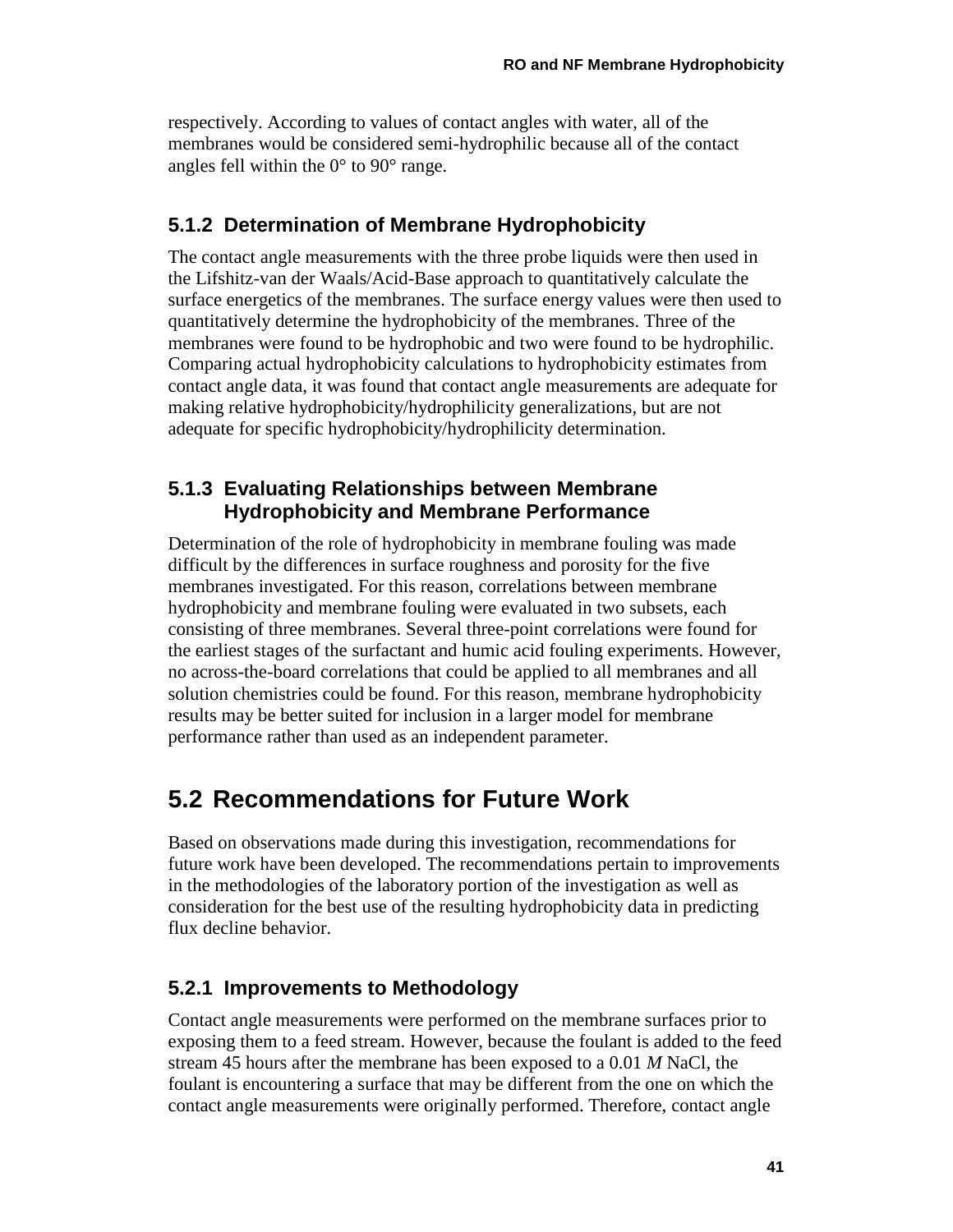measurements should be performed on membranes that have been exposed to 0.01 *M* NaCl for 45 hours.

Contact angle measurements were made on the membrane surfaces with ultrapure water at  $pH \sim 5.6$ . However, one stipulation of the Lifshitz-van der Waals/Acid-Base approach, is that contact angles be measured on electrically neutral surfaces (van Oss 1993). Therefore, contact angle measurements for each membrane should be made with ultrapure water that has a pH adjusted to the pH of the isoelectric point of the respective membranes. The isoelectric point of the membrane can be determined from streaming potential measurements. It is anticipated that contact angle results with the pH-adjusted ultrapure water will not be substantially different from the contact angle results with ultrapure water at  $pH \sim 5.6$ .

The membranes were operated in a constant pressure, variable flux mode. Using flux ratios, the different permeation rates were normalized in order to compare flux decline for membranes with different initial flux values. However, it has been demonstrated that permeation rate significantly affects membrane fouling rate (Zhu and Elimelech 1995). Therefore, a better approach to comparing flux decline would be to operate all of the membranes in a constant flux, variable pressure mode. In this manner, all of the membranes would be exposed to a standardized foulant concentration at the interface. To create a membrane test unit capable of constant flux measurements, the membrane test unit in the current investigation would require several modifications. Constant flux is accomplished by providing a negative pressure head on the membrane using a peristaltic pump. In the modified membrane test unit, permeate lines from both test cells would be connected to a reservoir in which the negative pressure is controlled using a peristaltic pump at a set flowrate.

Further modifications, such as the addition of computer-interfaced flow meters on the permeate lines would allow for constant flow analysis. Constant flow analysis would enable continuous monitoring of the membrane fouling behavior; 15-min observation intervals would no longer be required. With continuous flow analysis, the performance measurement period could also be more easily extended in order to analyze longer term membrane fouling behavior.

#### <span id="page-51-0"></span>**5.2.2 Future Use of Hydrophobicity Data**

In the extended DLVO model, the adhesion between a colloid and a membrane surface can be mechanistically examined. Traditionally, membrane-colloid interactions would be explained by the DLVO theory, which basically states:

total interaction = van der Waals + electric double layer

This does not take into account acid-base (hydrophobicity/hydrophilicity) interactions. However, the extended DLVO (van Oss 1993) takes the acid-base term into account and states: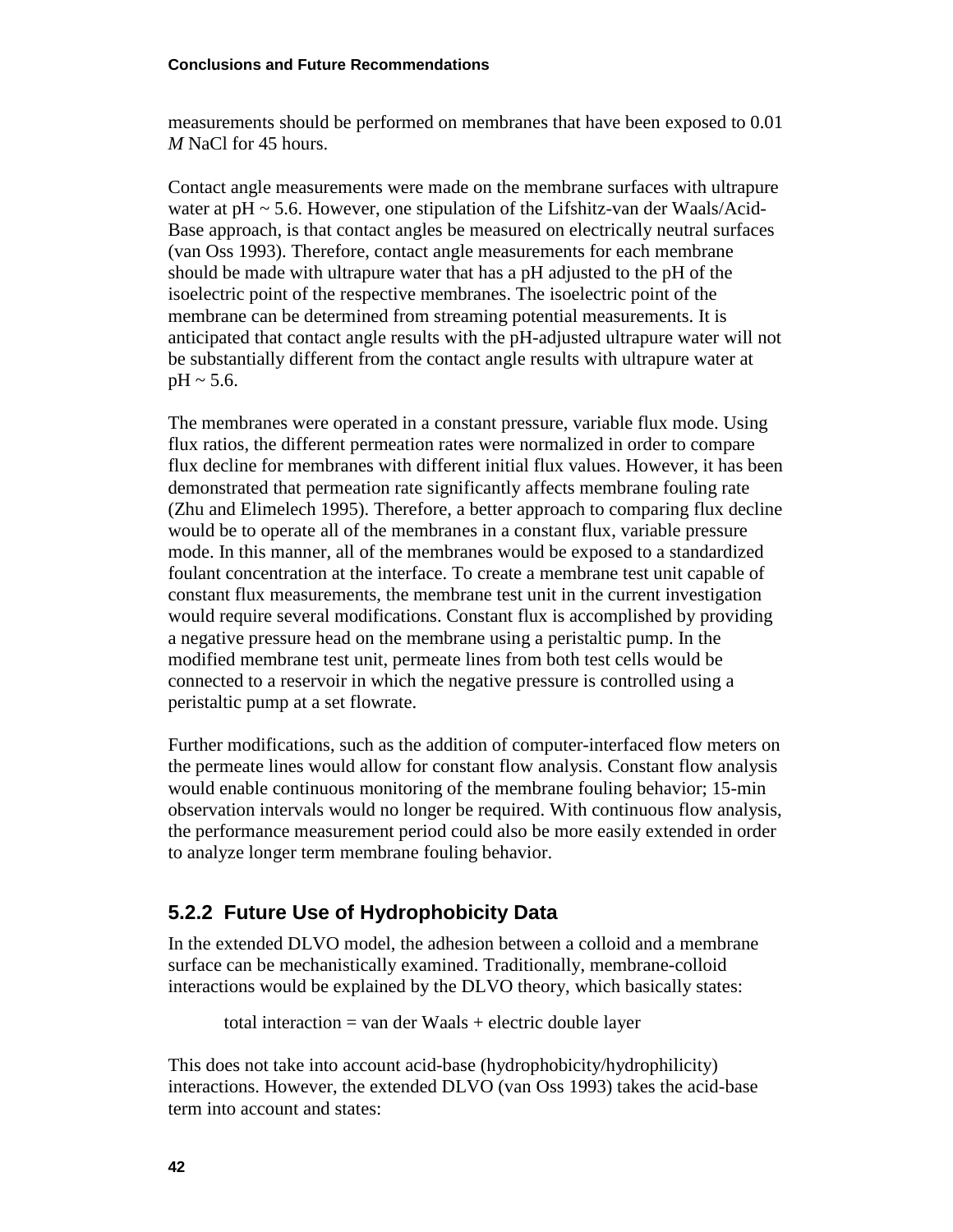total interaction = van der Waals + electric double layer + acid-base

or:

$$
\Delta G_{1w2}^{TOT} = \Delta G_{1w2}^{LW} + \Delta G_{1w2}^{EL} + \Delta G_{1w2}^{AB}
$$

- where  $\Delta G_{1w2}^{TOT}$  is the total free energy of attraction between a colloid (subscript 1) and the membrane (subscript 2) immersed in water (subscript w)
	- $\Delta G_{1W2}^{AB}$ is the acid-base component of the total free energy of attraction
	- $\Delta G_{1W2}^{LW}$  is the Lifshitz-van der Waals component of the total free energy of attraction
	- $\Delta G_{1W2}^{EL}$ is the electrostatic component of the free energy of attraction

The Lifshitz-van der Waals term ( $\Delta G_{1w2}^{LW}$ ) and the acid-base term ( $\Delta G_{1w2}^{AB}$ ) can be combined together into a single term, Δ*G IF* (van Oss 1993):

$$
\Delta G_{1w2}^{IF} = 2\left(\sqrt{\gamma_i^{LW}} - \sqrt{\gamma_i^{LW}}\right)\left(\sqrt{\gamma_i^{LW}} - \sqrt{\gamma_i^{LW}}\right) + \frac{\left[\sqrt{\gamma_i^{LW}}\sqrt{\gamma_i^{LW}} + \sqrt{\gamma_i^{LW}}\right]^{2}}{\sqrt{\gamma_i^{LW}}\left(\sqrt{\gamma_i^{LW}} + \sqrt{\gamma_i^{LW}} - \sqrt{\gamma_i^{LW}}\right)^{-1}}
$$
\n
$$
\frac{2\sqrt{\gamma_i^{LW}}\sqrt{\gamma_i^{LW}} - \sqrt{\gamma_i^{LW}}\sqrt{\gamma_i^{LW}}}{\sqrt{\gamma_i^{LW}}\sqrt{\gamma_i^{LW}}}
$$

where  $\Delta G_{1w2}^{IF}$ is the interfacial component of the free energy of attraction

The surface tension values for water (subscript *w*) are known values, the surface tension values for the colloids (subscript 2) can be experimentally determined and the surface tension values for the membranes (subscript 2) can be determined by the method developed in the current investigation.

The electrostatic term,  $\Delta G^{EL}$ , can be determined through electrokinetic measurements. Streaming potential measurements can be made on the membranes and electrophoretic mobility measurements can be made on the colloids. Summing the interfacial term and the electrostatic term results in the total free energy of interaction between the colloids and the membrane surface. For adsorption or adhesion of the colloids to occur,  $\Delta G^{TOT}$  must be negative.

The overall objective of the future investigation would be to predict the fouling potential of typical colloidal feed streams on membrane surface characteristics by evaluating the fundamental surface characteristics of both the membrane and the colloids. This would have numerous implications for reducing membrane fouling,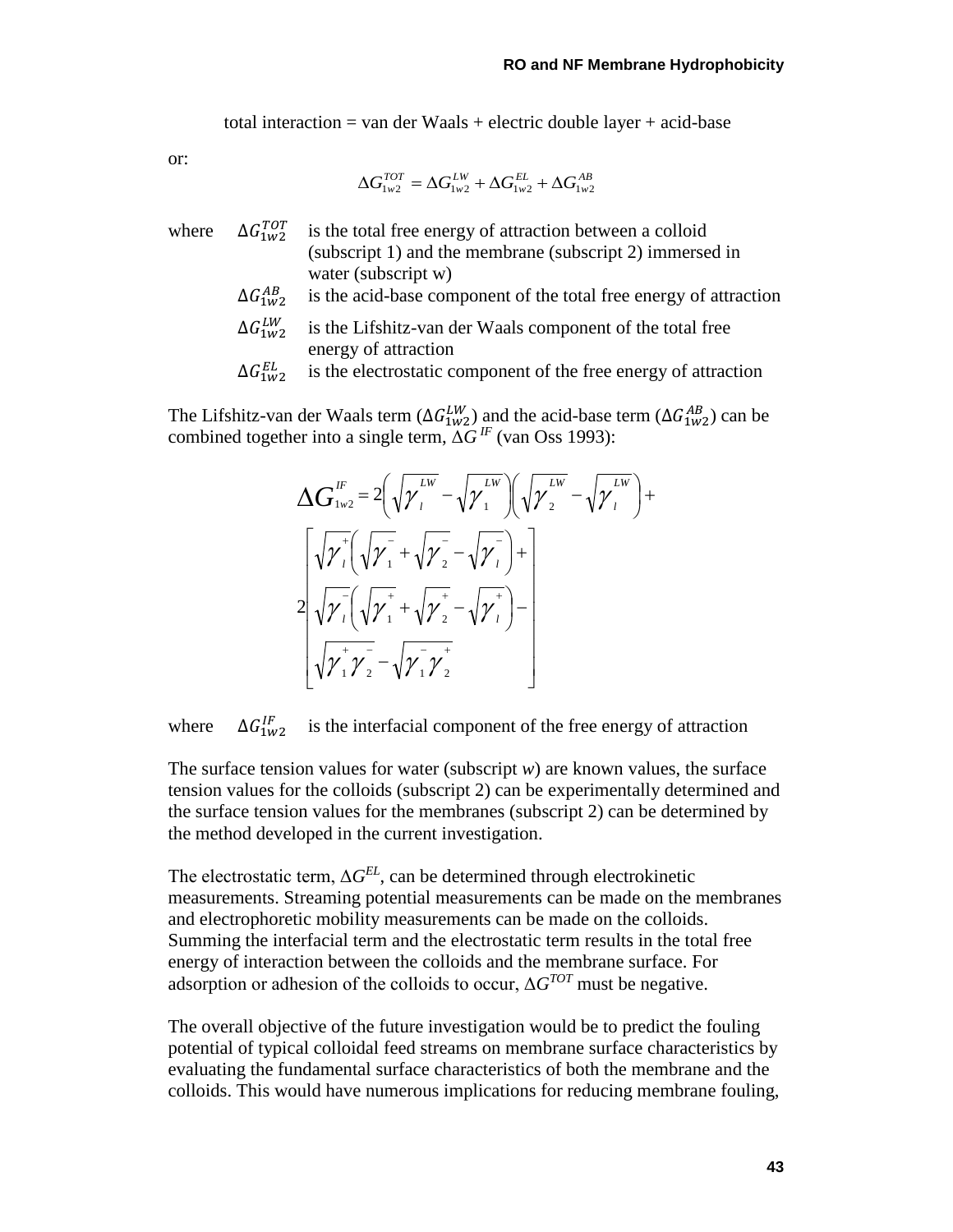including optimization of feed stream pretreatment (to change the colloid characteristics), modification of the membrane surface, or selection of the most appropriate membrane based on the feed stream characteristics.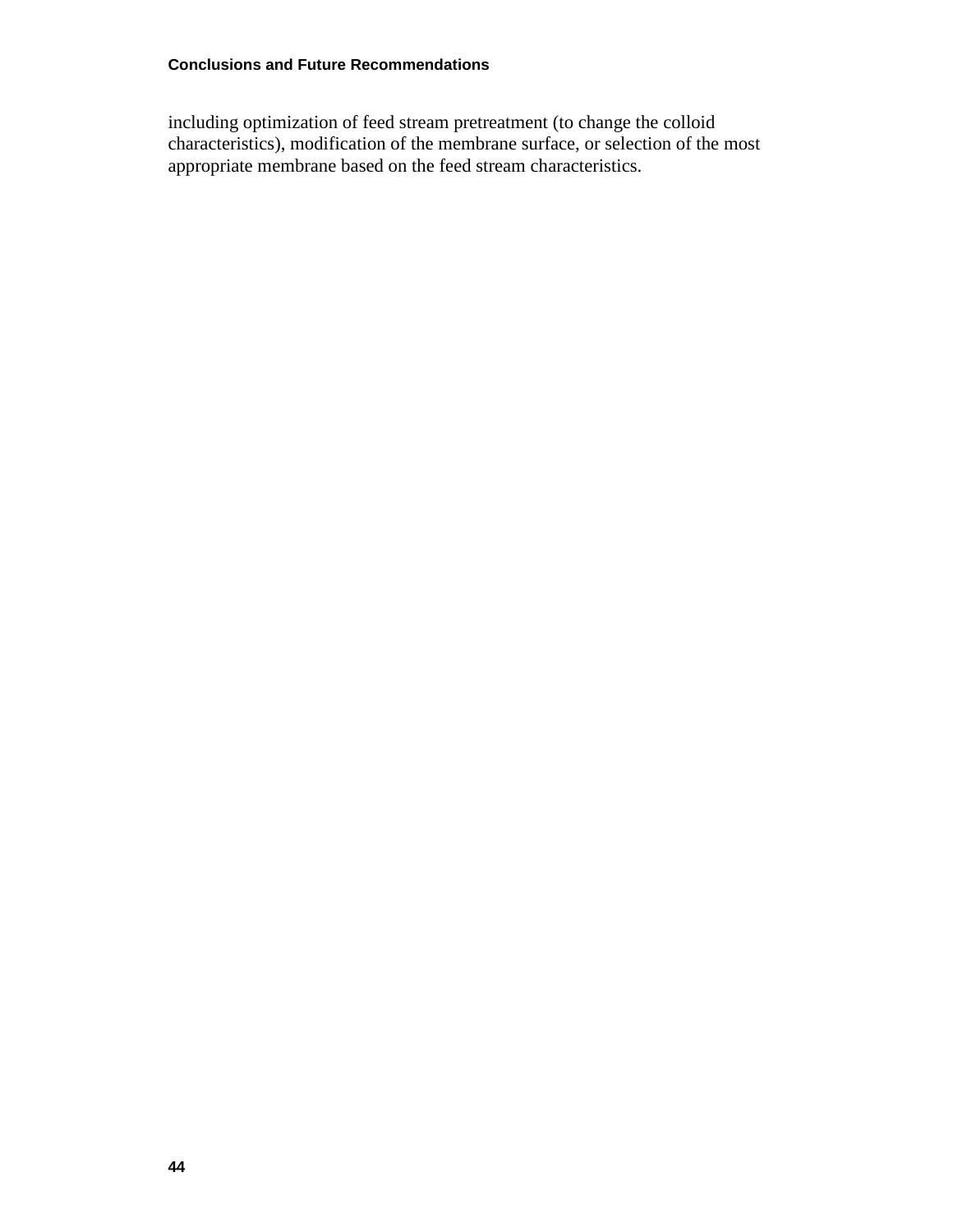# <span id="page-54-0"></span>**6 REFERENCES**

- Adamson, A.W. 1960. *Physical chemistry of surfaces*, . New York: Interscience Publishers, Inc., 264 p.
- Amirbahman, A., and T.M. Olson. 1995. Deposition kinetics of humic mattercoated hematite in porous media in the presence of  $Ca<sup>2+</sup>$ . *Colloids and Surfaces A* 99 (1):1–10.
- Bear, J. 1979. *Hydraulics of groundwater*. New York: McGraw Hill Inc., 191 p.
- Belfort, G., R.H. Davis, and A.L. Zydney. 1994. The behavior of suspensions and macromolecular solutions in crossflow microfiltration. *J. Membrane Sci.* 96 (1):1–58.
- Bhattacharyya, D., and M.E. Williams. 1992. Introduction and definitions— Reverse osmosis. In *Membrane handbook*, eds. W.S.W. Ho and K.K. Sirkar, 265–268. New York: Van Nostrand Reinhold.
- Bouchard, C.R., J. Jolicoeur, P. Kouadio and M. Britten. 1997. Study of humic acid adsorption on nanofiltration membranes by contact angle measurements. *Canadian Journal of Chemical Engineering* 75:339–345.
- Busscher, H.J, A.W.J Van Pelt, H.P De Jong, and J Arends. 1983. Effect of spreading pressure on surface free energy determinations by means of contact angle measurements. *Journal of Colloid and Interface Science* 95  $(1):23-27.$
- Cadotte, J.E. 1985. Evolution of composite reverse osmosis membranes. In *Materials science of synthetic membranes*, ed. D.R. Lloyd, 273–294. Washington: American Chemical Society.
- Capannelli, G., A. Bottino, V. Gekas, and G. Tragardh. 1990. Protein fouling behavior of ultrafiltration membranes prepared with varying degrees of hydrophilicity. *Process Biochemistry International* 25 (6):221–224.
- Childress, A.E., and M. Elimelech. 1996. Effect of solution chemistry on the surface charge of polymeric reverse osmosis and nanofiltration membranes. *J. Membrane Sci.* 119 (2):253–268.
- Childress, A.E. 1997. Characterization and performance of polymeric reverse osmosis and nanofiltration membranes. Ph.D. dissertation, University of California-Los Angeles.
- Cuperus, F.P., and C.A. Smolders. 1991. Characterization of UF membranes— Membrane characteristics and characterization techniques. *Adv. Colloid Interface Sci.* 34:135–173.
- Dahlgren, C., H. Elwing, and K.-E. Magnusson. 1986. Comparison of contact angles calculated from the diameter of sessile drops and submerged air bubbles in contact with a solid surface. *Colloids Surfaces* 17 (3):295–303.
- Dann, J.R. 1970. Forces involved in the adhesive process: II. Nondispersion forces at solid-liquid interfaces. *Journal of Colloid and Interface Science* 32 (2):321–331.
- Davis, R.H. 1992. Modeling of fouling of cross flow microfiltration membranes. *Separation and Purification Methods* 21:75–126.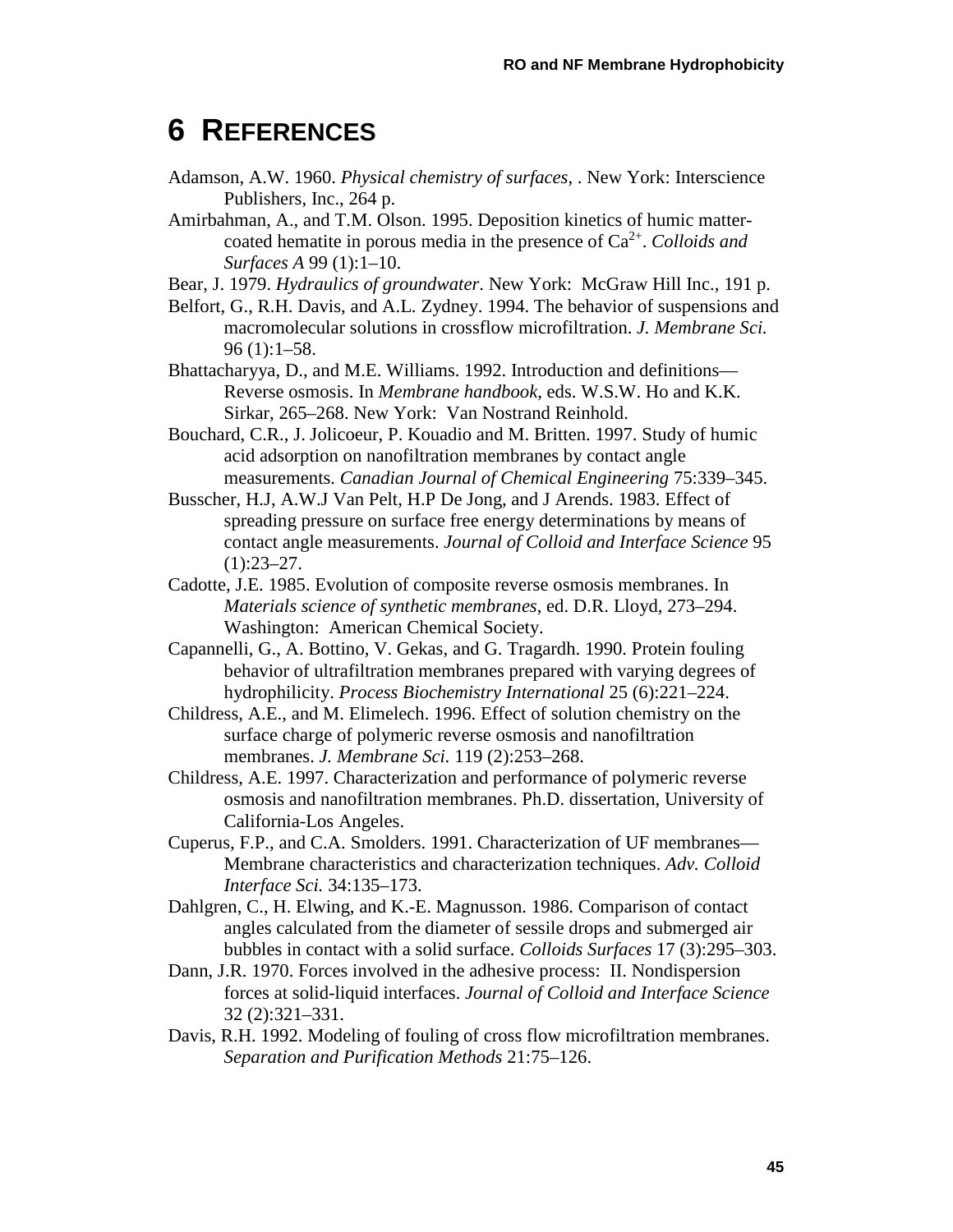- Decker, E.L., B. Frank, Y. Suo, and S. Garoff. 1999. Physics of contact angle measurement. *Colloids and Surfaces A: Physiochemical and Engineering Aspects* 156 (1-3):177–189.
- Denisov, G.A. 1994. Theory of concentration polarization in cross-flow ultrafiltration: Gel-layer model and osmotic-pressure model. *Journal of Membrane Science* 91 (1-2):173–187.
- Drelich, J., and J. D. Miller. 1994. The effect of solid surface heterogeneity and roughness on the contact angle/drop (bubble) size relationship. *Journal of Colloid and Interface Science* 164 (1): 252–259.
- Drelich, J., J.D. Miller, and R.J. Good. 1996. The effect of drop (bubble) size on advancing and receding contact angles for heterogeneous and rough solid surfaces as observed with sessile-drop and captive-bubble techniques. *Journal of Colloid and Interface Science* 179 (1):37–50.
- Elimelech, M., W.H. Chen, and J.J. Waypa. 1994. Measuring the zeta (electrokinetic) potential of reverse osmosis membranes by a streaming potential analyzer. *Desalination* 95 (3):269–286.
- Elimelech, M., X. Zhu, A.E. Childress, and S. Hong. 1997. Role of membrane surface morphology in colloidal fouling of cellulose acetate and composite aromatic polyamide reverse osmosis membranes. *J. Membrane Sci.* 127(1):101–109.
- Extrand, C.W., and Y. Kumagai. 1996. Contact angles and hysteresis on soft surfaces. *Journal of Colloid and Interface Science* 184 (1):191–200.
- Extrand, C.W. 1998. A thermodynamic model for contact angle hysteresis. *Journal of Colloid and Interface Science* 207 (1):11–19.
- Fowkes, F.M. 1964. Attractive forces at interfaces. *Ind. Eng. Chem.* 56 (12):40– 52.
- Gekas, V., K.M. Persson, M. Wahlgren, and B. Sivik. 1992. Contact angles of ultrafiltration membranes and their possible correlation to membrane performance. *J. Membrane Sci.* 72:293–302.
- Glater, J. 1998. The early history of reverse osmosis membrane development. *Desalination* 117 (1-3):297–309.
- Good, R.J. 1979. Contact angles and the surface free energy of solids. In *Surface and Colloid Science, v. II: Experimental methods*, eds. R.J. Good and R.R. Stromberg, 1–29. New York: Plenium Press.
- Good, R.J., and M.N. Koo. 1979. The effect of drop size on contact angle. *Journal of Colloid and Interface Science* 71 (2):283–292.
- Gourley, L., M. Britten, S.F. Gauthier, and Y. Pouliot. 1994. Characterization of adsorptive fouling on ultrafiltration membranes by peptides mixtures using contact angle measurements. *J. Membrane Sci.* 97:283–289.
- Grundke, K., T. Bogumil, C. Werner, A. Janke, K. Pöschel, H.-J. Jacobasch. 1996. Liquid-fluid contact angle measurements on hydrophilic cellulosic materials. *Colloids and Surfaces A: Physiochemical and Engineering Aspects* 116 (1-2):79–91.
- Hamilton, W.C. 1972. A technique for the characterization of hydrophilic surfaces. *Journal of Colloid and Interface Science* 40 (2):219–222.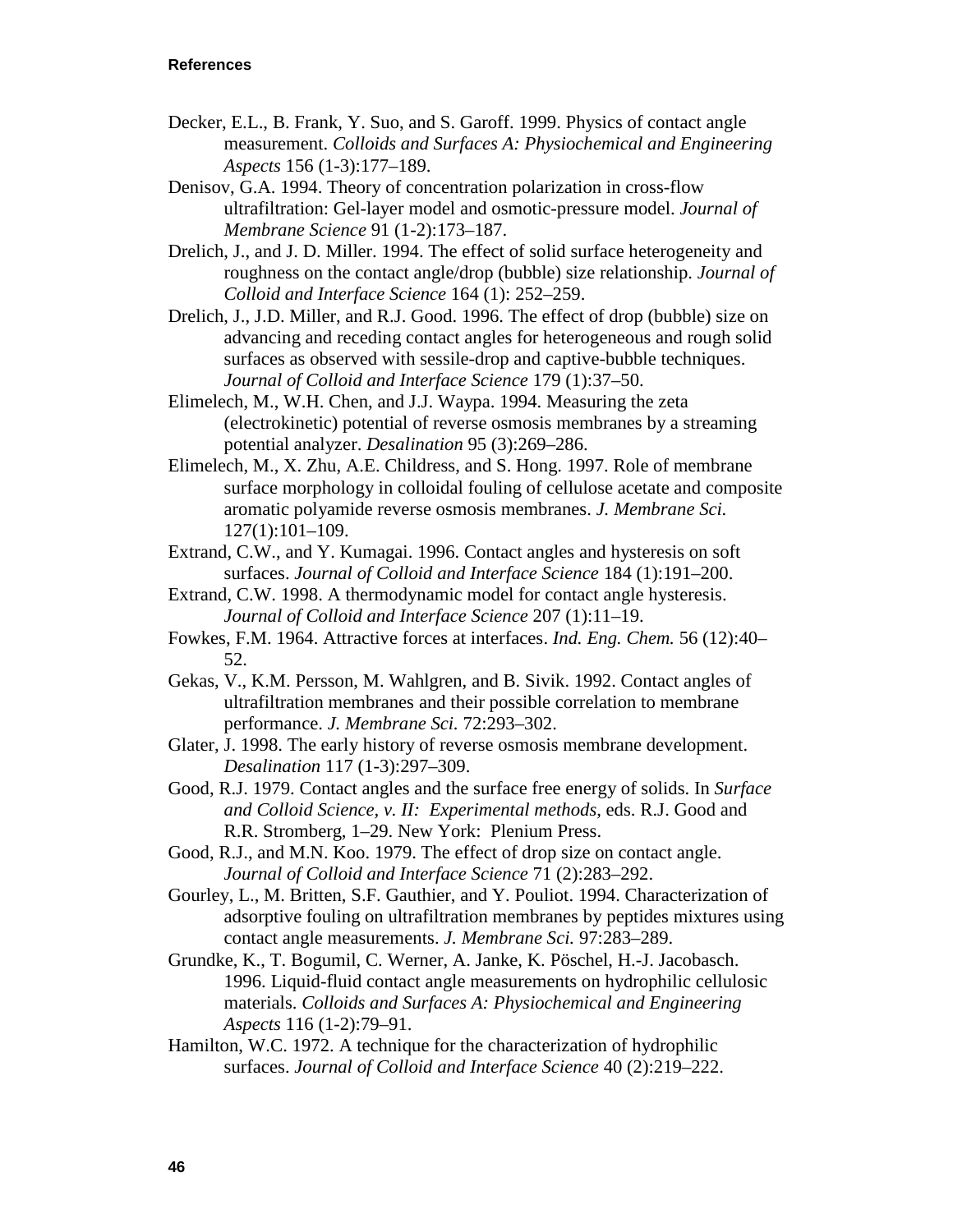- Hiemenz, P.C. 1986. *Principles of colloid and surface chemistry*. New York: Marcel Dekker, Inc., 287 p.
- Hong, S., and M. Elimelech. 1997. Chemical and physical aspects of natural organic matter (NOM) fouling of nanofiltration membranes. *J. Membrane Sci.* 132 (2):159–181.
- Jucker, C., and M.M. Clark. 1994. Adsorption of aquatic humic substances on hydrophobic ultrafiltration membranes, *J. Membrane Sci.* 97:37–52.
- Keurentjes, J.T.F., J.G. Harbrecht, D. Brinkman, J.H. Hanemaaijer, M.A. Cohen Stuart, and K. van't Riet. 1989. Hydrophobicity measurements of microfiltration and ultrafiltration membranes. *J. Membrane Sci.* 47 (3):333–344.
- Ko, Y.C., B.D. Ratner, A.S. Hoffman. 1981. Characterization of hydrophilichydrophobic polymeric surfaces by contact angle measurements, *Journal of Colloid and Interface Science* 82 (1):25–37.
- Kulkarni, A., D. Mukherjee, and W.N. Gill. 1996. Flux enhancement by hydrophilization of thin film composite reverse osmosis membranes. *J. Membrane Sci.* 114 (1):39–50.
- Kwok, D.Y., R. Lin, M. Mui, and A.W. Neumann. 1996. Low-rate dynamic and static contact angles and the determination of solid surface tensions. *Colloids and Surfaces A: Physiochemical and Engineering Aspects* 116  $(1-2):63-77.$
- Kwok, D.Y., T. Gietzelt, K. Grundke, H.-J. Jacobasch, and A.W. Neumann. 1997. Contact angle measurements and contact angle interpretation. 1. Contact angle measurements by axisymmetric drop shape analysis and a goniometer sessile drop technique. *Langmuir* 13 (10):2880–2894.
- Kwok, D.Y. and A.W. Neumann. 1999. Contact angle measurement and contact angle interpretation. *Advances in Colloid and Interface Science* 81 (3) 167–249.
- Laîné, J.-M., J.P. Hagstrom, M.M Clark, and J. Mallevialle. 1989. Effects of ultrafiltration membrane composition. *J. Am. Water Works Assoc.* 81  $(11):61-67.$
- Lee, L.H. 1999. Relevance of film pressures to interfacial tension, miscibility of liquids, and Lewis acid-base approach. *Journal of Colloid and Interface Science* 214, (1):64–78.
- Majewska-Nowak, K., M. Kabsch-Korbutowicz, and T. Winnicki. 1997. Salt effect on the dye separation by hydrophilic membranes. *Desalination* 108 (1-3):221–229.
- Mallevialle, J., P.E. Odendaal and M.R. Wiesner. 1996. The emergence of membranes in water and wastewater treatment. In *Water Treatment Membrane Processes*, eds. J. Mallevialle, P.E. Odendaal and M.R. Wiesner, 1.1–1.10. New York: McGraw-Hill.
- Marmur, A. 1996. Equilibrium contact angles: Theory and measurement. *Colloids and Surfaces A: Physiochemical and Engineering Aspects* 116  $(1-2):55-61.$
- Mukerjee, P and K.J. Musels. 1970. [Critical Micelle Concentrations of](javascript:void(0)) Aqueous [Surfactant Solutions.](javascript:void(0)) National Bureau of Standards.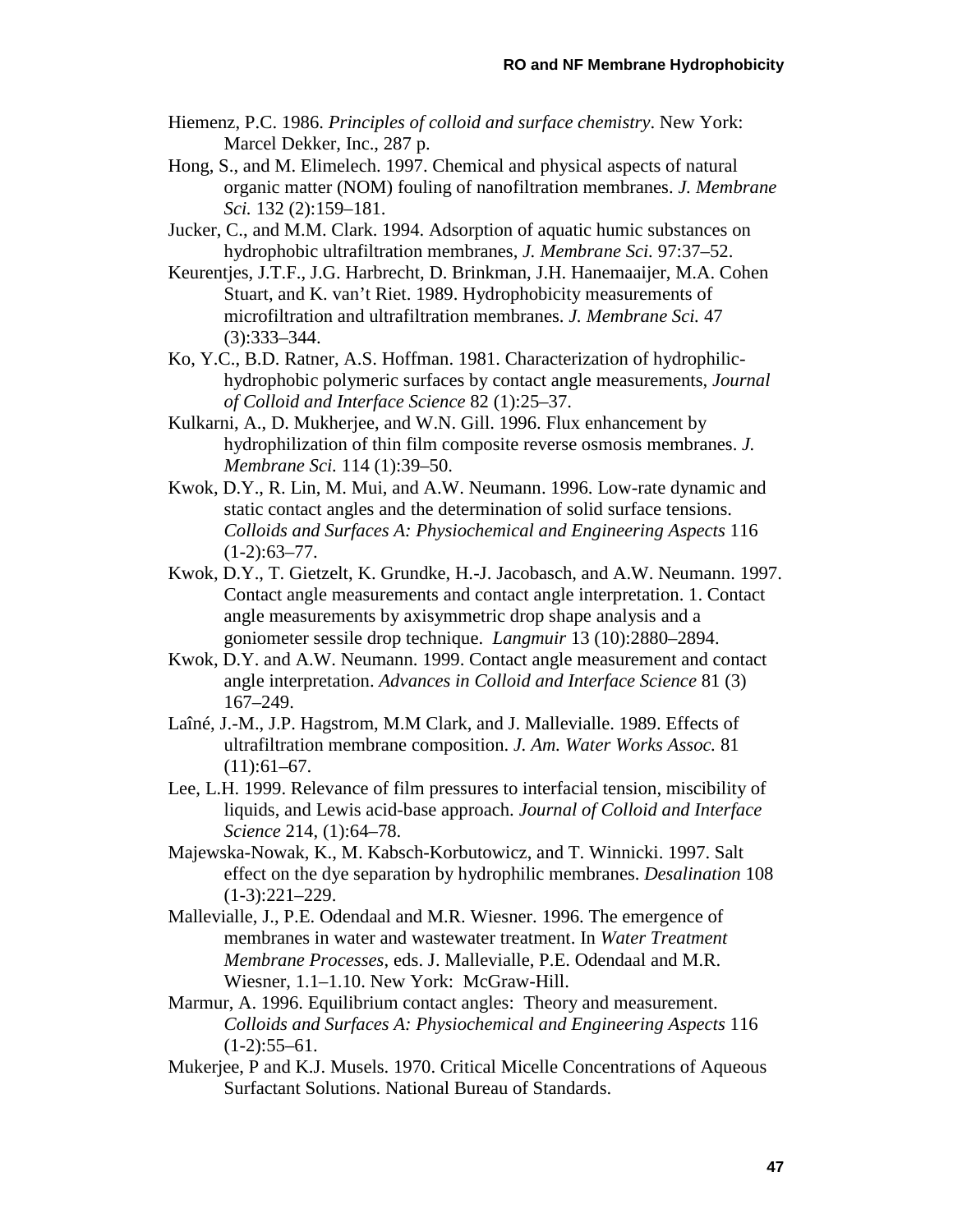- Mukherjee, D., A. Kulkarni, and W.N. Gill. 1994. Flux enhancement of reverse osmosis membranes by chemical surface modification. *J. Membrane Sci.* 97:231–249.
- Mukherjee, D., A. Kulkarni, and W.N. Gill. 1996. Chemical treatment for improved performance of reverse osmosis membranes. *Desalination* 104 (3):239–249.
- Mulder, M. 1991. *Basic principles of membrane technology*. Dordrecht: Kluwer Academic Publishers.
- Nabe, A., E. Staude, and G. Belfort 1997. Surface modification of polysulfone ultrafiltration membranes and fouling by BSA solutions. *Journal of Membrane Science* 133 (1) 57–72.
- Neumann, A.W., and R.J. Good. 1979. Techniques of measuring contact angles. In *Surface and colloid science*, vol. 11, *Experimental methods*, ed. R. Good, 31–91. New York: Plenum Press.
- Nyström, M., M. Laatikainen, K. Turku, and P. Järvinen. 1990. Resistance to fouling accomplished by modification of ultrafiltration membranes. *Progr. Colloid Polym. Sci.* 82:321–329.
- Oldani, M., and G. Schock. 1989. Characterization of ultrafiltration membranes by infrared spectroscopy, ESCA, and contact angle measurements. *J. Membrane Sci.* 43 (2-3):243–258.
- Petersen, R.J. 1993. Composite reverse osmosis and nanofiltration membranes. *J. Membrane Sci.* 83 (1):81–150.
- Reihanian, H., C.R. Robertson, and A.S. Michaels. 1983. Mechanisms of polarization and fouling of ultrafiltration membranes by proteins. *Journal of Membrane Science* 16:237–258.
- Rosa, M.J., and M.N. de Pinho. 1997. Membrane surface characterisation by contact angle measurements using the immersed method. *Journal of Membrane Science* 131 (1):167–180.
- Sata, T., K. Mine, and M. Higa. 1998. Change in permselectivity between sulfate and chloride ions through anion exchange membrane with hydrophilicity of the membrane. *J. Membrane Science* 141 (1):137–144.
- Song, L., and M. Elimelech. 1995a. Particle deposition onto a permeable surface in laminar flow. *J. Colloid Interface Sci.* 173 (1) 165–180.
- Song, L., and M. Elimelech. 1995b. Theory of concentration polarization in crossflow filtration. *J. Chemical Society Faraday Trans.* 91:3389–3398.
- van Oss, C.J., R.J. Good, and M.K. Chaudhury. 1986a. The role of van der Waals forces and hydrogen bonds in "hydrophobic interactions" between biopolymers and low energy surfaces. *Journal of Colloid and Interface Science* 111 (2):378–390.
- van Oss, C.J., R.J. Good, and M.K. Chaudhury. 1986b. Solubility of proteins. *Journal of Protein Chemistry* 5 (6):385–405.
- van Oss, C.J., and R.J. Good. 1988. Orientation of the water molecules of hydration of human serum albumin. *Journal of Protein Chemistry* 7(2):179–183.
- van Oss, C.J. 1993. Acid-base interfacial interactions in aqueous media. *Colloids and Surfaces A* 78:1–49.